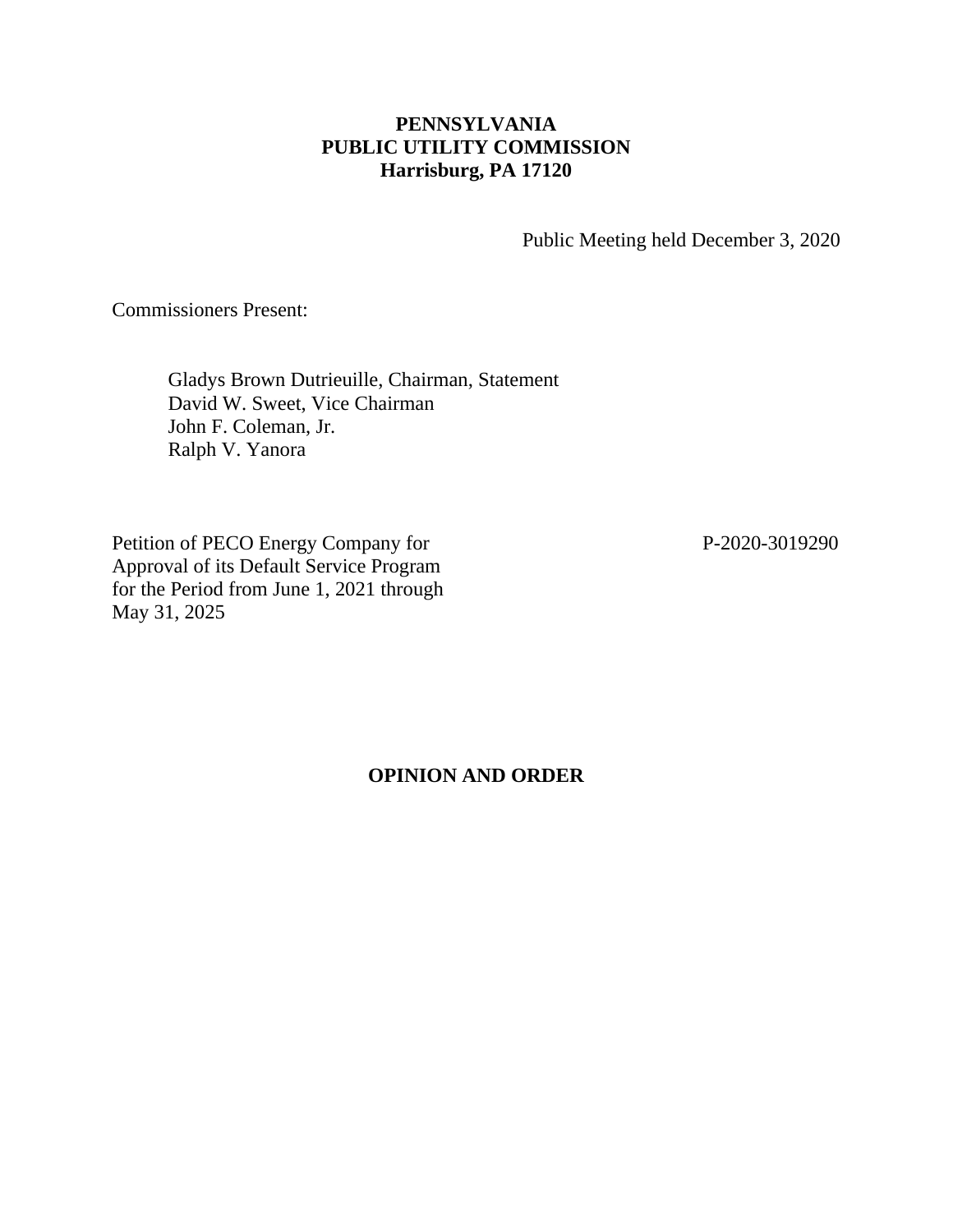# **Table of Contents**

| I.   |                 |                                                                                                                                         |  |  |
|------|-----------------|-----------------------------------------------------------------------------------------------------------------------------------------|--|--|
| Π.   |                 |                                                                                                                                         |  |  |
| III. |                 |                                                                                                                                         |  |  |
|      | A.              |                                                                                                                                         |  |  |
|      | <b>B.</b>       |                                                                                                                                         |  |  |
|      | $\mathcal{C}$ . |                                                                                                                                         |  |  |
| IV.  |                 |                                                                                                                                         |  |  |
|      | A.              |                                                                                                                                         |  |  |
|      | $\mathcal{C}$ . |                                                                                                                                         |  |  |
|      | D.              | Disposition of the Partial Settlement and the TOU Settlement30                                                                          |  |  |
| V.   |                 |                                                                                                                                         |  |  |
|      | A.              |                                                                                                                                         |  |  |
|      | <b>B.</b>       |                                                                                                                                         |  |  |
|      |                 | 1.                                                                                                                                      |  |  |
|      |                 | 2.                                                                                                                                      |  |  |
|      |                 | 3.                                                                                                                                      |  |  |
|      |                 | 4.                                                                                                                                      |  |  |
|      | C.              |                                                                                                                                         |  |  |
|      | D.              |                                                                                                                                         |  |  |
|      |                 | 1.                                                                                                                                      |  |  |
|      |                 | 2.                                                                                                                                      |  |  |
|      |                 | 3.                                                                                                                                      |  |  |
|      | Ε.              |                                                                                                                                         |  |  |
|      |                 | 1.                                                                                                                                      |  |  |
|      |                 | 2.                                                                                                                                      |  |  |
|      |                 | 3.                                                                                                                                      |  |  |
|      | F.              | ESC's Proposal Regarding a Commission-Ordered Statewide Review<br>Addressing NITS Costs Recovery to Enhance the Retail Electric Market, |  |  |
|      |                 | 1.                                                                                                                                      |  |  |
|      |                 |                                                                                                                                         |  |  |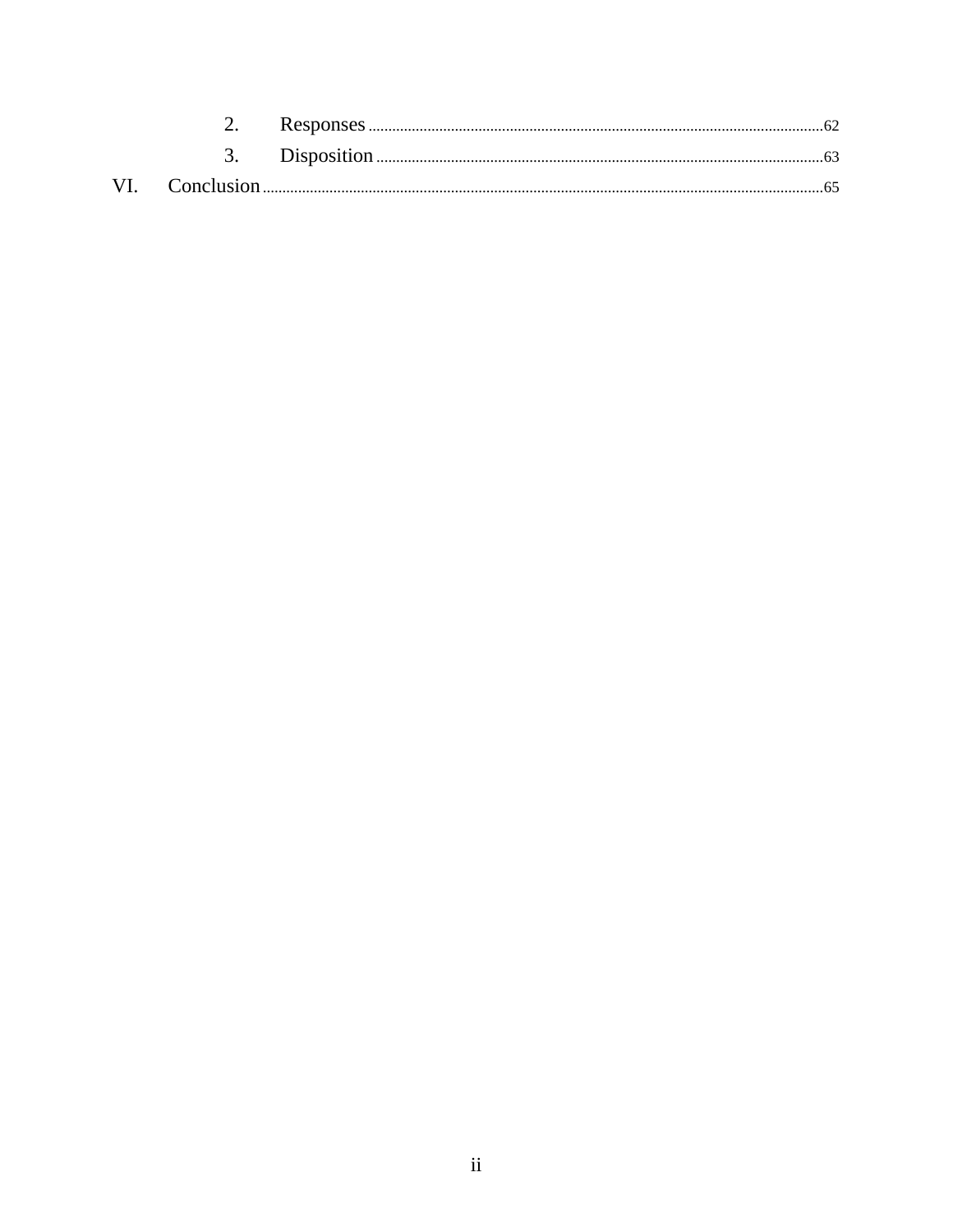### **BY THE COMMISSION:**

Before the Pennsylvania Public Utility Commission (Commission) for consideration and disposition are the Exceptions of NRG Energy, Inc. (NRG Energy) and the following Commission-licensed Electric Generation Suppliers (EGSs): Direct Energy Services LLC, Interstate Gas Supply, Inc. d/b/a IGS Energy, Vistra Energy Corp., Shipley Choice LLC, ENGIE Resources LLC and WGL Energy Services, Inc. (collectively, the Electric Supplier Coalition or ESC), filed on October 29, 2020, to the Recommended Decision (Recommended Decision or R.D.) of Administrative Law Judge (ALJ) Eranda Vero, served on October 20, 2020, in the above-captioned proceeding. PECO Energy Company (PECO or the Company) and the Philadelphia Area Industrial Energy Users Group (PAIEUG) filed Replies to Exceptions on November 3, 2020, and Calpine Retail Holdings, LLC (Calpine) filed Replies to Exceptions on November 4, 2020.<sup>1</sup>

### **I. Background**

<span id="page-3-0"></span>PECO is a corporation organized and existing under the laws of the Commonwealth of Pennsylvania with its principal office in Philadelphia, Pennsylvania. PECO provides electric delivery service to approximately 1.6 million customers. PECO is a public utility as that term is defined in Section 102 of the Public Utility Code (Code), 66 Pa. C.S. § 102, and serves as an electric distribution company (EDC) and a default service provider (DSP) as those terms are defined in Section 2803 of the Code, 66 Pa. C.S. § 2803.

 $1$  Calpine's Replies to Exceptions were filed with the Commission after 4:30 p.m. on November 3, 2020, and were therefore deemed filed on November 4, 2020. Although received slightly after the November 3, 2020 deadline, we shall consider Calpine's Replies to Exceptions in order to secure a just, speedy, and inexpensive determination in this proceeding. *See* 52 Pa. Code § 1.2(a).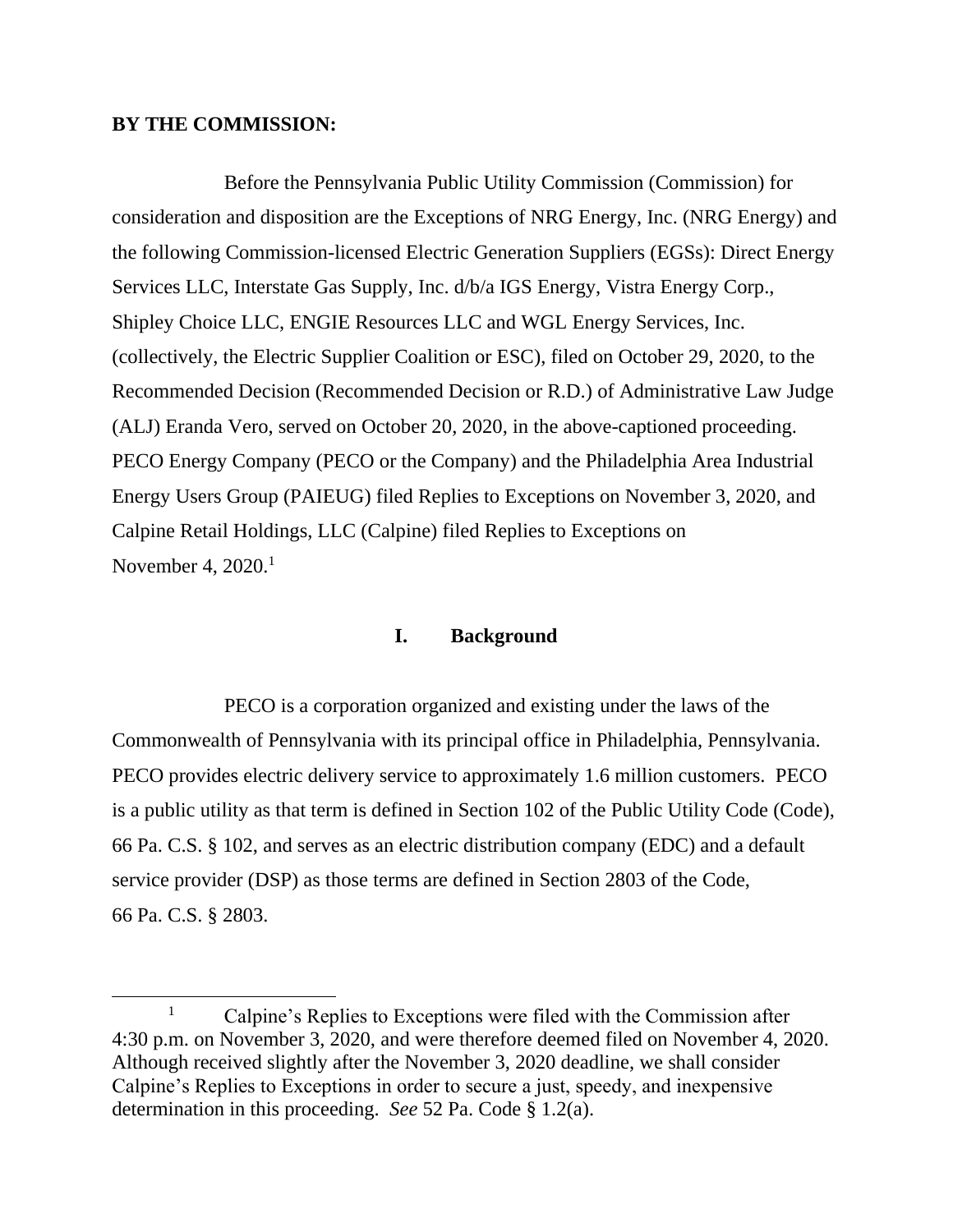## **II. History of the Proceeding**

<span id="page-4-0"></span>On March 13, 2020, PECO filed the Petition of PECO Energy Company for Approval of its Default Service Program (DSP V) for the Period from June 1, 2021 through May 31, 2025 (Petition), following the expiration of its current default service program (DSP IV).<sup>2</sup> The Petition was filed pursuant to 66 Pa. C.S.  $\S$  2807, the Commission's Default Service Regulations at 52 Pa. Code §§ 54.181-190, and the Commission's Policy Statement on Default Service at 52 Pa. Code §§ 69.1801-1817. Petition at 1. The applicable statute requires that the Commission issue its decision on this matter no later than nine months after the filing date of the proposed DSP, or in this case on or before December 17, 2020. 66 Pa. C.S. § 2807(e)(3.6).<sup>3</sup>

In its Petition, PECO requested that the Commission: (1) approve its DSP V, including its procurement plan, implementation plan, contingency plan, and associated procurement documents and agreements for default service supply for all PECO customers who do not take generation service from an alternative EGS or who contract for energy with an EGS that is not delivered; (2) approve PECO's proposal to solicit new ten-year contracts for Solar Alternative Energy Credits (Solar AECs) to satisfy the requirements of Pennsylvania's Electricity Generation Customer Choice and Competition Act (Competition Act), as amended by Act 129 of 2008 (Act 129), and the Alternative Energy Portfolio Standards Act, 73 P.C. § 1643.1, *et. seq*. (AEPS Act); (3)

<sup>2</sup> *Petition of PECO Energy Company for Approval of its Default Service Program for the Period from June 1, 2017 through May 31, 2021, Docket No.* P-2016-2534980 (Order entered December 8, 2016) (*PECO DSP IV*).

<sup>3</sup> On June 1, 2020, PECO filed a Petition for extension of the statutory deadline for approval of its DSP V from December 13, 2020 to December 17, 2020. In support of its request, PECO referenced its proposed procedural schedule, which took into consideration the effects of COVID-19 related closures and operational issues. PECO Petition for Extension at 4. By Order dated June 2, 2020, Chief Administrative Law Judge Charles Rainey granted PECO's Petition for a four-day extension of the statutory deadline set by 66 Pa. C.S. § 2807(e)(3.6).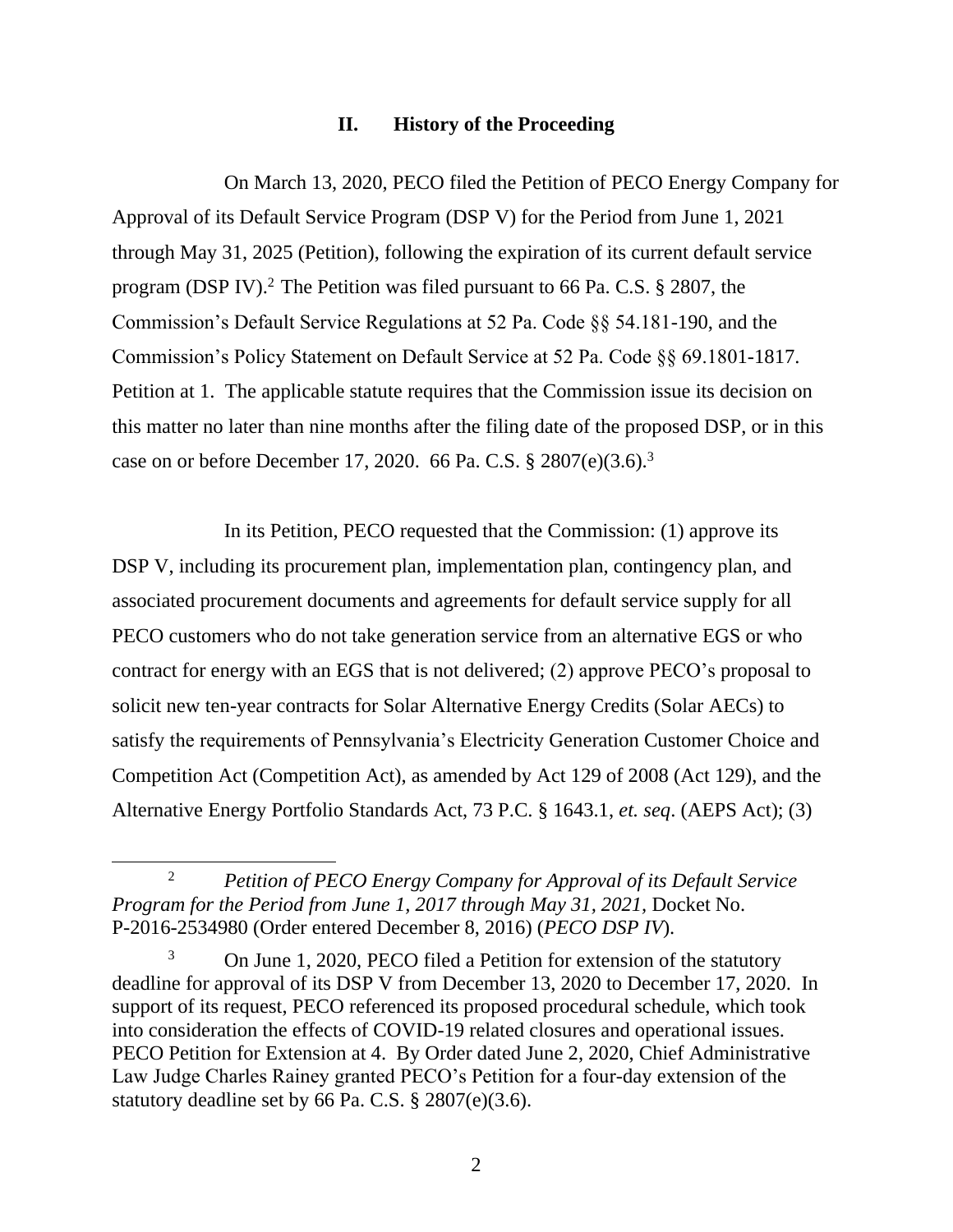approve NERA Economic Consulting, Inc. (NERA) to continue as the independent thirdparty evaluator for PECO's default supply procurements; (4) approve PECO's proposed default service rate design and affirm PECO's right to recover all of its default service costs in accordance with 66 Pa. C.S. § 2807(e)(3.9); (5) grant a waiver of the rate design provisions of 52 Pa. Code § 54.187, to the extent necessary; (6) find that the DSP V includes prudent steps necessary to negotiate favorable generation supply contracts; (7) find that the DSP V includes prudent steps necessary to obtain least-cost generation supply on a long-term, short-term, and spot market basis; (8) find that neither PECO nor its affiliates have withheld from the market any generation supply in a manner that violates federal law; (9) approve continuation of PECO's existing EGS Standard Offer Program, including the associated cost recovery mechanism approved in PECO's prior default service proceedings; (10) approve PECO's proposed plan to facilitate shopping by low income customers enrolled in the Company's Customer Assistance Program (CAP) (the CAP Shopping Plan or Plan); and (11) approve PECO's proposed revised uniform Supply Master Agreement (SMA) and both forms of the proposed Solar AEC Purchase and Sale Agreement as affiliated interest agreements under 66 Pa. C.S. § 2102. Petition at 1-2.

The Office of Small Business Advocate (OSBA) filed a Notice of Appearance, Notice of Intervention, Public Statement and Answer to PECO's Petition on April 2, 2020.

The Office of Consumer Advocate (OCA) filed a Notice of Intervention, Public Statement, and Answer to PECO's Petition on April 3, 2020.

The following Parties filed Petitions to Intervene: PAIEUG on April 1, 2020; The Coalition for Affordable Utility Services and Energy Efficiency in Pennsylvania (CAUSE-PA) on April 1, 2020; The Tenant Union Representative Network and Action Alliance of Senior Citizens of Greater Philadelphia (TURN *et al*.) on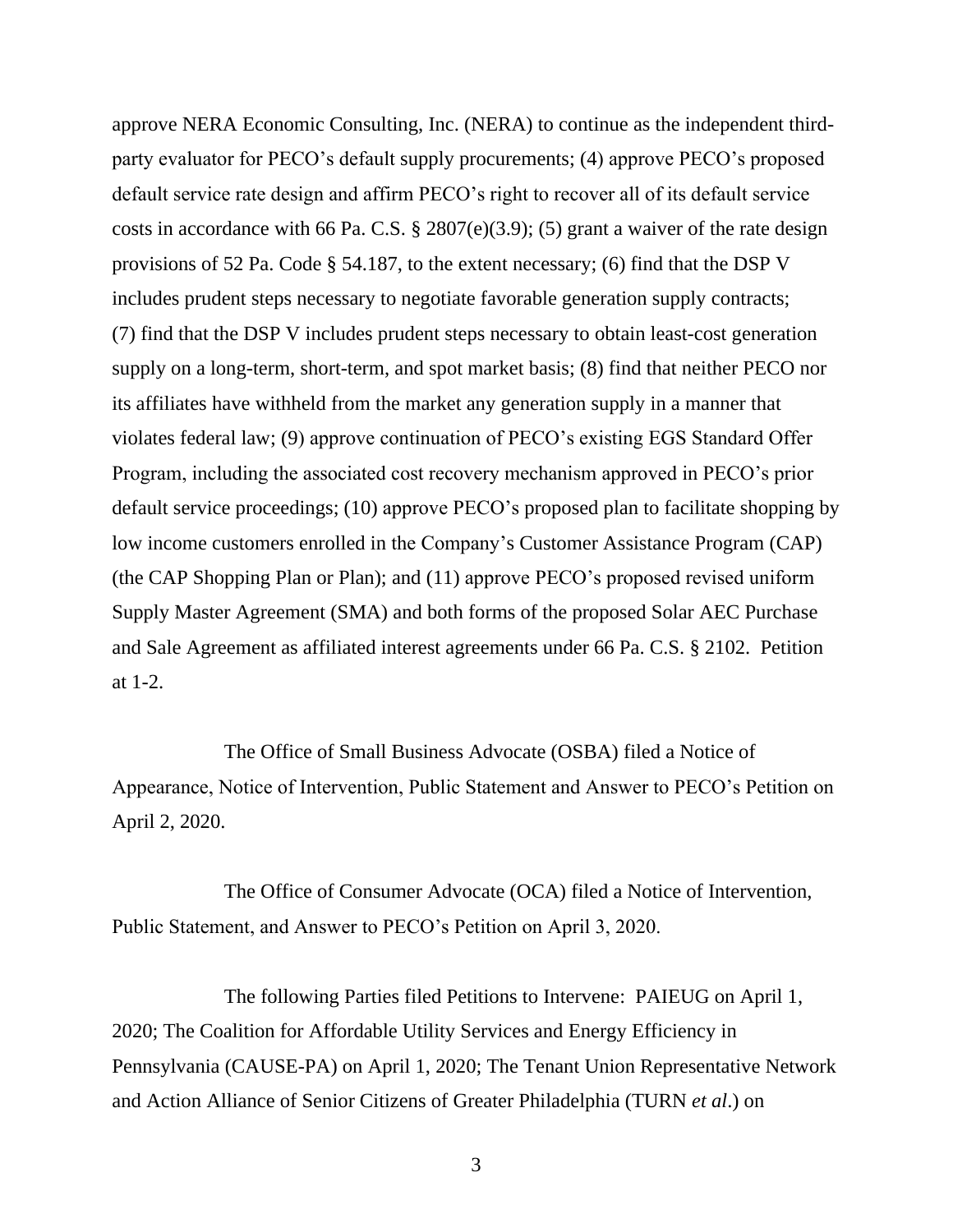April 10, 2020; Calpine on April 14, 2020; StateWise Energy Pennsylvania LLC and SFE Energy Pennsylvania, Inc. (StateWise) on April 30, 2020; Clean Air Council, Sierra Club/PA Chapter, and Philadelphia Solar Energy Association (the Environmental Stakeholders or ES) on May 1, 2020; and the Electric Supplier Coalition or ESC on May 1, 2020. These Petitions were unopposed, and the ALJ granted the Petitions by Prehearing Order dated May 8, 2020.

A public input hearing was held by videoconference on June 9, 2020. Thirty-five individuals appeared and testified. For a detailed discussion of the public input hearing, s*ee* Section III and Attachment 1 to the Recommended Decision.

On June 16, 2020, the OCA, the OSBA, CAUSE-PA, the Electric Supplier Coalition, the Environmental Stakeholders, and TURN *et al.* submitted a total of seven written statements and accompanying exhibits. On July 9, 2020, PECO, the OCA, the OSBA, Calpine, CAUSE-PA, PAIEUG, and TURN *et al.* submitted eleven statements constituting their rebuttal testimony. On July 23, 2020, PECO, the OCA, the OSBA, the Electric Supplier Coalition, the Environmental Stakeholders, and TURN *et al.* submitted seven surrebuttal statements.

After the submission of written testimony, the Parties engaged in settlement negotiations. As a result of those negotiations, PECO, the OCA, the OSBA, CAUSE-PA, Calpine, PAIEUG, TURN *et al*., and the Electric Supplier Coalition (collectively, the Joint Petitioners) reached a Partial Settlement and agreed to a revised default service program consistent with PECO's DSP V Petition, as modified (Revised DSP V).

An evidentiary hearing was held telephonically on July 30, 2020. During the evidentiary hearing, three witnesses were subject to cross-examination. Crossexamination of all other witnesses was waived. The pre-served Direct, Rebuttal, and Surrebuttal Testimony of the Parties was admitted into the record.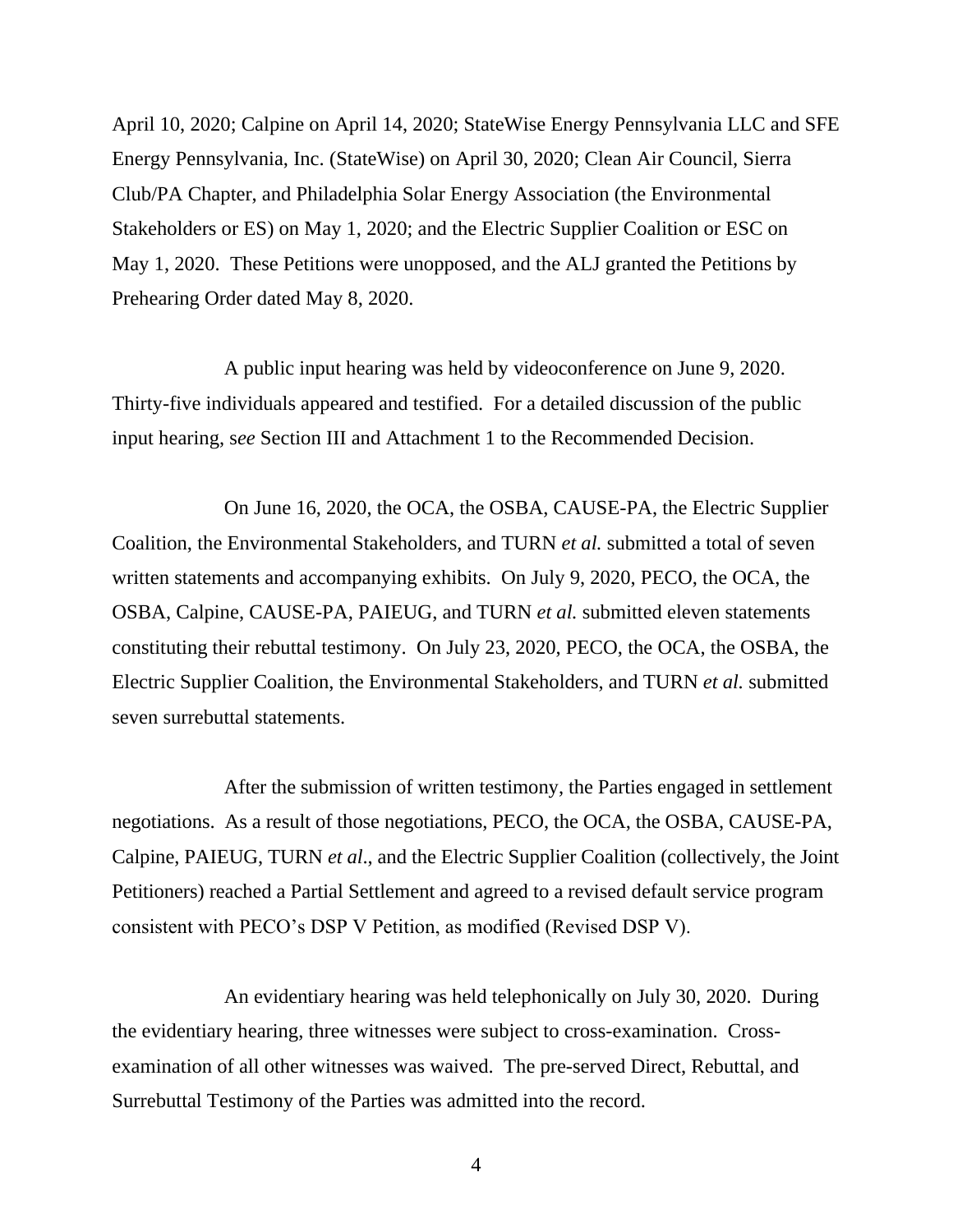The Joint Petitioners filed the Joint Petition for Partial Settlement (Joint Petition or Partial Settlement) on August 13, 2020. The Joint Petition was executed by counsel for PECO, the OCA, the OSBA, CAUSE-PA, Calpine, PAIEUG, TURN *et al.*, and the Electric Supplier Coalition. The Joint Petitioners each filed Statements in Support of the Joint Petition. The Joint Petitioners explained that they had reserved two issues for briefing, which involved the following: (1) the allocation of the costs PECO incurs to implement new time-of-use (TOU) default service rate options, and (2) changes to the current assignment of responsibility for PJM Interconnection, L.L.C. (PJM) charges for Network Integration Transmission Service (NITS) from all load-serving entities to PECO, as the Electric Supplier Coalition proposed.

On August 14, 2020, StateWise submitted a letter of non-opposition to the Joint Petition.

By e-mail dated August 20, 2020, counsel for the OCA informed the ALJ that PECO, the OCA, and the OSBA had resolved the issue of how the costs PECO incurs to implement its new TOU rates should be allocated to Residential and Small Commercial procurement classes. PECO, the OCA and the OSBA were the only parties litigating this issue, and they expected to file an unopposed settlement of TOU cost allocation by September 8, 2020. R.D. at 7-8.

Also on August 20, 2020, PECO, PAIEUG, Calpine, the Electric Supplier Coalition, and the Environmental Stakeholders filed Main Briefs.

On September 8, 2020, the OCA and the OSBA filed the Partial Settlement of Time of Use Cost Allocation (TOU Settlement), replacing the language in Paragraph 60 in the Joint Petition. The TOU Settlement indicates that neither PECO nor any other party in the proceeding objects to the new language in Paragraph 60 of the Joint Petition.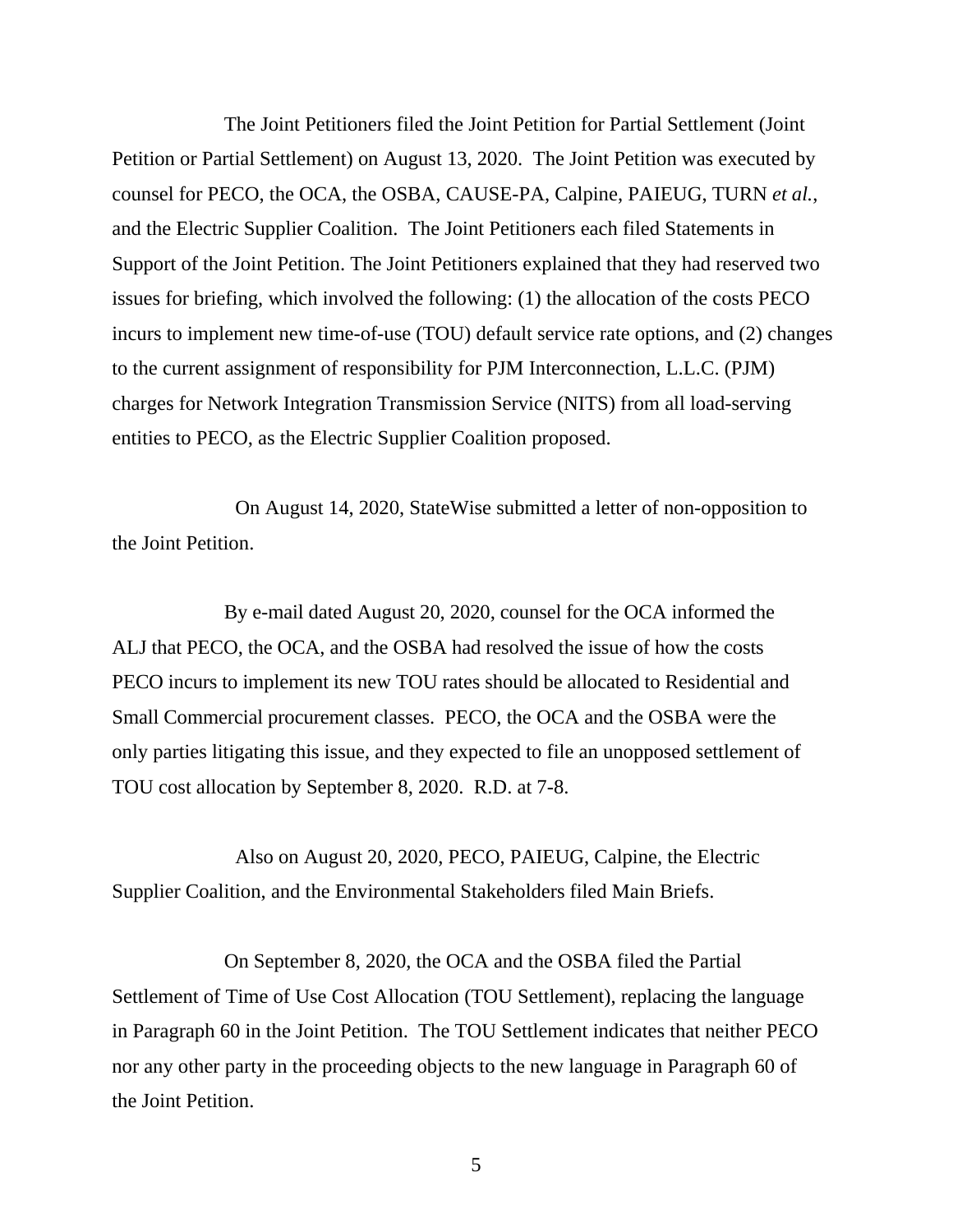Also on September 8, 2020, PECO, PAIEUG, Calpine, the Electric Supplier Coalition, and the Environmental Stakeholders filed Reply Briefs.

The record consists of a 470-page transcript; PECO's Petition with attachments; the statements and exhibits of the Parties; the Joint Petition for Partial Settlement with attachments; the Partial Settlement of Time of Use Cost Allocation; the Main Briefs and Reply Briefs; and the letter from StateWise indicating that it did not oppose the Joint Petition. The record closed on September 8, 2020.

In the Recommended Decision, served on October 20, 2020, the ALJ, *inter alia*, approved the Joint Petition, as amended by the TOU Settlement, without modification. The ALJ also denied the Electric Supplier Coalition's proposal to include PJM charges for NITS in PECO's Non-Bypassable Transmission Charge.

As previously indicated, the Electric Supplier Coalition filed Exceptions and PECO, PAIEUG, and Calpine filed Replies to Exceptions.

### **III. Legal Standards**

#### <span id="page-8-1"></span><span id="page-8-0"></span>**A. Burden of Proof**

In this proceeding, the Company seeks approval of its plan to procure default service supply and, as such, has the burden of proving that its proposed DSP V complies with the legal requirements. The proponent of a rule or order in any Commission proceeding bears the burden of proof, 66 Pa. C.S. § 332(a), and therefore, the Company has the burden of proving its case by a preponderance of the evidence. *Samuel J. Lansberry, Inc. v. Pa. PUC*, 578 A.2d 600 (Pa. Cmwlth. 1990), *alloc. denied*, 529 Pa. 654, 602 A.2d 863 (1992). That is, the Company's evidence must be more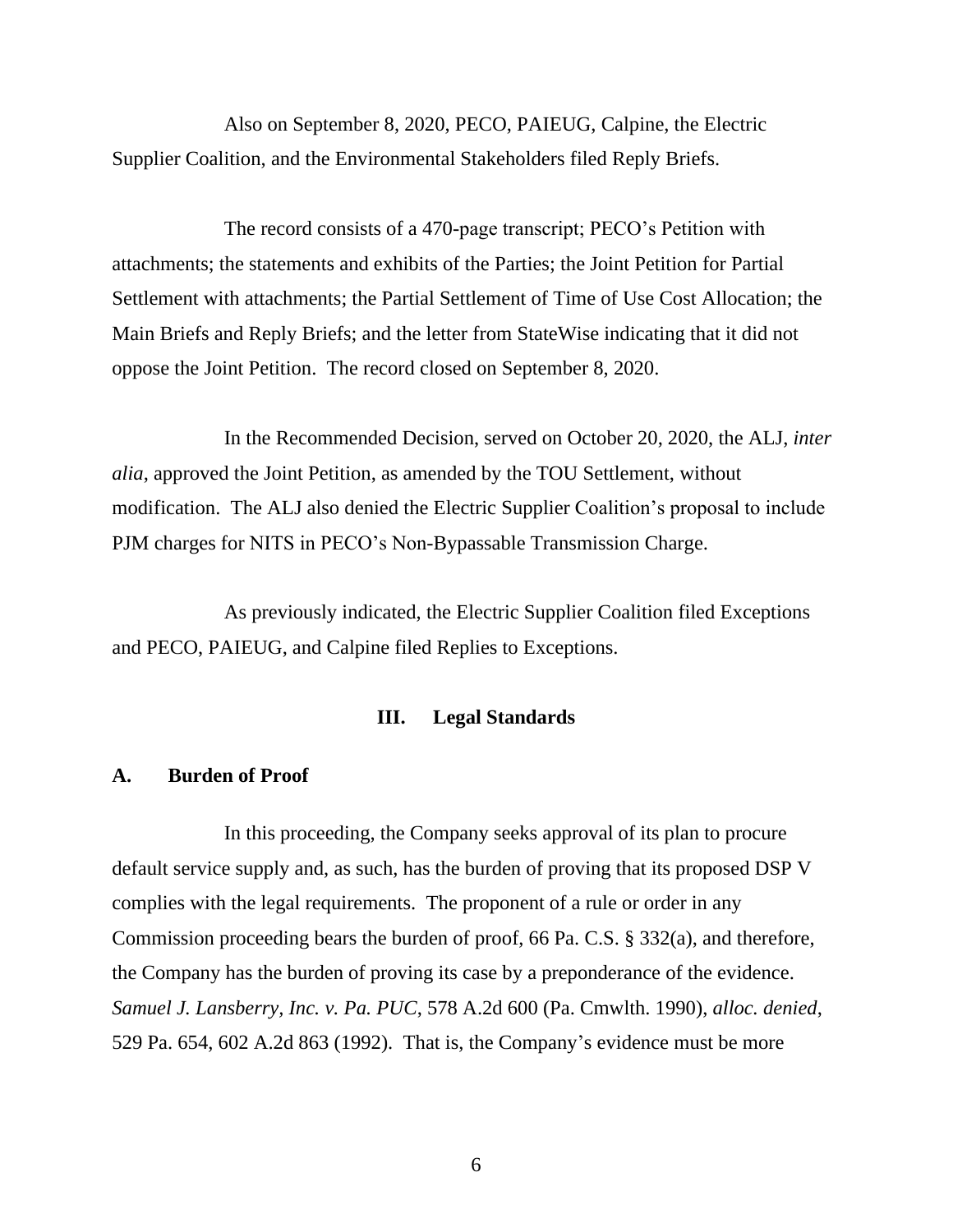convincing, by even the smallest amount, than the evidence presented by the other parties. *Se-Ling Hosiery, Inc. v. Margulies*, 364 Pa. 45, 70 A.2d 854 (1950).

Additionally, this Commission's decision must be supported by substantial evidence in the record. More is required than a mere trace of evidence or a suspicion of the existence of a fact sought to be established. *Norfolk & Western Ry. Co. v. Pa. PUC,* 49 Pa. 109, 413 A.2d 1037 (1980).

Upon the presentation by a utility of evidence sufficient to initially satisfy the burden of proof, the burden of going forward with the evidence to rebut the evidence of the utility shifts to the other parties. If the evidence presented by the other parties is of co-equal value or "weight," the burden of proof has not been satisfied. The Company now has to provide some additional evidence to rebut that of the other parties. *[Burleson](http://www.lexis.com/research/buttonTFLink?_m=0d7e78528297490763e78babd487bc42&_xfercite=%3ccite%20cc%3d%22USA%22%3e%3c%21%5bCDATA%5b2006%20Pa.%20PUC%20LEXIS%20102%5d%5d%3e%3c%2fcite%3e&_butType=3&_butStat=2&_butNum=16&_butInline=1&_butinfo=%3ccite%20cc%3d%22USA%22%3e%3c%21%5bCDATA%5b66%20Pa.%20Commw.%20282%5d%5d%3e%3c%2fcite%3e&_fmtstr=FULL&docnum=9&_startdoc=1&wchp=dGLzVzz-zSkAz&_md5=44d0f4cf51bc1159652e85695542a09d)  v. Pa. PUC,* [443 A.2d 1373 \(Pa. Cmwlth. 1982\),](http://www.lexis.com/research/buttonTFLink?_m=0d7e78528297490763e78babd487bc42&_xfercite=%3ccite%20cc%3d%22USA%22%3e%3c%21%5bCDATA%5b2006%20Pa.%20PUC%20LEXIS%20102%5d%5d%3e%3c%2fcite%3e&_butType=3&_butStat=2&_butNum=16&_butInline=1&_butinfo=%3ccite%20cc%3d%22USA%22%3e%3c%21%5bCDATA%5b66%20Pa.%20Commw.%20282%5d%5d%3e%3c%2fcite%3e&_fmtstr=FULL&docnum=9&_startdoc=1&wchp=dGLzVzz-zSkAz&_md5=44d0f4cf51bc1159652e85695542a09d) *aff'd,* 501 Pa. 433, 461 A.2d 1234 [\(1983\).](http://www.lexis.com/research/buttonTFLink?_m=0d7e78528297490763e78babd487bc42&_xfercite=%3ccite%20cc%3d%22USA%22%3e%3c%21%5bCDATA%5b2006%20Pa.%20PUC%20LEXIS%20102%5d%5d%3e%3c%2fcite%3e&_butType=3&_butStat=2&_butNum=16&_butInline=1&_butinfo=%3ccite%20cc%3d%22USA%22%3e%3c%21%5bCDATA%5b66%20Pa.%20Commw.%20282%5d%5d%3e%3c%2fcite%3e&_fmtstr=FULL&docnum=9&_startdoc=1&wchp=dGLzVzz-zSkAz&_md5=44d0f4cf51bc1159652e85695542a09d)

While the burden of going forward with the evidence may shift back and forth during a proceeding, the burden of proof never shifts.The burden of proof always remains on the party seeking affirmative relief from the Commission. *Milkie v. Pa. PUC,*  768 A.2d 1217 (Pa. Cmwlth. 2001). However, a party that offers a proposal in addition to what is sought by the original filing bears the burden of proof for such a proposal. *Pa. PUC, et al., v. Metropolitan Edison Co. (Metropolitan Edison Co.),* Docket No. R- 00061366C0001 (Order entered January 11, 2007); *Joint Default Service Plan for Citizens' Electric Co. of Lewisburg, PA and Wellsboro Electric Company for the Period of June 1, 2010 through May 31, 2013 (Citizens' Electric Co.),* Docket Nos. P-2009- 2110798 and P-2009-2110780 (Order entered February 26, 2010).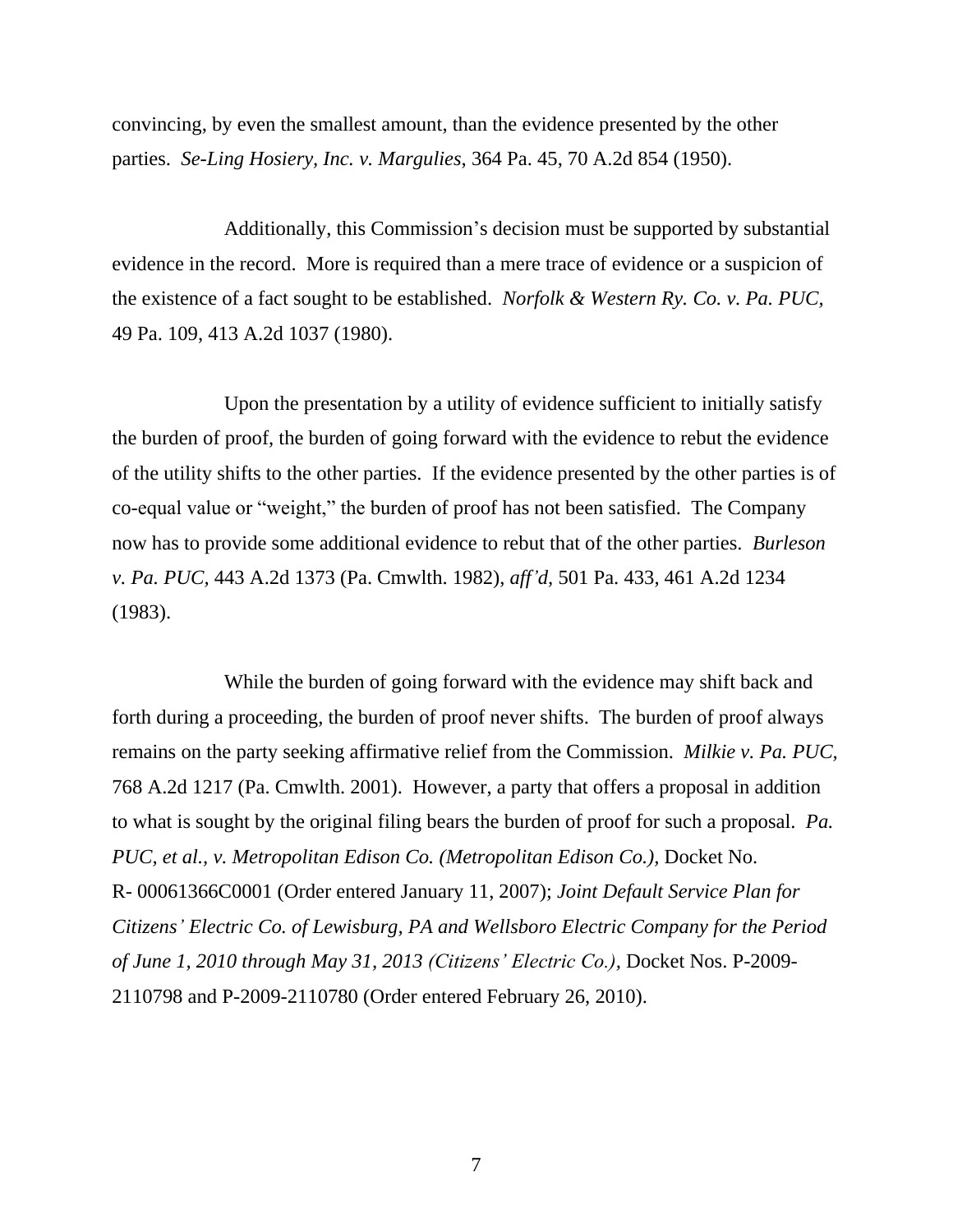#### <span id="page-10-0"></span>**B. Standards Applicable to Default Service**

The Competition Act requires that default service providers acquire electric energy through a "prudent mix" of resources that are designed: (i) to provide adequate and reliable service; (ii) to provide the least cost to customers over time; and (iii) to achieve these results through competitive processes that include auctions, requests for proposals and/or bilateral agreements. 66 Pa. C.S. §§ 2807(e)(3.1) and 2807(e)(3.4).

The Competition Act also mandates that customers have direct access to a competitive retail generation market. 66 Pa. C.S. § 2802(3). This mandate is based on the legislative finding that "[c]ompetitive market forces are more effective than economic regulation in controlling the cost of generating electricity." 66 Pa. C.S. § 2802(5). *See, Green Mountain Energy Company v. Pa. PUC,* 812 A.2d 740, 742 (Pa. Cmwlth. 2002). Thus, a fundamental policy underlying the Competition Act is that competition is more effective than economic regulation in controlling the costs of generating electricity. 66 Pa. C.S. § 2802(5).

In addition to the foregoing statutory guidelines, the Commission has enacted default service Regulations, 52 Pa. Code §§ 54.181 to 54.190, and a policy statement, 52 Pa. Code §§ 69.1801 to 69.1817, addressing DSPs. The Regulations first became effective in 2007, and were amended in 2011 to incorporate the Act 129 amendments to the Competition Act. *Implementation of Act 129 of October 15, 2008; Default Service and Retail Electric Markets*, Docket No. L 2009-2095604 (Final Rulemaking Order entered October 4, 2011) (*Act 129 Final Rulemaking Order*). The Commission has directed that EDCs consider the incorporation of certain market enhancement programs into their DSPs in order to foster a more robust retail competitive market. *Investigation of Pennsylvania's Retail Electricity Market: Recommendations Regarding Upcoming Default Service Plans,* Docket No. I-2011-2237952 (Order entered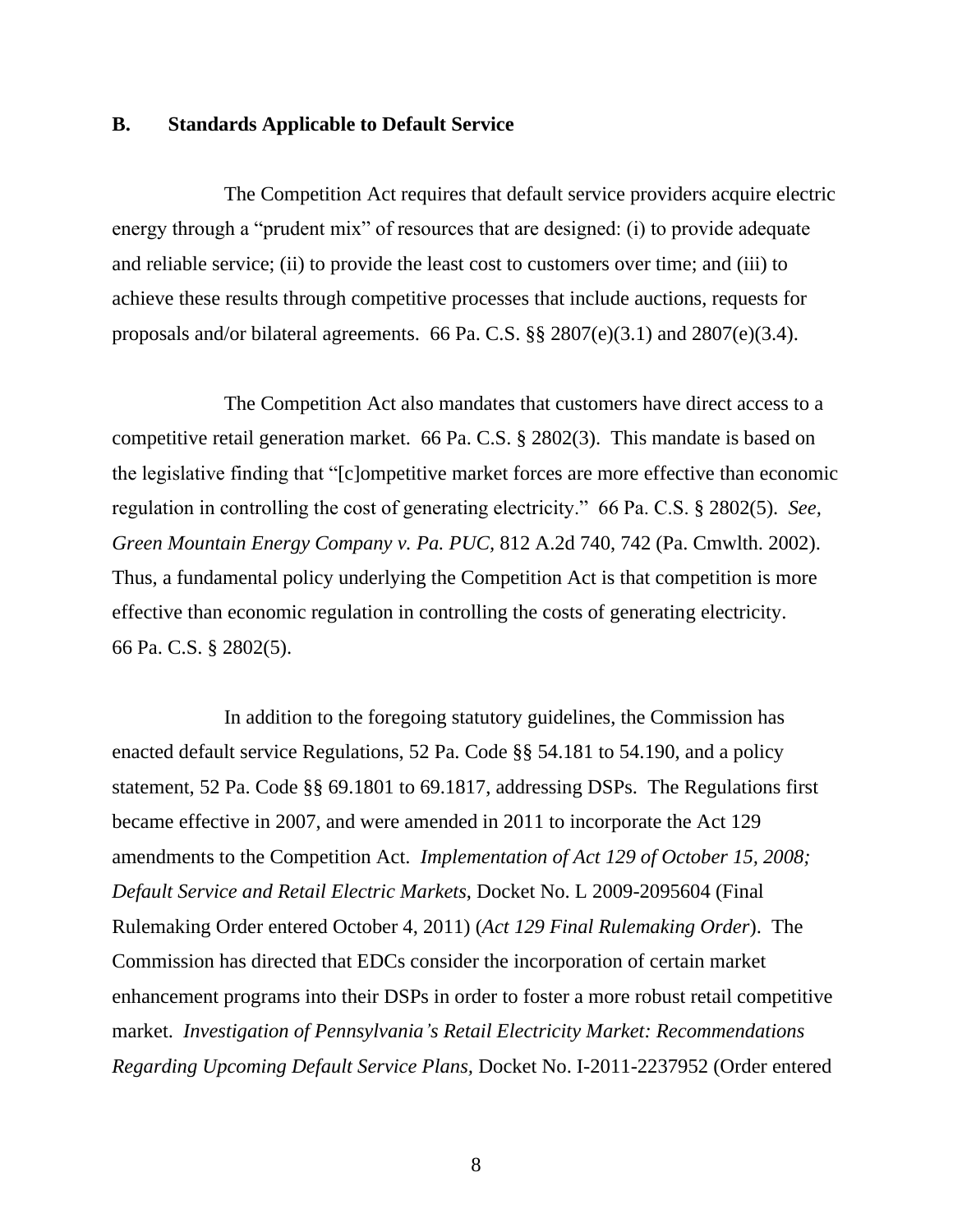December 16, 2011), and *Intermediate Work Plan* (Final Order entered March 2, 2012) (*IWP Order*).

### <span id="page-11-0"></span>**C. Legal Standards Relative to Settlements**

This Commission has a policy of encouraging settlements. *See* 52 Pa. Code § 5.231(a); *see also* 52 Pa. Code §§ 69.401, *et seq*., relating to settlement guidelines for major rate cases, and our Statement of Policy relating to the Alternative Dispute Resolution Process, 52 Pa. Code § 69.391, *et seq.* This Commission has stated that results achieved through settlement are often preferable to those achieved at the conclusion of a fully litigated proceeding. 52 Pa. Code § 69.401. A full settlement of all the issues in a proceeding eliminates the time, effort and expense that otherwise would have been used in litigating the proceeding, while a partial settlement may significantly reduce the time, effort and expense of litigating a case. A settlement, whether whole or partial, benefits not only the named parties directly, but, indirectly, all customers of the public utility involved in the case.

Despite the policy favoring settlements, the Commission does not simply rubber stamp settlements without further inquiry. In order to accept a settlement such as that proposed here, the Commission must determine that the proposed terms and conditions are in the public interest. *Pa. PUC v. York Water Co.*, Docket No. R-00049165 (Order entered October 4, 2004); *Pa. PUC v. C. S. Water and Sewer Assoc.*, 74 Pa. P.U.C. 767 (1991). The Joint Petitioners have reached an accord on many of the issues and claims that arose in this proceeding and submitted the Partial Settlement. The Joint Petitioners have the burden to prove that the Partial Settlement is in the public interest.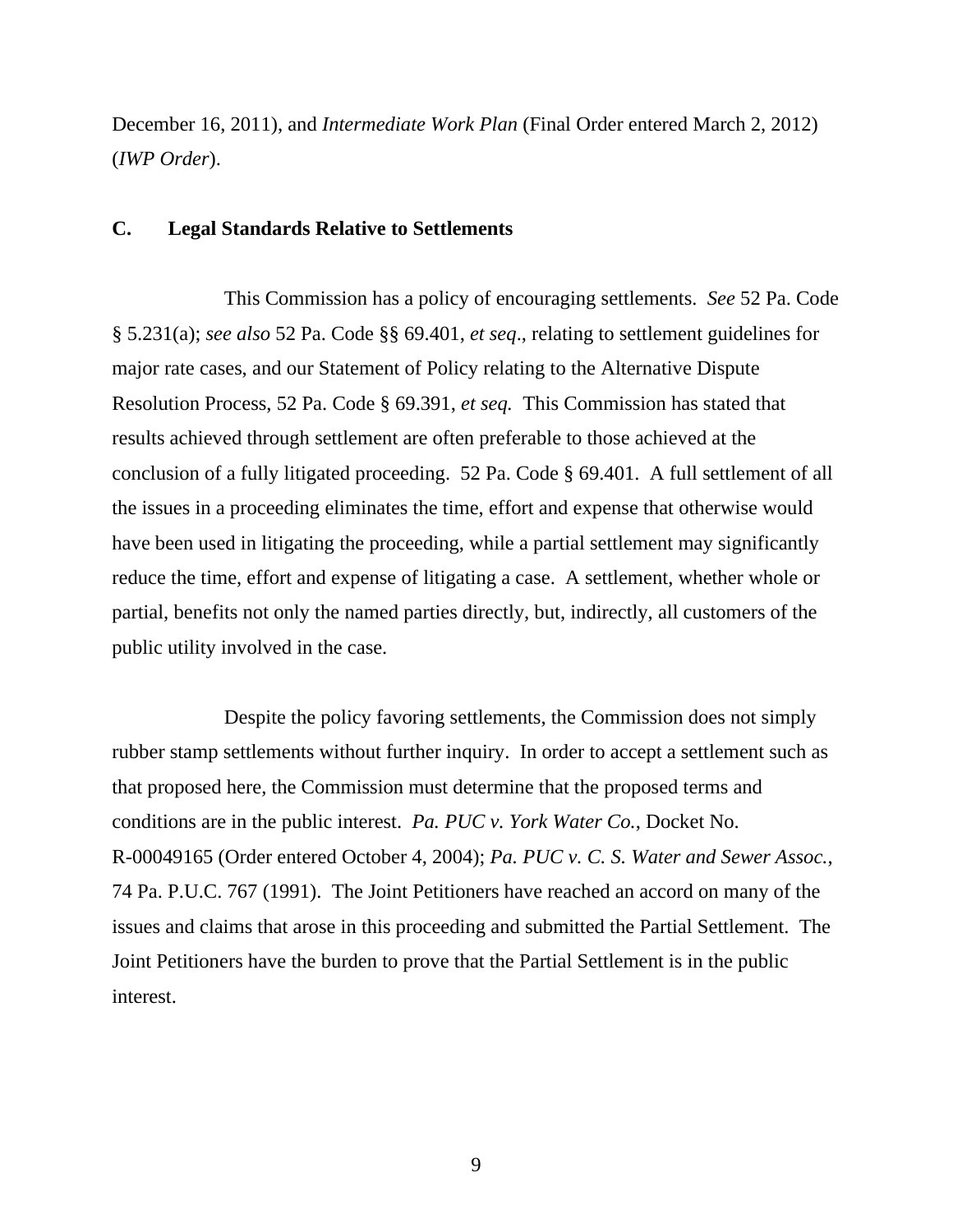#### **IV. The Partial Settlement**

## <span id="page-12-1"></span><span id="page-12-0"></span>**A. Terms and Conditions of the Partial Settlement**

The Joint Petitioners have agreed to the Partial Settlement, which resolves all issues among the settling Parties with the exception of two issues reserved for litigation: (1) the allocation of the costs PECO incurs to implement new time-of-use (TOU) default service rate options; and (2) changes to the current assignment of responsibility for PJM charges for NITS from all load serving entities to PECO. The OCA and the OSBA filed a Partial Settlement of Time of Use Cost Allocation (TOU Settlement) which replaced the language of Paragraph 60 of the Joint Petition, leaving only one issue for litigation: the assignment of responsibility for PJM charges for NITS. The TOU Settlement indicated that the proposed changes to Paragraph 60 were unopposed. R.D. at 7-8.

The Partial Settlement consists of the Joint Petition containing the terms and conditions of the Settlement, Exhibit A, which is the revised Electric Service Tariff, and Exhibit B, which is the revised Electric Service Tariff (redline). Statements in Support of the Partial Settlement were submitted by the Joint Petitioners and were denoted as follows: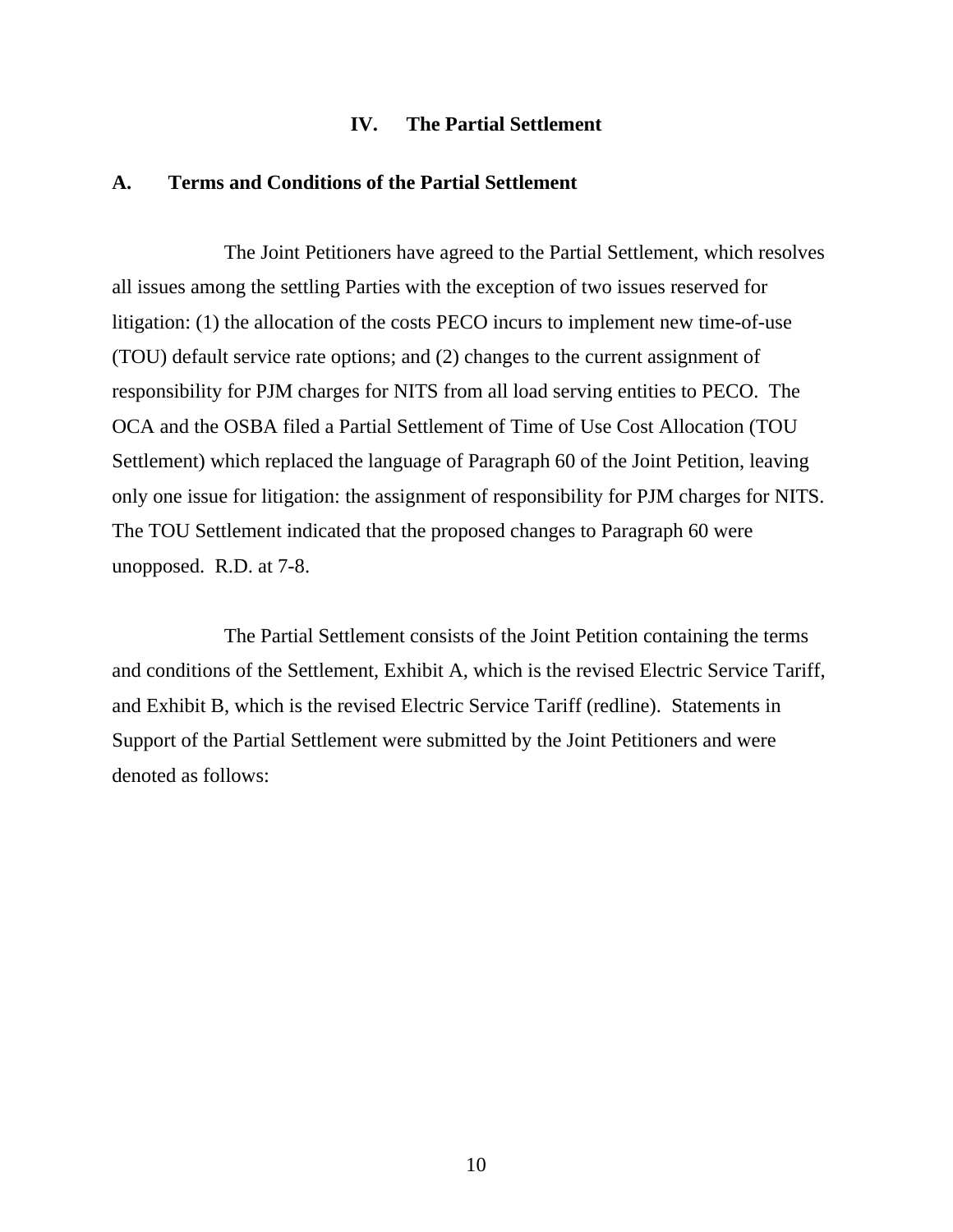| <b>Statement in Support of Joint Petition</b> | <b>Joint Petitioner</b>                                                                                         |  |
|-----------------------------------------------|-----------------------------------------------------------------------------------------------------------------|--|
| for Partial Settlement                        |                                                                                                                 |  |
| <b>Statement A</b>                            | <b>PECO Energy Company</b>                                                                                      |  |
| <b>Statement B</b>                            | <b>Office of Consumer Advocate</b>                                                                              |  |
| <b>Statement C</b>                            | Office of Small Business Advocate                                                                               |  |
| <b>Statement D</b>                            | Calpine Retail Holdings, LLC                                                                                    |  |
| <b>Statement E</b>                            | <b>Coalition for Affordable Utility Services</b><br>and Energy Efficiency in Pennsylvania                       |  |
| <b>Statement F</b>                            | <b>Electric Supplier Coalition</b>                                                                              |  |
| <b>Statement G</b>                            | Philadelphia Area Industrial Energy Users<br>Group                                                              |  |
| <b>Statement H</b>                            | <b>Tenant Union Representative Network</b><br>and Action Alliance of Senior Citizens of<br>Greater Philadelphia |  |

The essential terms of the Joint Petition for Partial Settlement are set forth in Section II of the Joint Petition, in Paragraphs 13 through 72. *See* Settlement ¶¶ 13-72, at 5-20. As explained above, the original Paragraph 60 of the Joint Petition has been replaced with the new language from the TOU Settlement. The essential terms and conditions of the Joint Petition are set forth below, with the original paragraph numbers maintained, and with the replacement language for Paragraph 60 from the TOU Settlement.

## TERMS AND CONDITIONS OF SETTLEMENT

13. The Settlement consists of the following terms and conditions:

## **A. Procurement Plan**

14. The Joint Petitioners agree that the DSP V Program shall be in effect for a period of four years, from June 1, 2021 through May 31, 2025.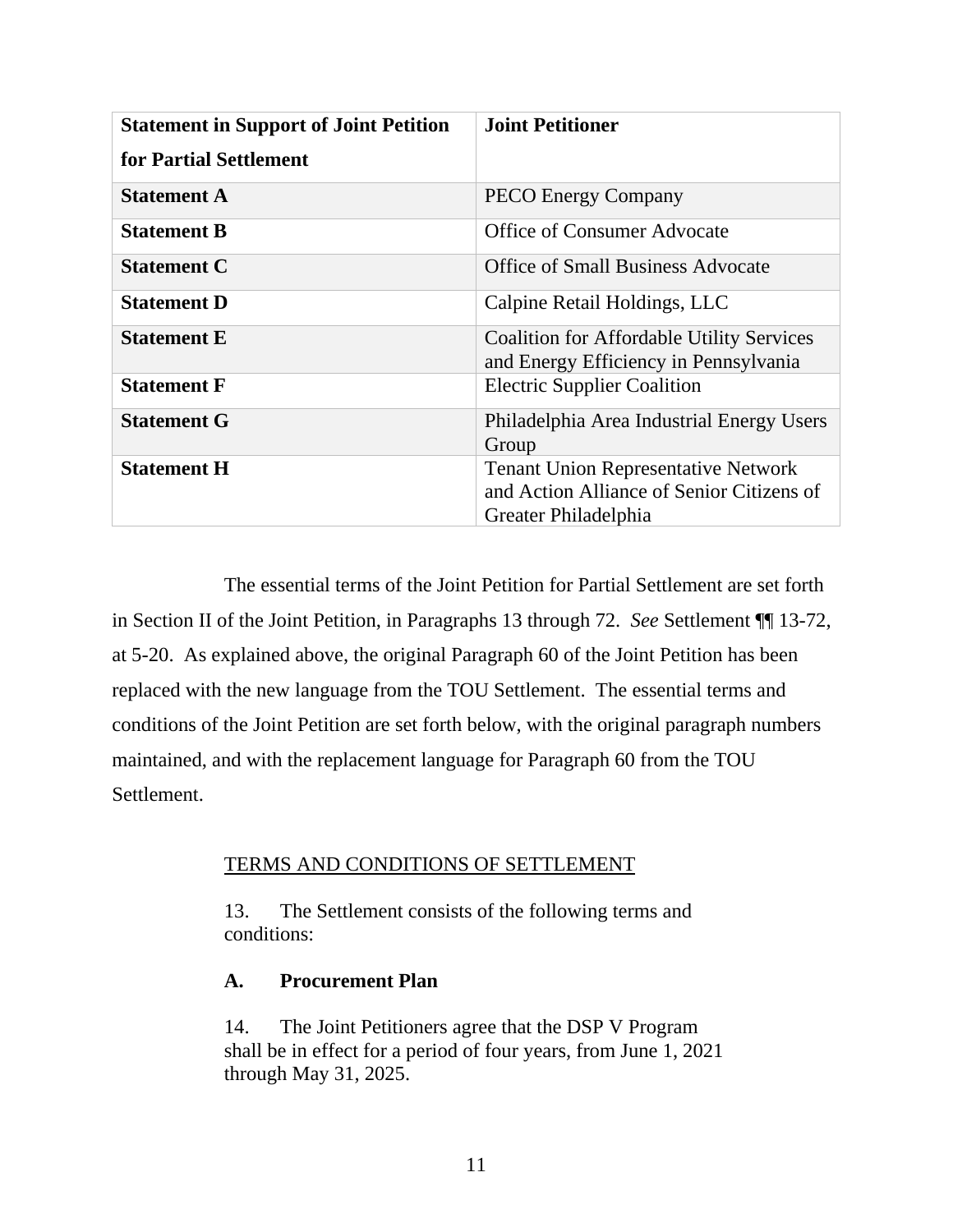15. PECO's default service customers shall be divided into the same three classes for purposes of default service procurement as those established in DSP IV: the Residential Class, the Small Commercial Class, and the Consolidated Large Commercial and Industrial Class.

16. The Residential Class includes all residential customers currently receiving service under PECO rate schedules R and RH.

17. The Small Commercial Class includes customers with annual peak demands of up to and including 100 kW served under rate schedules GS, PD, and HT plus lighting customers on schedules AL, POL, SLE, SLS, SLC, and TLCL.

18. The Consolidated Large Commercial and Industrial Class includes customers with annual peak demands greater than 100 kW on rate schedules GS, HT, PD, and EP.

## **(1) Residential Class**

19. For the Residential Class, PECO will continue to procure a mix of one-year (approximately 38%) and two-year (approximately 61%) fixed-price full requirements ("FPFR") contracts, with six months spacing between the commencement of contract delivery periods. During the Revised DSP V period, the remaining approximately 1% of Residential Class load will be supplied directly by PJM's spot energy, capacity and ancillary services markets.

20. Suppliers will bid in a competitive, sealed-bid request for proposals ("RFP") process on "tranches" corresponding to a percentage of the actual Residential default service customer load. Winning suppliers will be obligated to supply full requirements load-following service, which includes energy, capacity, ancillary services, and all other services or products necessary to serve a specified percentage of PECO's default service load in all hours during the supply product's delivery period.<sup>4</sup> The full requirements product requires the

<sup>&</sup>lt;sup>4</sup> PECO remains responsible for all distribution services to its default service customers. The assignment of responsibility for PJM transmission-related costs is discussed in Section II.E., *infra.*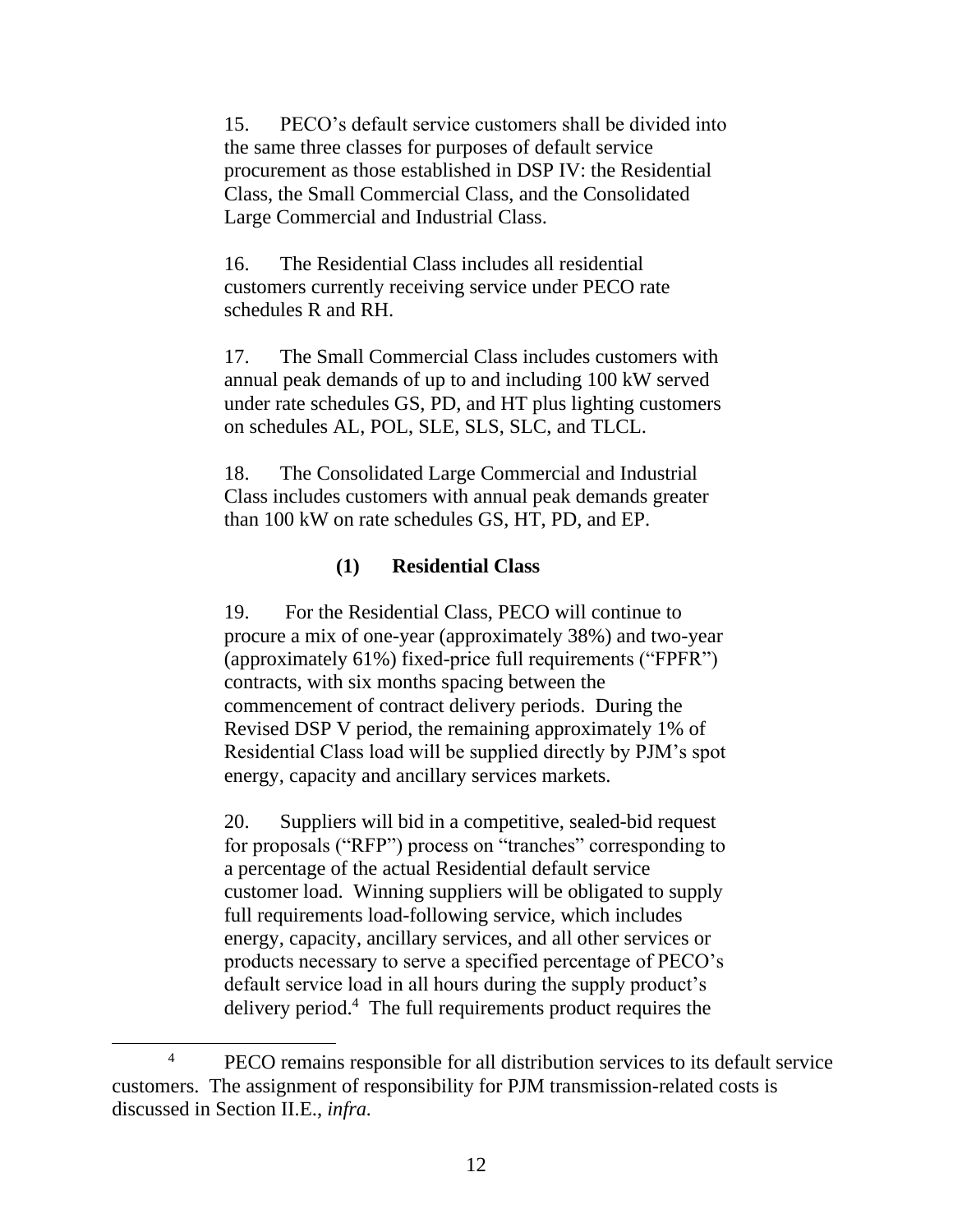supplier to provide PECO all necessary AECs described in Paragraph 30, *infra*, for compliance with Pennsylvania's Alternative Energy Portfolio Standards ("AEPS") Act, 73 P.S. § 1648.1 et seq. Each of the contracts will be procured approximately two months prior to the beginning of the applicable contract delivery period. As in DSP IV, PECO will continue to nominate PJM Auction Revenue Rights ("ARRs") for the default service load. To facilitate selection and transfer of ARRs to wholesale default service suppliers, PECO will continue to employ a consultant for ARR analysis and selection.

21. The Joint Petitioners agree to the procurement terms and schedule for the Residential Class FPFR contracts set forth in PECO Exhibit No. JJM-3.

## **(2) Small Commercial Class**

22. The Small Commercial Class load will continue to be supplied by equal shares of one-year and two-year FPFR products. Each of the contracts for the Small Commercial Class will be procured through a competitive sealed-bid process in the same manner as FPFR products for the Residential Class approximately two months prior to delivery of energy under the contract.

23. The Joint Petitioners agree to the procurement terms and schedule for the Small Commercial Class FPFR contracts set forth in PECO Exhibit No. JJM-3.

## **(3) Consolidated Large Commercial and Industrial Class**

24. For its Consolidated Large Commercial and Industrial customers, PECO will continue to solicit twelve-month hourly-priced full requirements products, without overlap, for all default service supply.

25. PECO will procure default service supply for the Consolidated Large Commercial and Industrial Class annually as shown on PECO Exhibit No. JJM-3.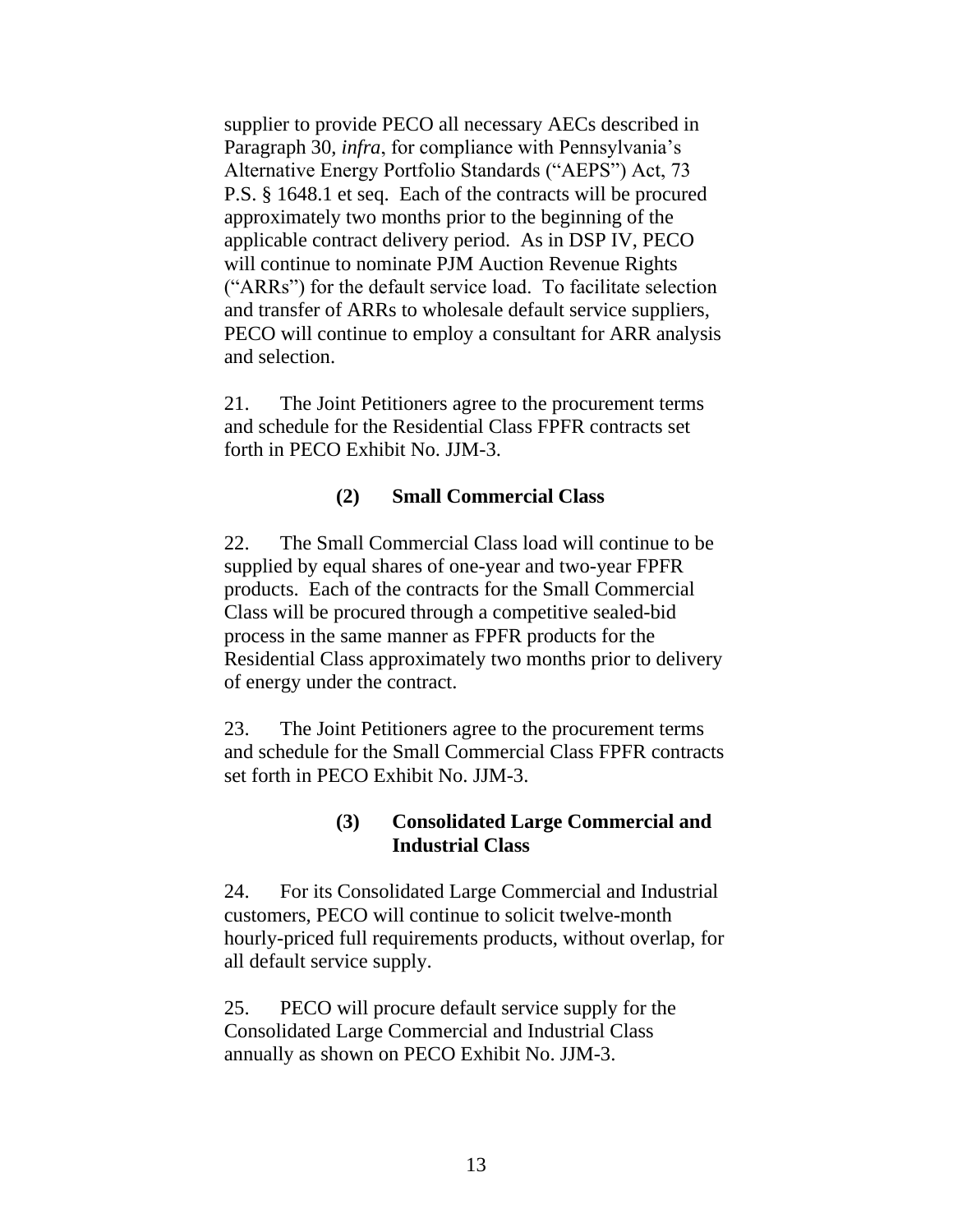## **B. Default Service Implementation Plan and Independent Evaluator**

26. The Joint Petitioners agree to the form of the Supplier Master Agreement ("SMA") that PECO will execute with wholesale suppliers that are successful bidders in PECO's default service supply procurements set forth in PECO Exhibit No. JJM-4.

27. The Joint Petitioners agree to the Requests for Proposals ("RFP") for PECO's competitive sealed-bid solicitations and the RFP protocol set forth in PECO Exhibit Nos. JJM-6 and JJM-7, respectively.

28. PECO will again appoint NERA Economic Consulting, Inc. ("NERA") as the third-party independent evaluator for PECO's default service procurements.

29. The Commission has previously approved PECO's SMA as an affiliated interest agreement so that PECO's affiliates may participate in default service supply procurements, and PECO is maintaining the same protocols and other protections in its Revised DSP V to be administered by the Independent Evaluator. In the event that an affiliate of PECO is a winning bidder in a default supply procurement, it will need to execute the SMA in the same manner and time period as other bidders. The Joint Petitioners support PECO's request for advance approval of the SMA (PECO Exhibit JJM-4) by the Commission as an affiliated interest agreement.

## **C. Alternative Energy Portfolio Standards ("AEPS") Act Compliance**

30. Under the SMA, as in DSP IV, PECO will continue to require each full requirements default service supplier to transfer Tier I (including solar photovoltaic) and Tier II alternative energy credits ("AECs") to PECO corresponding to PECO's AEPS obligations associated with the amount of default service load served by that supplier. In addition, PECO will continue to allocate AECs obtained through its separate AEC procurements to suppliers in accordance with the percentage of load served by each supplier. PECO will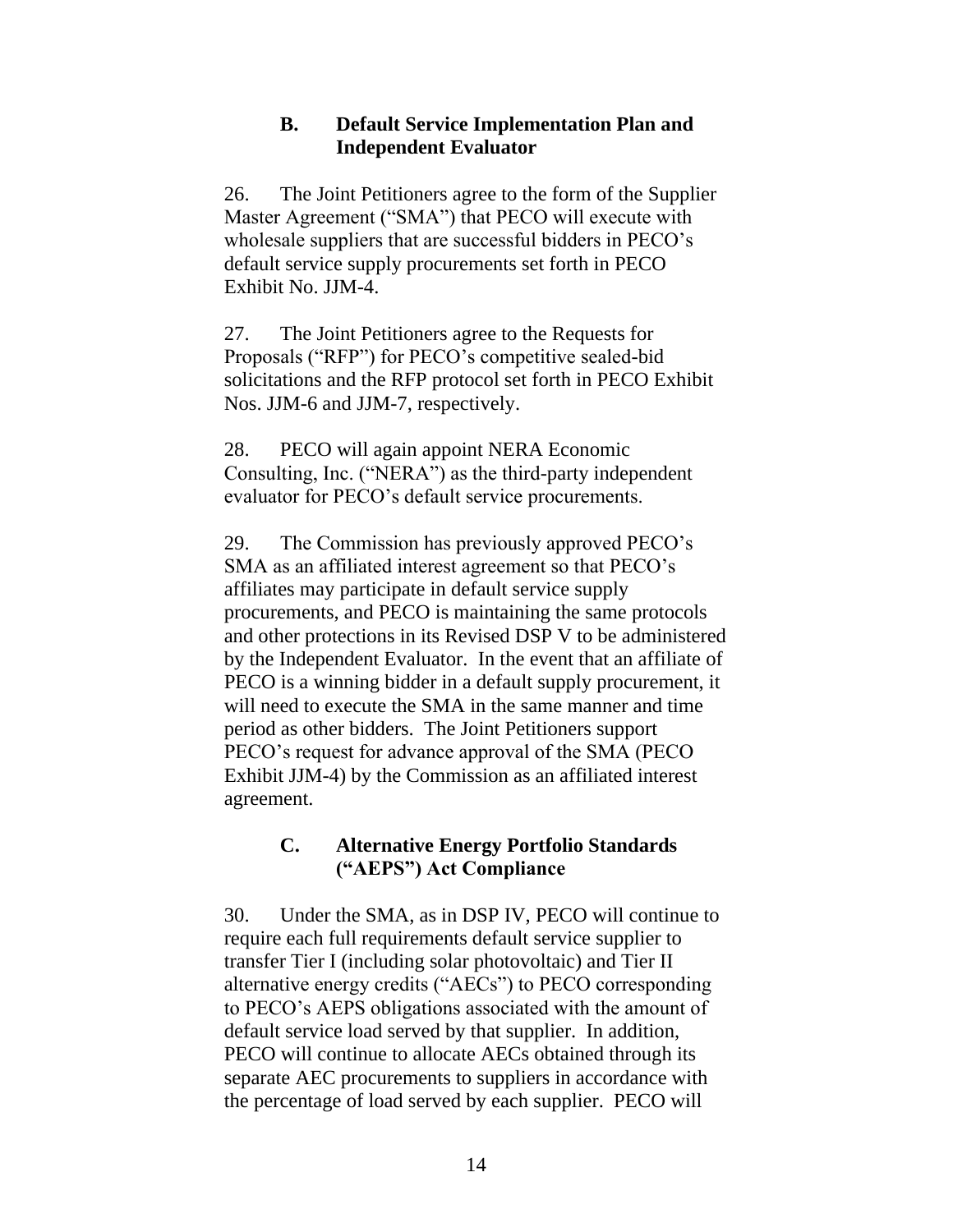retain any portion of its AEC inventory to meet AEPS obligations not provided for by fixed-price full requirements suppliers and procure any additional required AECs through PECO's Tier I and Tier II "balancing" procurements previously authorized by the Commission.

31. PECO will also conduct two solicitations in both 2021 and 2022 for ten-year Solar AEC contracts to deliver a total of 16,000 Solar AECs annually (i.e., 4,000 Solar AECs in each of four solicitations). PECO will procure up to half of each year's Solar AEC amount from solar generating facilities located within its service area.

32. The first stage of each annual RFP will consist of a competitive procurement where the winning bidders will be determined by lowest Solar AEC prices offered. The second stage will be a Standard Offer to Purchase Solar AECs at the quantity-weighted average of the winning competitive prices determined by the first stage RFP, with the requirement that the Solar AECs from stage two bidders come from solar generation resources located in the PECO service area.

33. The Joint Petitioners agree to the use of the RFP rules for Solar AEC procurements and both forms of the Solar Alternative Energy Credit Purchase and Sale Agreement (a Project Version and an Aggregator Version), which each winning bidder will be required to execute, set forth in PECO Exhibit No. JJM-10.

## **D. Contingency Plans**

## **(1) Full Requirements**

34. PECO will continue utilizing the contingency plans approved in prior default service programs. Specifically, in the event PECO fails to obtain sufficient approved bids for all offered tranches for a product in a solicitation, the unfilled tranches will be included in PECO's next default supply solicitation for that product. PECO will supply any unserved portion of its default service load from the PJM-administered markets for energy, capacity and ancillary services.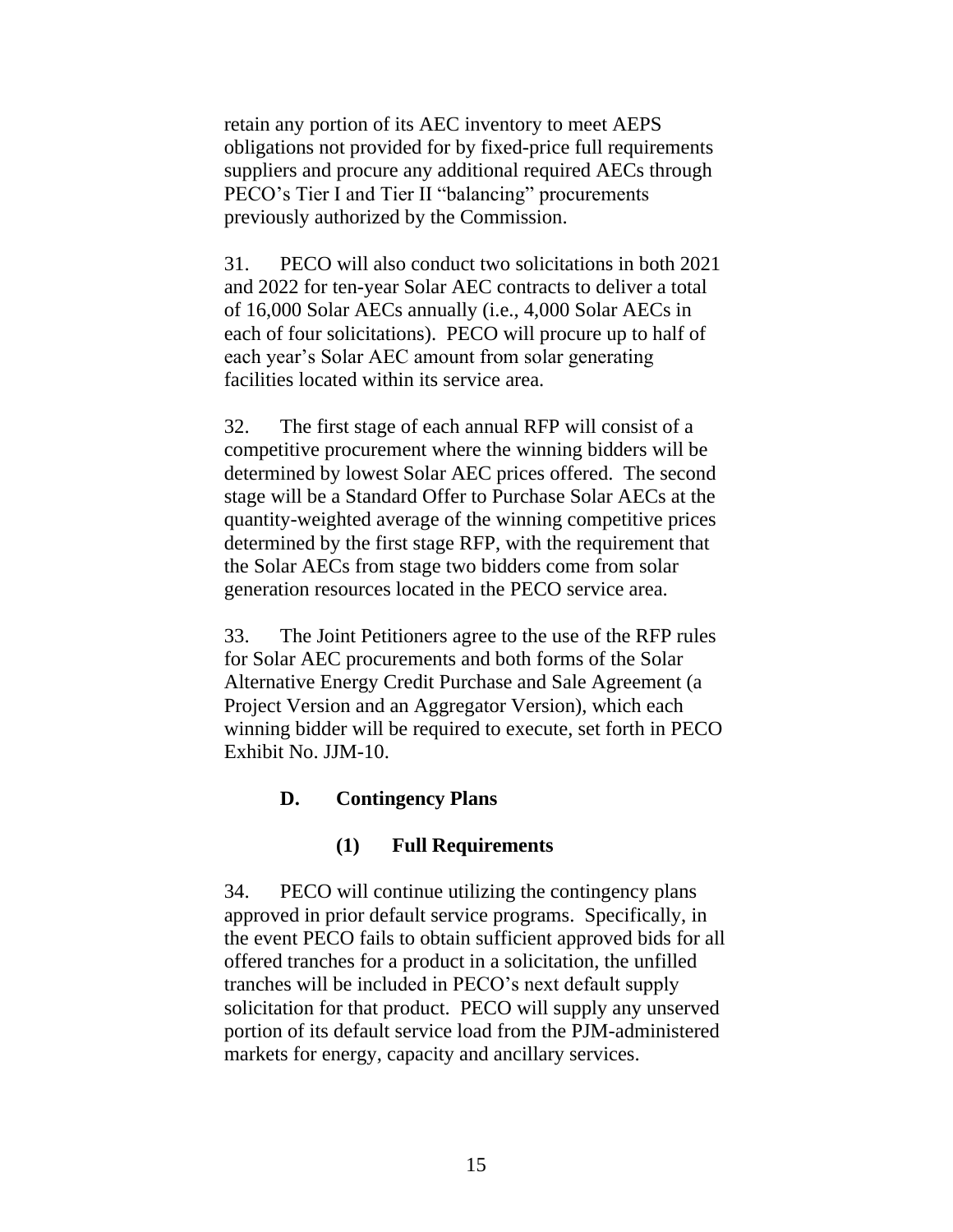35. If a supplier default occurs within a reasonable time before a scheduled procurement, the load served by the defaulting supplier will be incorporated into that next procurement. Otherwise, PECO will file a plan with the Commission proposing alternative procurement options and a request for approval on an expedited basis.

## **(2) AEPS Requirements**

36. In the event that PECO's 2021 RFP for Solar AECs is unsuccessful or there is insufficient participant interest, the amount of solar AECs not under contract will be added to the amount procured in the 2022 procurement process. If PECO is unable to obtain its full 16,000 Solar AECs after completing the 2021 and the 2022 procurements, any shortfall will be met by wholesale suppliers who are obligated to transfer enough Solar AECs to meet AEPS requirements for the percentage of default service load that they supply under the SMA.

## **E. Rate Design And Cost Recovery**

## **(1) Generation Supply Adjustment**

37. PECO will continue to recover the cost of default service from default service customers through the Generation Supply Adjustment ("GSA") and Transmission Service Charge ("TSC") consistent with DSP IV. For each customer class, default service rates established pursuant to the GSA will continue to change quarterly and over/undercollections of default service costs will continue to be reconciled on a semi-annual basis. Such rates will continue to recover: (1) generation costs, certain transmission costs and ancillary service costs established through PECO's competitive procurements; (2) supply management, administrative costs (including costs incurred to implement Commission-approved retail enhancement programs) and working capital, as provided in 52 Pa. Code § 69.1808; and (3) applicable taxes. The projected GSA for each quarter will continue to be filed by PECO 45 days before the start of each quarter. The GSA and TSC form the basis of the Price-to-Compare ("PTC") that customers may use to evaluate competitive generation service offerings.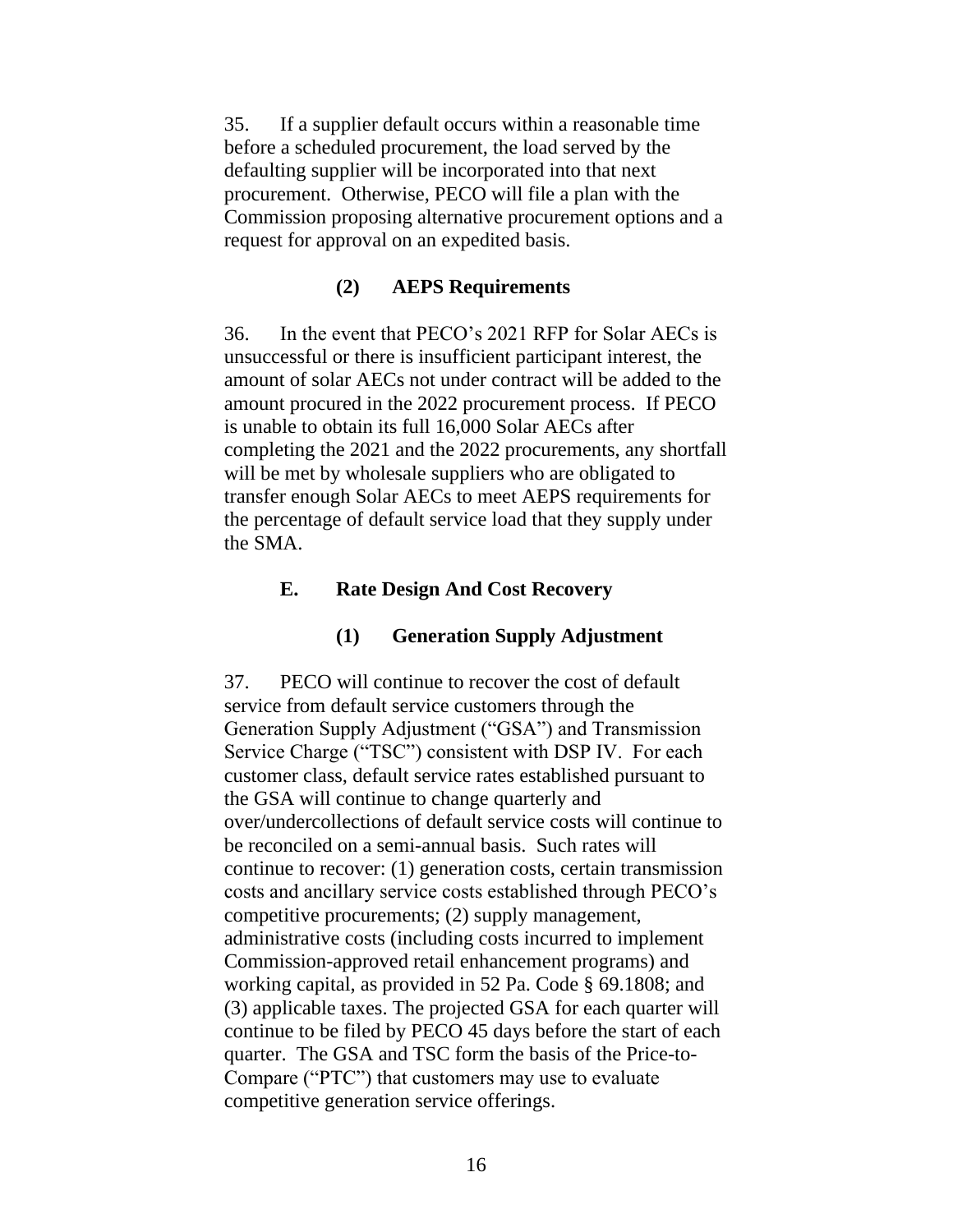38. PECO's default service rates for the Consolidated Large Commercial and Industrial Class will also continue to be charged through the GSA. For those customers, default service rates will continue to be based upon the price paid to winning suppliers in PECO's hourly-priced service procurements, which includes the PJM day-ahead hourly locational marginal price ("LMP") for the PJM PECO Zone, plus associated costs, such as capacity, ancillary services, PJM administrative expenses and costs to comply with AEPS requirements that are incurred to provide hourly-priced service. To align the filing schedule for Consolidated Large Commercial and Industrial Class default service rates with PECO's other procurement classes, the Joint Petitioners agree that PECO will continue to file the Hourly Pricing Adder on a quarterly, instead of monthly, basis.

39. The default service rates for the Large Commercial and Industrial Class also include a reconciliation component to refund or recoup GSA over/under collections from prior periods. The Joint Petitioners agree that over/under collections of default service costs for the Consolidated Large Commercial and Industrial Class will continue to be reconciled on a semi-annual basis instead of a monthly basis.

40. PECO shall be permitted to file the GSA and Reconciliation tariff pages set forth in Exhibits A and B to the Joint Petition to become effective as of June 1, 2021, subject to resolution of the issues related to TOU cost allocation and recovery of NITS charges. Exhibits A and B are revised versions of PECO Exhibit Nos. JAB-7 and JAB-8, respectively, to reflect the tariff changes set forth in this Settlement.

## **(2) Recovery of Certain PJM Charges**

41. Wholesale suppliers will continue to be responsible for those PJM bill line items specified in the SMA.

42. PECO will continue to be responsible for and recover the following PJM charges from all distribution customers in PECO's service area through its Non-Bypassable Transmission Charge ("NBT"): Generation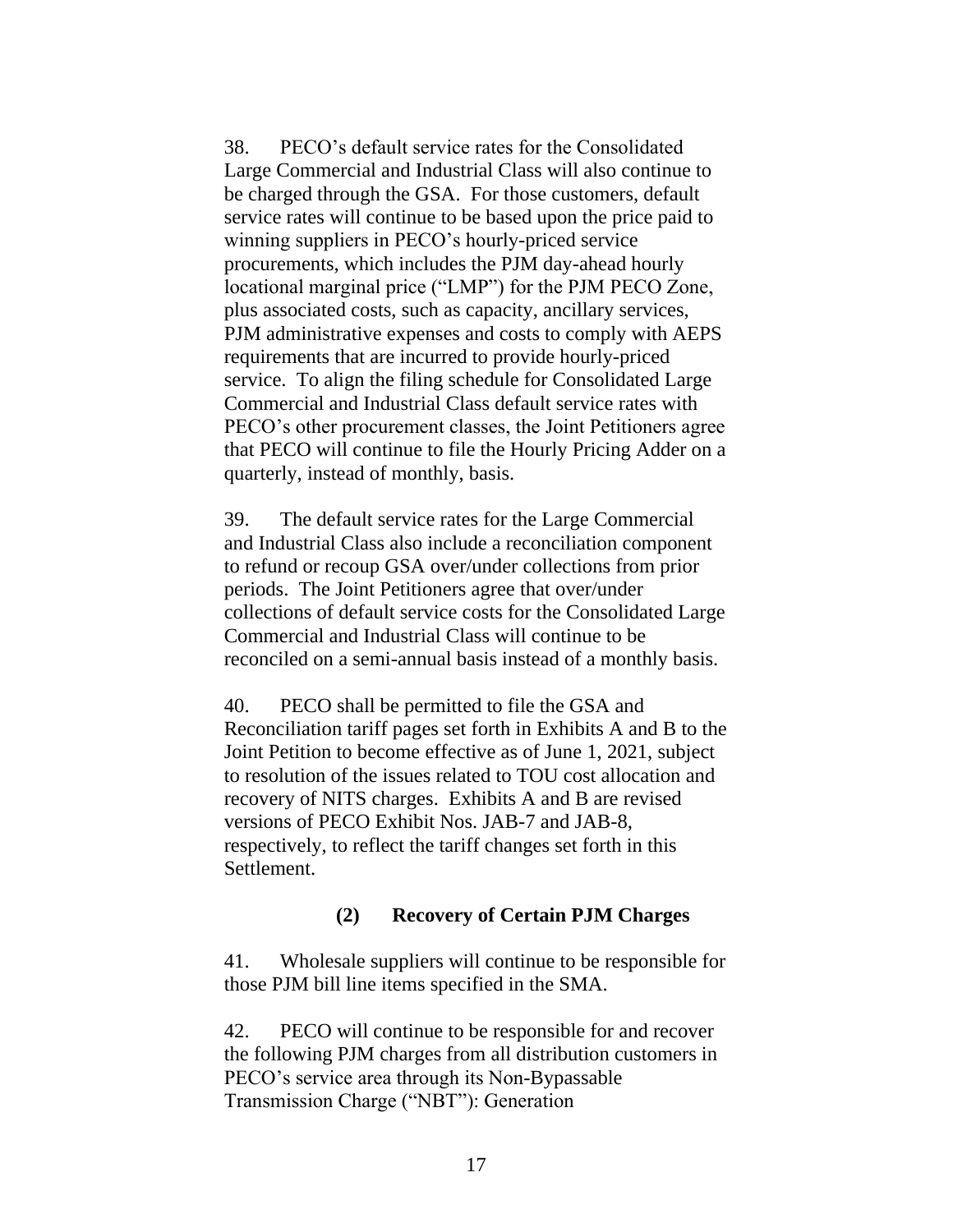Deactivation/RMR charges (PJM bill line 1930) set after December 4, 2014; RTEP charges (PJM bill line 1108); and Expansion Cost Recovery charges (PJM bill line 1730). The issue of whether PJM charges for NITS should be recovered by PECO from all distribution customers through the NBT on a class basis is reserved for litigation.<sup>5</sup>

## **(3) Time-of Use Rates**

43. During DSP V, PECO will introduce new, TOU default service rate options for eligible customers in PECO's Residential and Small Commercial procurement classes (the "TOU Rates") to comply with PECO's obligation under Act 129 of 2008 ("Act 129") to offer TOU and real-time rates to all default service customers with smart meters.<sup>6</sup>

## **(i) TOU Product Structure and Rate Design**

44. PECO's TOU Rates will differentiate prices across three usage periods that are constant throughout the year as shown in Table 1 below.

| <b>TOU Pricing Period</b> | Year-Round<br>Days/Hours Included                                     |
|---------------------------|-----------------------------------------------------------------------|
| Peak                      | $2 p.m. - 6 p.m.$<br>Monday Through Friday,<br>excluding PJM holidays |

## **Table 1**

<sup>&</sup>lt;sup>5</sup> The electric service tariff pages referenced in this Joint Petition do not change the Company's current assignment of cost responsibility for PJM NITS charges to load-serving entities (e.g., PECO as the default service provider and EGSs). PECO currently acquires NITS for its default service customer load and recovers the associated PJM charges through the Company's bypassable TSC. PECO will address any Commission determination regarding NITS in a subsequent compliance filing.

<sup>&</sup>lt;sup>6</sup> 66 Pa. C.S. § 2807(f)(5). The hourly-priced default service rate for the Consolidated Large Commercial and Industrial Class already meets Act 129 requirements.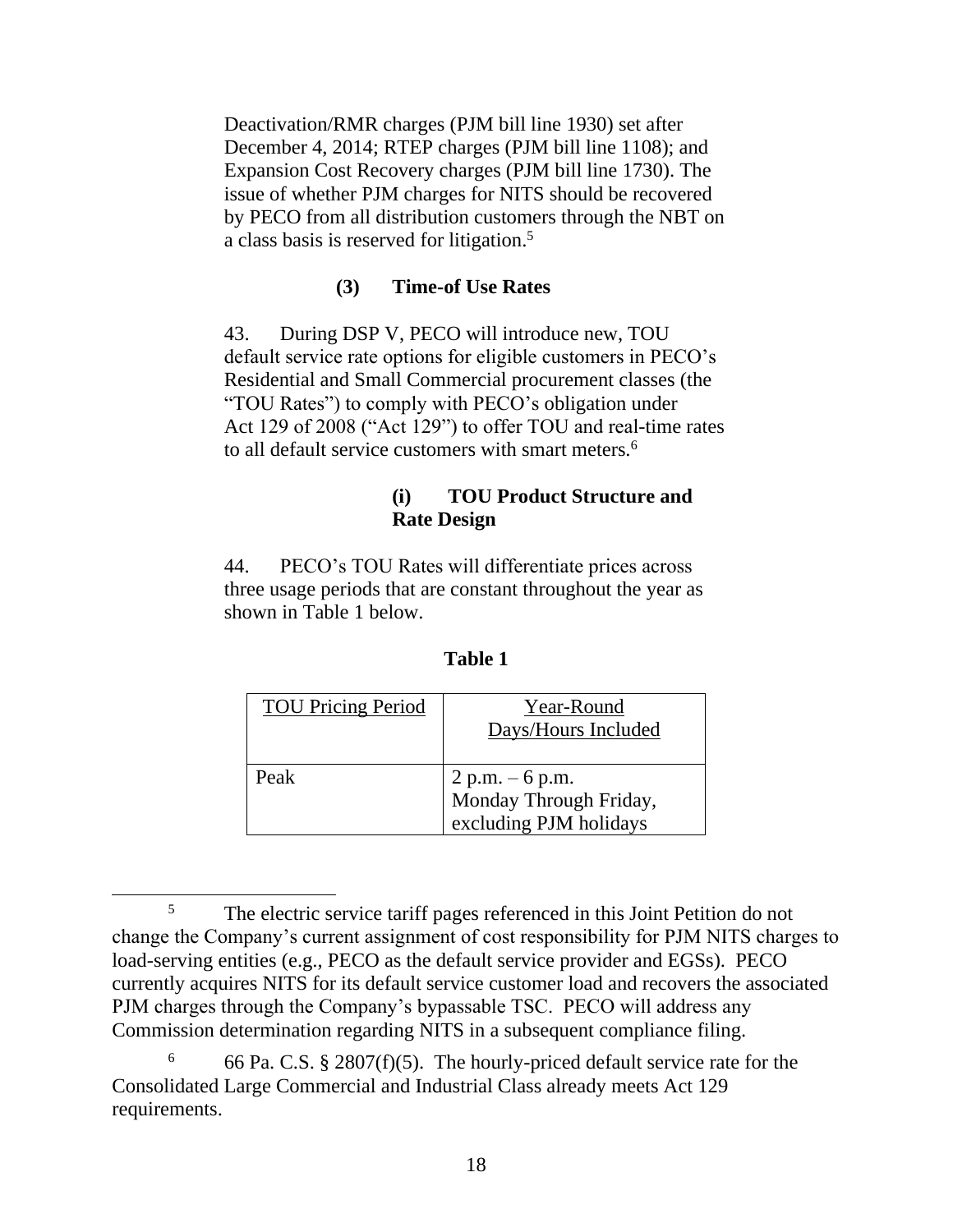| Super Off-Peak | Midnight $(12 a.m.) - 6 a.m.$<br>Every day |  |
|----------------|--------------------------------------------|--|
| Off-Peak       | All other hours                            |  |

These TOU pricing periods will be identical for the Residential and Small Commercial Classes.

45. The Joint Petitioners agree to the TOU price multipliers for each procurement class shown in Table 2 below. These multipliers reflect the ratios calculated from average PJM PECO zone spot market prices as well as allocation of the cost of capacity to peak and off-peak hours only.

| <b>TOU Pricing Period</b> | GSA-1 TOU<br>Pricing Multipliers* | GSA-2 TOU<br>Pricing Multipliers* |
|---------------------------|-----------------------------------|-----------------------------------|
| Peak                      | 6.5                               | 5.1                               |
| Super Off-Peak            |                                   |                                   |
| Off-Peak                  |                                   |                                   |

**Table 2**

\*Ratio to Super Off-Peak TOU price

46. Commencing with the GSA and TOU rates effective June 1, 2022, PECO agrees to review the TOU pricing multipliers set forth in Table 2, on an annual basis, using a rolling five years of historical PJM Day-Ahead Spot Market Pricing energy data and Reliability Pricing Model capacity pricing data for the PECO Zone. PECO will only update the applicable TOU pricing multipliers if the use of such data would result in no more than a 10% change from the prioryear's TOU pricing multipliers. If the price multiplier change would exceed 10%, the applicable pricing multipliers will be changed by exactly 10%.

47. PECO will source both the standard and TOU default service for residential and small commercial customers from the same supply portfolio for each procurement class. PECO will use the standard default service GSA as the reference price for PECO's TOU rate calculations.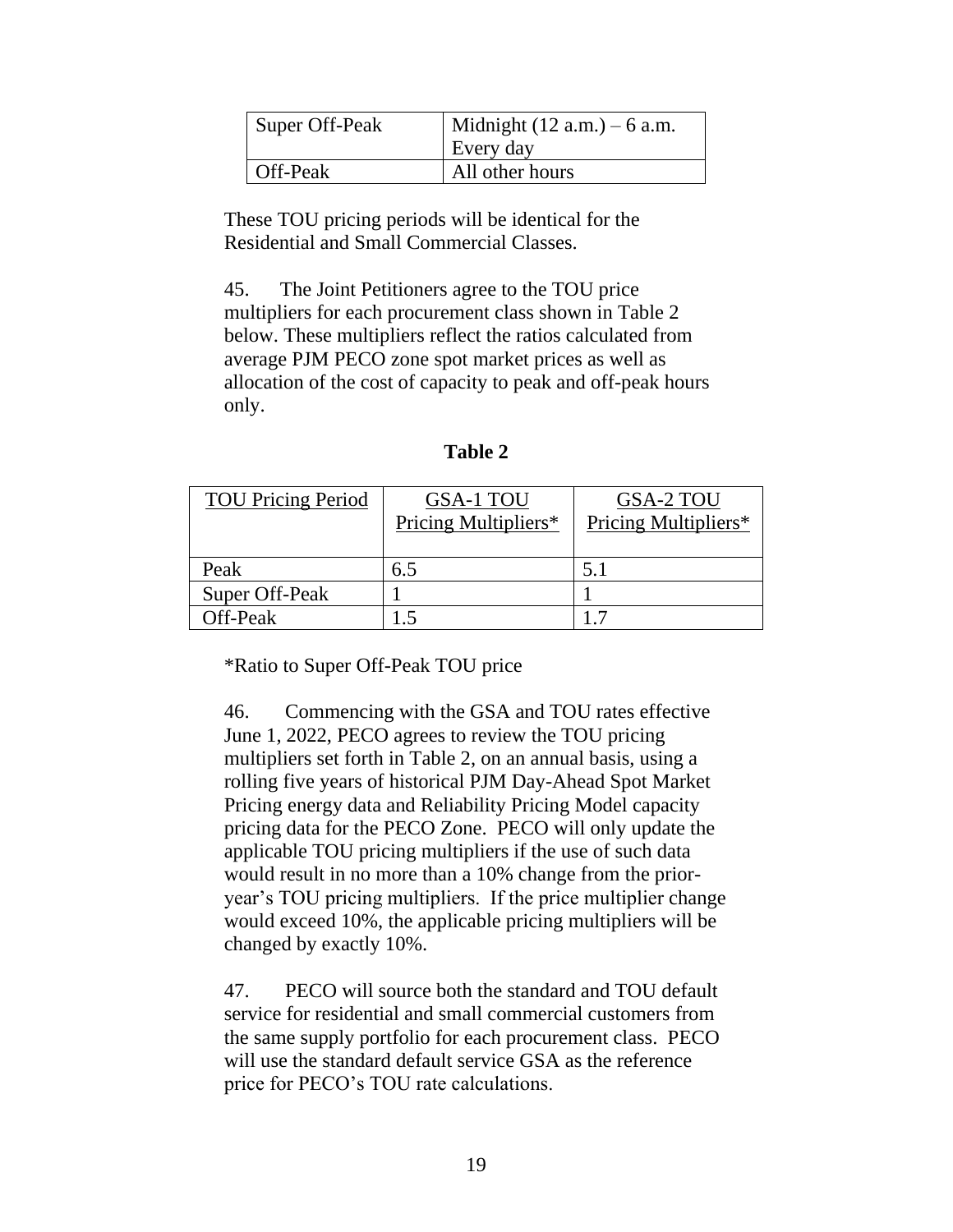48. PECO will calculate the TOU Rates on a quarterly basis, synchronized with the GSA adjustment periods for the Residential and Small Commercial Classes, using the pricing methodology set forth in PECO Exhibit Nos. JAB-3 and JAB-4. TOU customer kWh sales and costs will be included in the semi-annual reconciliation of the over/under collection component of the GSA for the entire procurement class (i.e., Residential or Small Commercial).

## **(ii) Customer Eligibility**

49. PECO's TOU Rates will be available to residential and small commercial default service customers with smart meters configured to measure energy consumption in watthours. However, customers enrolled in the Company's Customer Assistance Program ("CAP") will not be eligible for the residential TOU Rate during the Revised DSP V term to avoid potential adverse impacts on CAP benefits.

50. Eligible default service customers may enroll in PECO's TOU Rates online or through the Company's care center. Participating customers will remain on the TOU Rate until they affirmatively elect to return to PECO's standard default service rate, switch to an EGS or otherwise become ineligible.

51. Customers who select the TOU Rate may leave at any time without incurring related penalties or fees. However, if those customers subsequently leave the TOU Rate for any reason, they may not re-enroll for twelve billing months after switching off the TOU Rate.

## **(iii) Net Metering Customers**

52. Customer-generators, with the exception of virtual net metering customers, will be eligible for the Company's TOU Rates.

53. PECO will separately track net excess generation created by TOU net metering customers within the TOU peak, off-peak and super off-peak periods. Such excess generation will be "banked" for use by the customer in subsequent billing periods. As illustrated on PECO Exhibit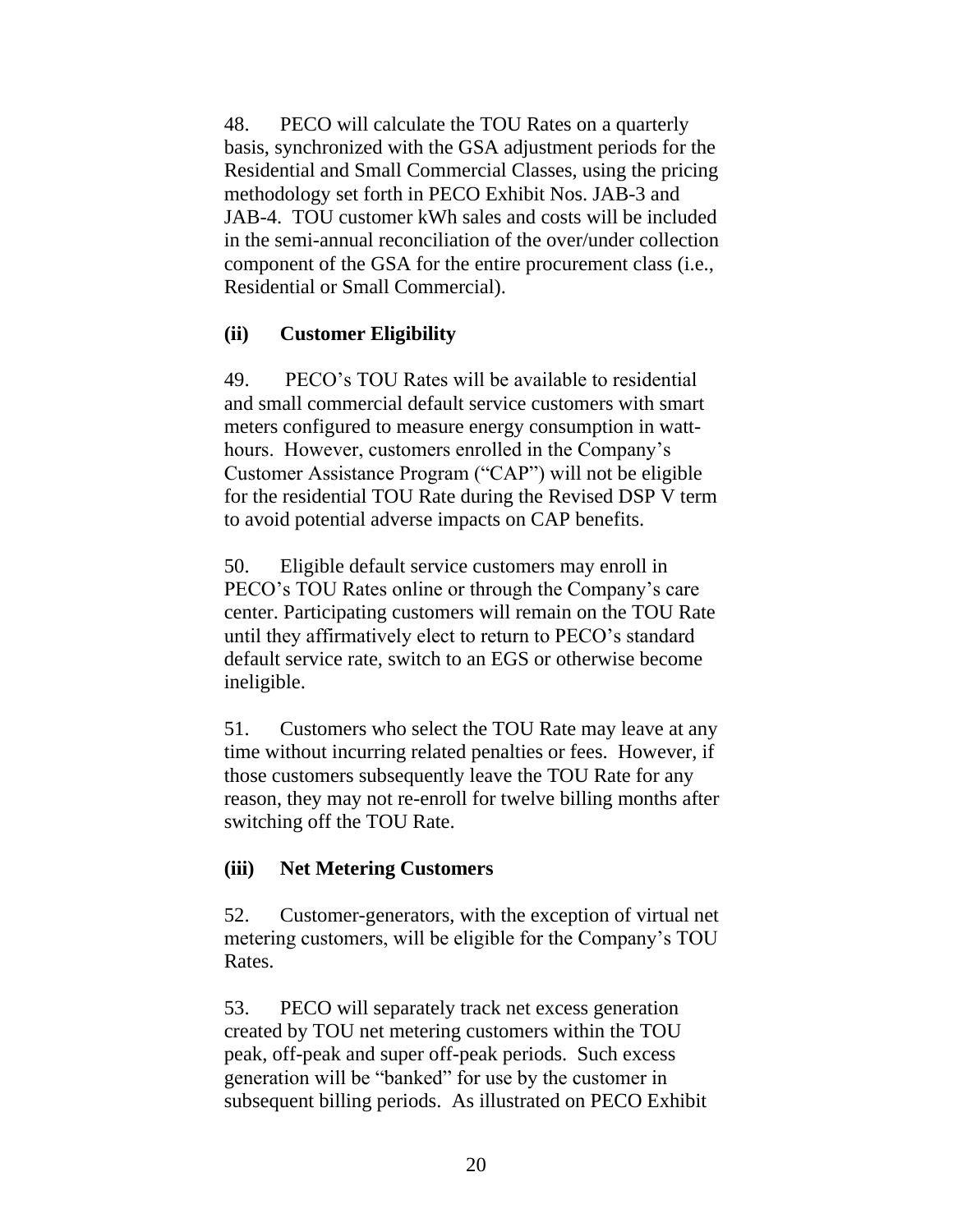No. JAB-5, during any month when a TOU net metering customer consumes more power than it generates, the banked excess generation in the applicable TOU rate period will be used to reduce or offset the customer's bill at the full retail rate, including the current TOU prices for generation. At the end of the PJM planning period on May 31 of each year, PECO will compensate TOU net metering customers for accumulated excess generation based on the applicable TOU rate and TSC in effect at the time the excess electricity was generated.

### **(iv) Implementation Plan and Cost Recovery**

54. The Joint Petitioners agree to adopt PECO's communications plan proposed in the DSP V Petition to inform customers about the new TOU Rates and update enrolled TOU customers about the opportunity for bill savings. This plan includes a webpage dedicated to the TOU Rates, a variety of other customer education materials, and monthly e-mail communications to enrolled TOU customers.

55. All TOU outreach and education materials will include, at a minimum, the following statements, with the title: Important Information About Time of Use Rates:

- (a) "Time of Use rates may not be appropriate for customers that cannot change the time of day that they rely on electricity, such as those with medical devices that require electricity or customers who are home during peak hours."
- (b) "If you are a low-income customer, other programs and rate assistance may be available to help you to afford your bill. Contact PECO at ... for more information and to apply."

56. PECO agrees to conduct a collaborative meeting at least 120 days before launching its TOU rate to provide an overview of PECO's TOU outreach and education plans and materials. PECO will provide stakeholders with an opportunity to review and comment on outreach and education materials before such materials are finalized.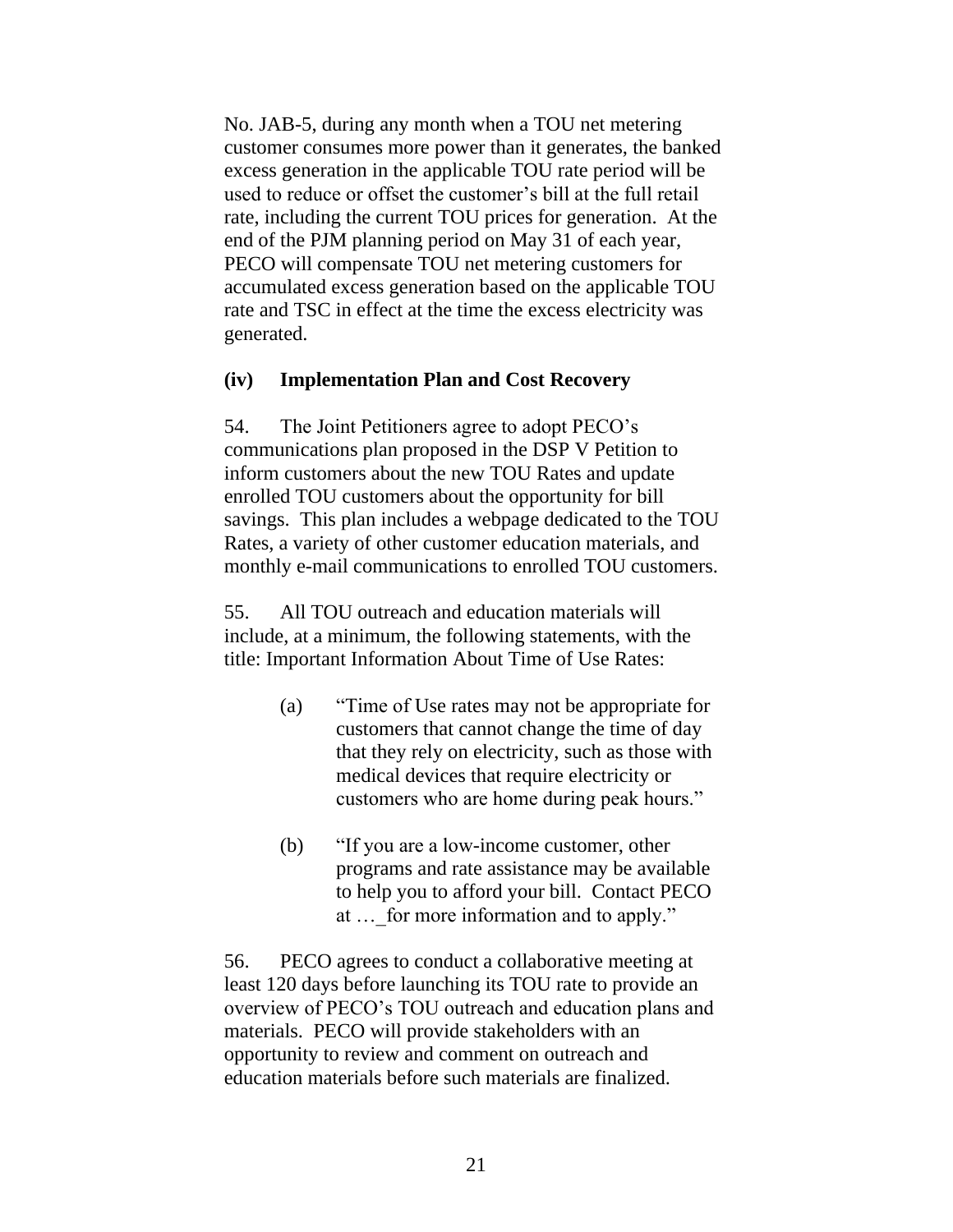57. PECO agrees to evaluate the impacts of the Company's TOU rates on confirmed low-income customers as part of the annual report required by Act 129.

58. To assist in the preparation of the annual report, PECO will track TOU customers' income and demographic information (e.g., age, race, ethnicity and disability status). However, eligible customers who refuse to disclose this information will not be precluded from enrolling in PECO's TOU rates.

59. PECO estimates that it will require at least twelve months to implement the final TOU rate design approved by the Commission in this proceeding.

60. PECO will allocate 70% of the costs incurred to implement its new TOU default service rate options based on the total number of default service customers in the Residential and Small Commercial procurement classes, and 30% of the costs on the number of default service kWh consumed by the Residential and Small Commercial procurement classes.<sup>7</sup>

61. Effective June 1, 2021, PECO shall be permitted to implement the tariff changes set forth in Exhibit Nos. A and B related to the Company's TOU Rates, subject to resolution of the issues related to TOU cost allocation and recovery of NITS charges.

## **F. Standard Offer Program**

62. The currently-effective Standard Offer Program ("SOP"), including the cost recovery mechanisms last approved by the Commission in PECO's DSP IV proceeding, will continue until May 31, 2025.

63. Within sixty days of the entry of a final, nonappealable Opinion and Order in this proceeding, PECO will change the brand name for the SOP from "PECO Smart Energy Choice" to "Customer Referral Program".

<sup>7</sup> As noted above, the language in Paragraph 60 replaces the language of the original Partial Settlement with the new Paragraph 60 from the TOU Settlement.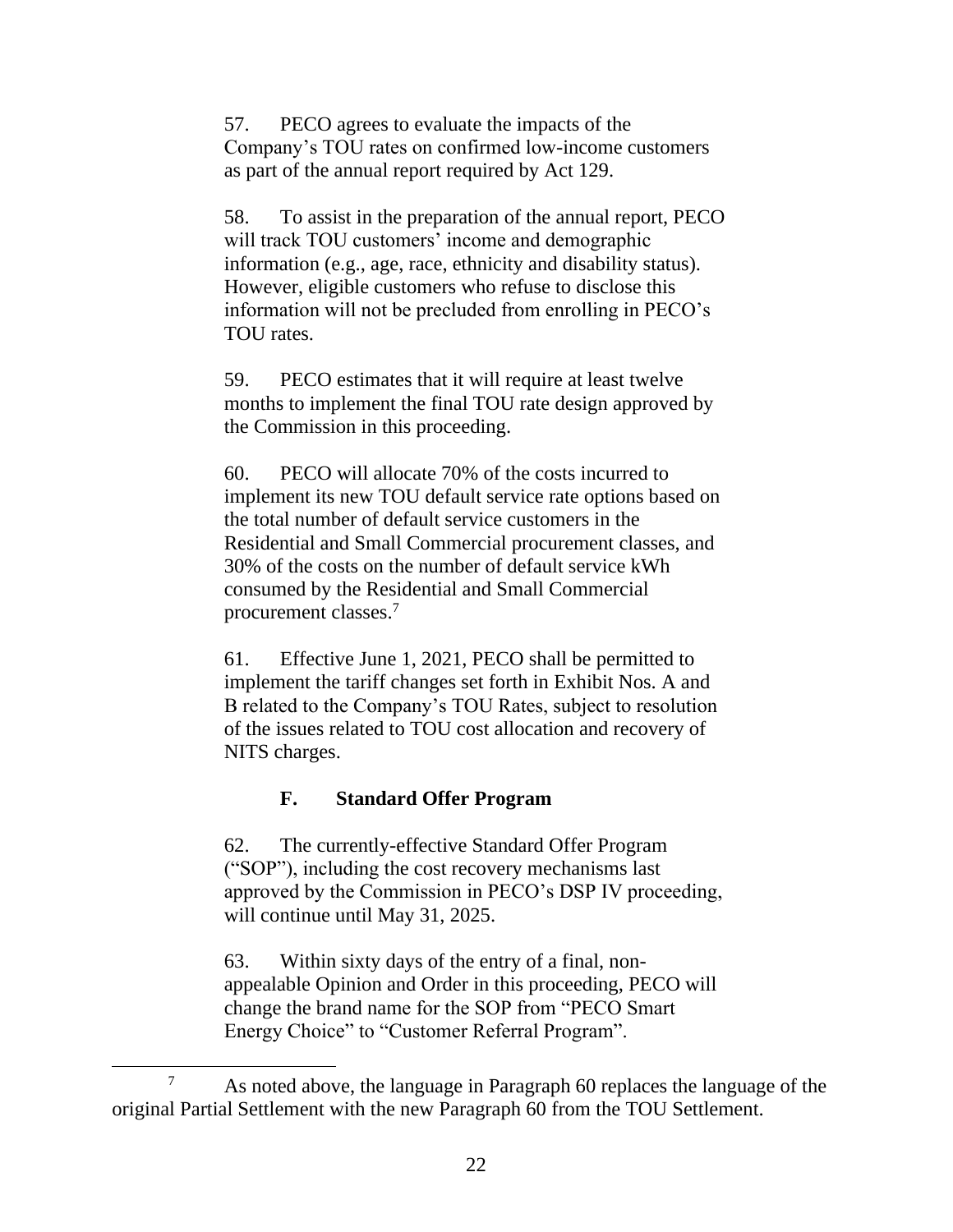64. The Joint Petitioners agree that prior to obtaining customer approval to participate in the SOP, the customer service representative for PECO's third-party SOP administrator, currently Kandela, will ask the customer's authorization to enroll with a named supplier.

65. PECO will conduct a monthly evaluation of customer service representatives of Kandela or its successor about presentation of the customer disclosures consistent with the current-SOP related scripts and training materials and take such steps as necessary to train those customer service representatives to provide the correct and approved information about the SOP.

66. Prior to filing its next default service program, PECO agrees to conduct a customer satisfaction survey of customers who withdrew from the SOP before the conclusion of the twelve month program, those who selected a new EGS at the conclusion of the SOP, those who returned to default service at the conclusion of the SOP, and those remained with their SOP supplier at the conclusion of the program.

67. In the portion of PECO's website where shopping information is provided, PECO will provide information about SOP and how customers may enroll.

68. PECO agrees to allow customers to enroll in the SOP through its website and will waive the SOP referral fee for web-enrollments. The website presentment will contain the same information and disclaimers about the program as currently provided in PECO's SOP-related scripts. All implementation costs to enable SOP web-enrollment will be recovered over the Revised DSP V period through a Purchase of Receivables discount. PECO will present a good-faith estimate of implementation costs to the Joint Petitioners by the end of March 2021. If the Joint Petitioners approve those costs, PECO will proceed with implementation by March 2022. SOP suppliers must accept referrals from both PECO's website and call center.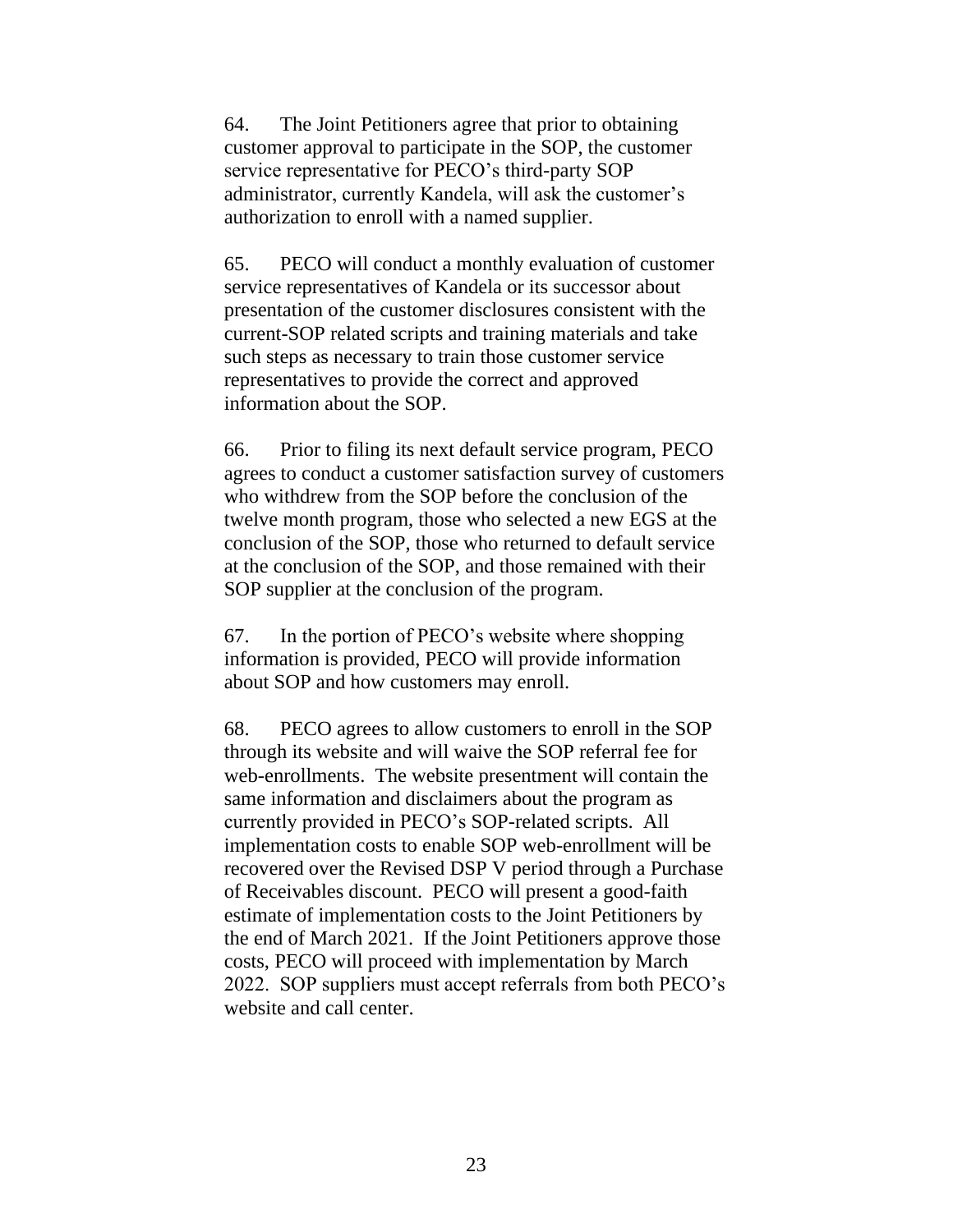## **G. Residential Customer Bill Improvements**

69. Within sixty days of the entry of a final, nonappealable Opinion and Order in this proceeding, PECO will convene a stakeholder process to discuss mechanisms to collect EGS pricing information compatible with PECO's "bill-ready" billing system and to develop bill improvements to ensure that shopping information is clear and transparent to residential customers. This process will also address EGS recommendations to improve the presentation of shopping information on residential customer bills.

## **H. CAP Shopping Plan**

70. PECO has proposed, in Docket No. M-2018-3005795 (PECO Energy Company's 2019-2024 Universal Service and Energy Conservation Plan), to redesign its CAP from its existing Fixed Credit Option ("FCO") design to a Percent of Income Payment Plan ("PIPP"). To accommodate coordination of PECO's proposed plan to facilitate shopping by low-income customers enrolled in the Company's CAP ("CAP Shopping Plan") with its proposal to move from a FCO design to a PIPP:

- (a) PECO will not implement its CAP Shopping Plan as described in the DSP V Petition and the Company's witness statements in the instant docket;
- (b) Within ninety days of obtaining a final, nonappealable Opinion and Order in Docket No. M-2018-3005795 that approves, modifies, or rejects PECO's proposal to move to a PIPP, PECO will make a filing with the Commission in which it will make a proposal regarding CAP shopping that is consistent with the CAP design approved in such final, non-appealable Opinion and Order, and which is informed by all available information and data;
- (c) In its transmittal letter for the PECO filing referred to above, PECO shall request that its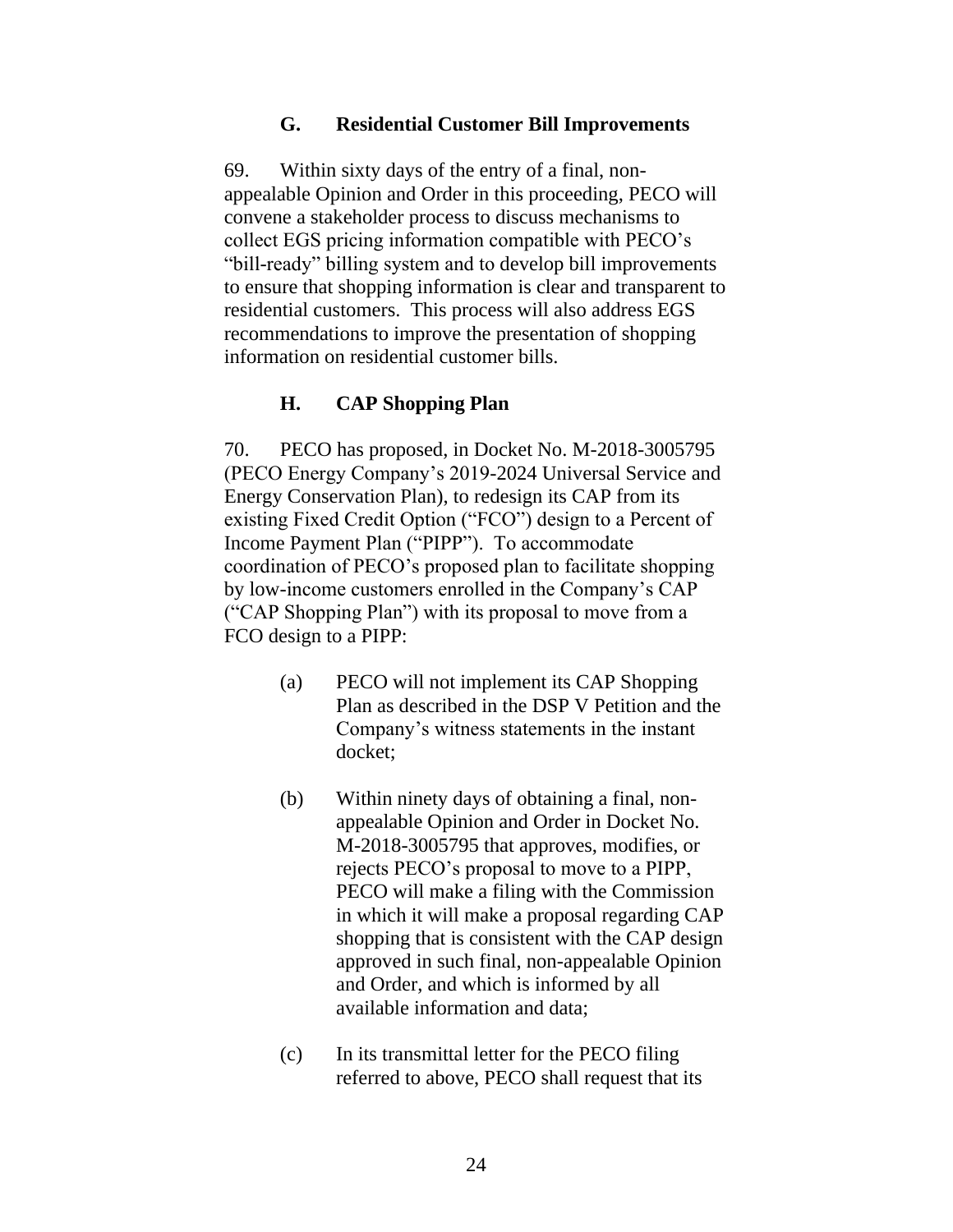proposal regarding CAP shopping be assigned a new docket number;

- (d) The Settlement does not limit any parties' right to take litigation positions in that new docket with respect to whether, when, or in what form PECO should proceed with CAP shopping under the future Commission-approved CAP design;
- (e) Upon receipt of a final, non-appealable Opinion and Order in the new docket, PECO will proceed to implement CAP shopping in the manner and time frame if and as approved by the Commission therein.

## **I. Request For Waivers**

71. The Commission's regulations (52 Pa. Code § 54.187) and Policy Statement (52 Pa. Code § 69.1805) provide that default service providers should design procurement classes based upon peak loads of 0-25 kW, 25-500 kW, and 500 kW and greater, but default service providers may propose to depart from these specific ranges, including to "preserve existing customer classes." If necessary, the Joint Petitioners respectfully request that the Commission grant PECO a waiver of 52 Pa. Code § 54.187 to allow PECO's procurement classes to be as delineated in Section II.A, *supra*.

72. To the extent necessary, the Joint Petitioners also respectfully request that the Commission grant PECO a waiver of 52 Pa. Code §§ 54.187(i) and (j) to allow PECO to continue quarterly filing of hourly-priced default service rates and semi-annual reconciliation of the over/undercollection component of the GSA for all default service customers as explained in Section II.E., *supra.*

Partial Settlement ¶¶ 13-72 at 5-20; TOU Settlement at ¶ 60.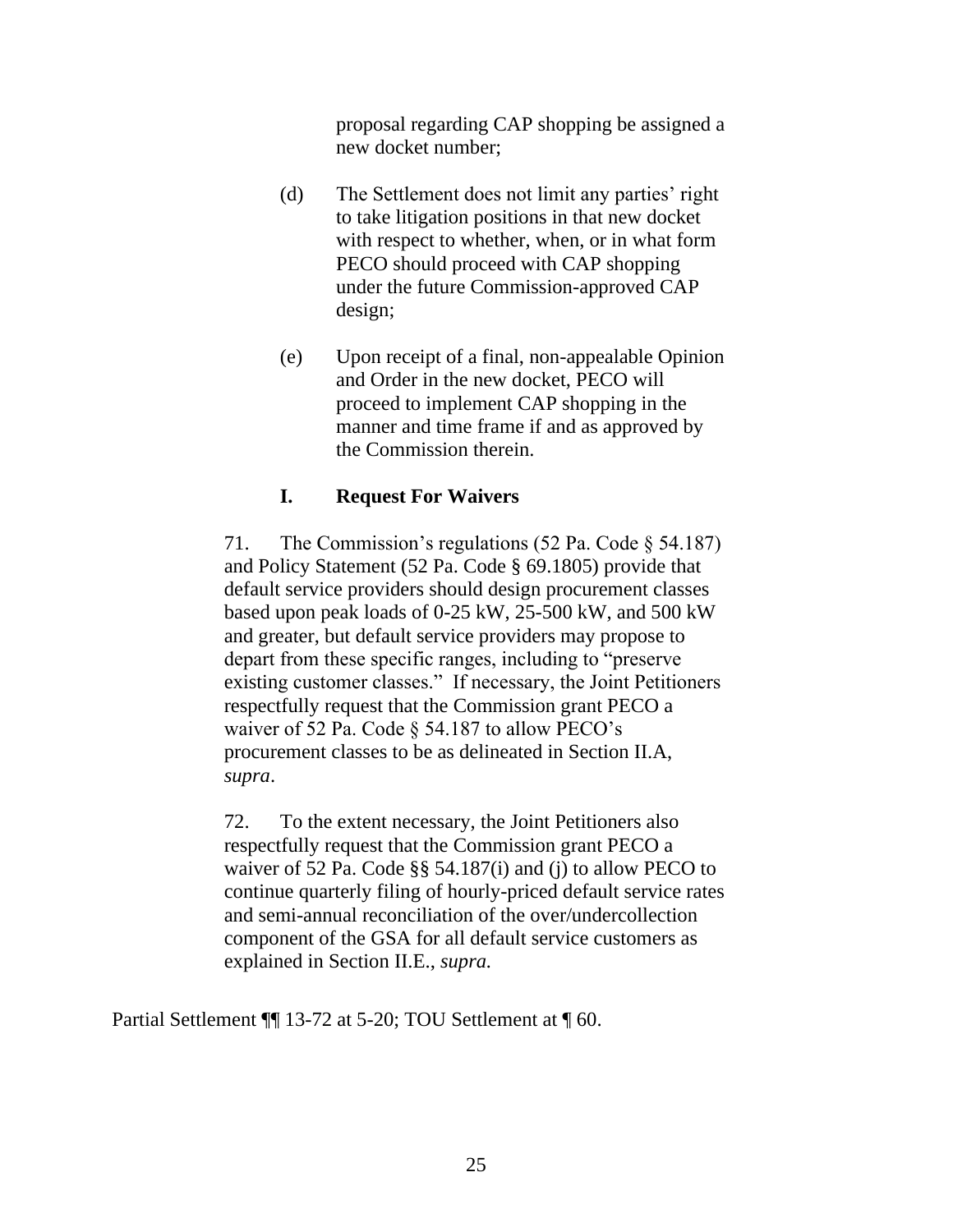In addition to the specific essential terms to which the Joint Petitioners have agreed, as set forth above, the Partial Settlement contains certain additional general terms. The Joint Petitioners state that the Partial Settlement is in the public interest and will provide substantial affirmative public benefits. Partial Settlement  $\P$  73-74 at 20-21. In addition, the Partial Settlement states that the Settlement does not constitute an admission against, or prejudice to, any position which any of the Joint Petitioners might adopt during subsequent litigation of this case or any other case. Partial Settlement ¶ 76 at 21-22. The Partial Settlement states that it is conditioned upon the Commission's approval of the terms and conditions without modification and establishes a procedure by which any of the Settling Parties may withdraw from the Partial Settlement and proceed to litigate this case, if the Commission should act to modify the Settlement. Partial Settlement ¶ 77 at 22.

The Joint Petitioners respectfully request that the ALJ and the Commission approve the proposed Partial Settlement and TOU Settlement without modification, and approve the proposals set forth in PECO's Revised DSP V Program. Partial Settlement at 23; TOU Settlement at 2.

### <span id="page-28-0"></span>**C. ALJ's Recommendation**

In her Recommended Decision, the ALJ reached twenty-seven Conclusions of Law. R.D. at 108-112. The Conclusions of Law are incorporated herein by reference and are adopted without comment unless they are either expressly or by necessary implication rejected or modified by this Opinion and Order.

In her Recommended Decision, the ALJ acknowledged that only one Party, the Environmental Stakeholders, objected to the Partial Settlement on the following grounds: (1) PECO failed to properly analyze and incorporate long-term renewable energy supply contracts into the DSP V; and (2) PECO's proposed DSP V TOU rates are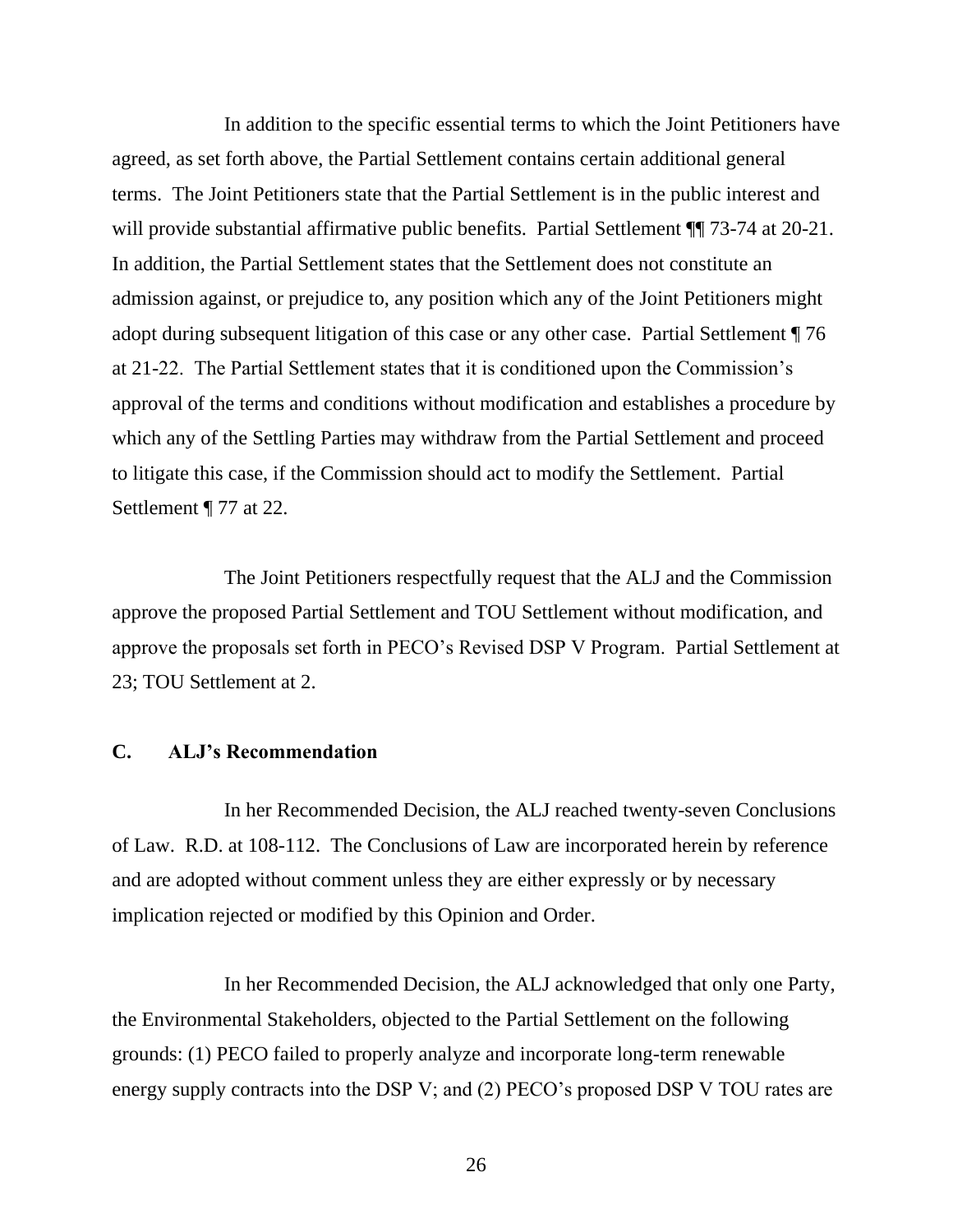deficient because PECO neither performed the cost-benefit analysis recommended by the Environmental Stakeholders nor developed rate designs tailored to technologies that support electrification of heavy duty vehicles, such as buses, or building sources, such as appliances currently using natural gas. R.D. at 52-53.

However, the ALJ stated that the Joint Petitioners have shown that the provisions in the Joint Petition are reasonable compromises and that the Joint Petition reduces litigation expenses because only one issue, allocation of NITS charges, was reserved for briefing. Furthermore, the ALJ noted that the OCA and the OSBA asserted, respectively, that the terms of the Joint Petition benefit residential customers and small and medium commercial customers. Furthermore, the ALJ noted that TURN, *et al.* stated that the Joint Petition offers important protections for low-income customers, offers stakeholder processes to address matters of concern in the near future, and maintains PECO's role in billing and providing default service. The ALJ provided that PAIEUG and CAUSE-PA stated that the Settlement was achieved after an extensive investigation of the Company's filing and is in the public interest. The ALJ also noted that Calpine supported the Joint Petition because it is not damaging to its interests, and the ESC stated that the Partial Settlement represents improvements on SOP and customer billing information. R.D. at 52.

After considering the Joint Petition, including the compromises on procurement plans, the consolidation of the Large Commercial and Industrial Class into a single procurement group, the TOU product structure and rate design, the allocation of TOU implementation costs, the additional SOP disclosures and stakeholder meetings, the continuation of programs approved during the DSP IV proceeding, and the savings achieved by not fully litigating the case, the ALJ found that the Partial Settlement and the TOU Settlement are fair, just, reasonable, and in the public interest. Accordingly, the ALJ recommended that the Partial Settlement, as modified by the TOU Settlement, be approved without modification. R.D. at 52.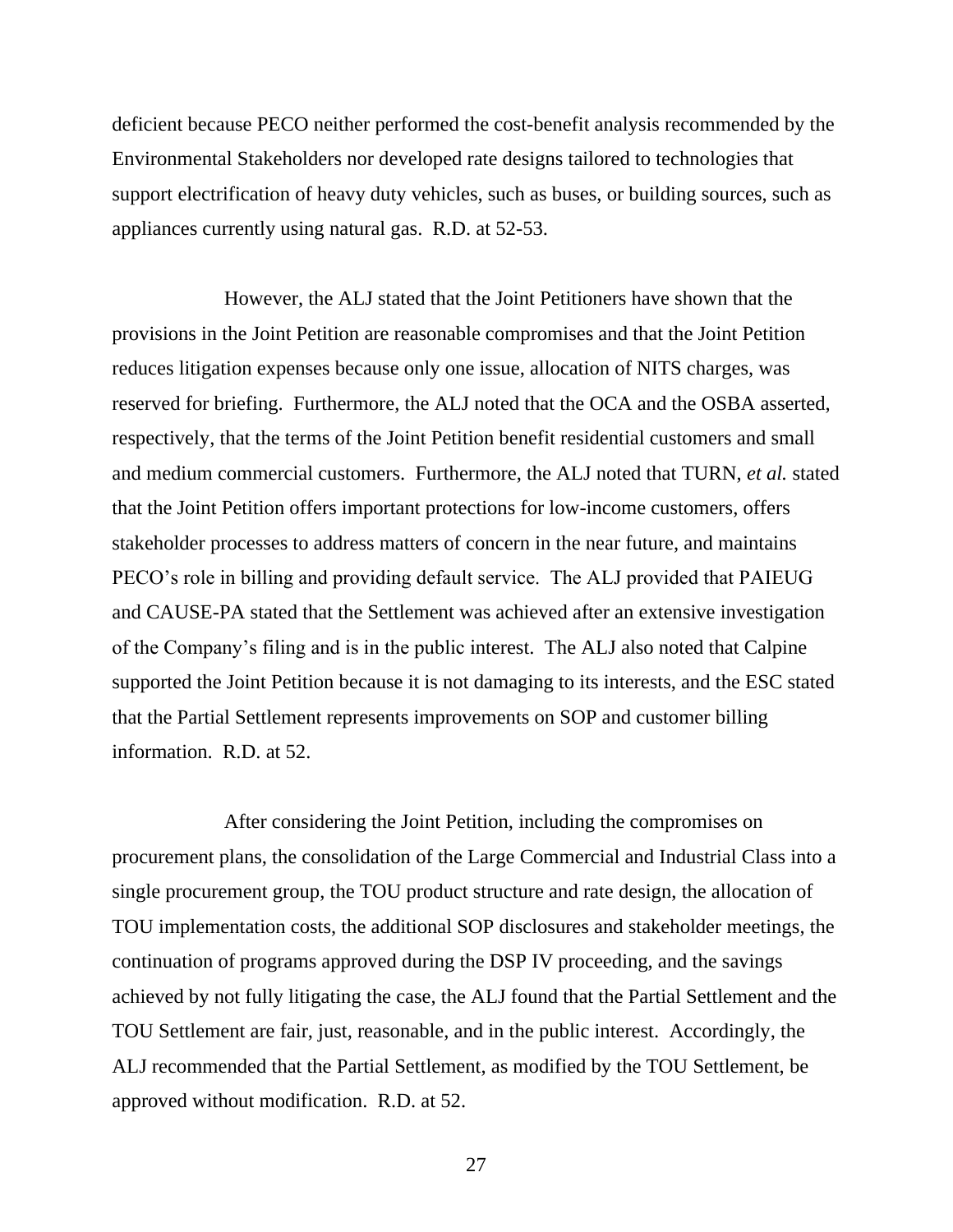With regard to the Environmental Stakeholders' objection to the Partial Settlement, the ALJ noted that the Environmental Stakeholders filed a Main Brief opposing PECO's DSP V proposing that PECO perform a new default service analysis focusing on the use of long term renewable energy contracts and offering additional TOU service rate options. As noted above, the Environmental Stakeholders argued that PECO failed to properly analyze and incorporate long-term (greater than four years in length) renewable energy supply contracts in its preparation of the DSP V plan. R.D. at 53, 59. The Environmental Stakeholders claimed that PECO's proposed procurement plan, which requires bids for one- or two-year periods, functions as a discriminatory barrier to renewable energy resources. R.D. at 59. The Environmental Stakeholders proposed that PECO be required to study the potential benefits to customers of long-term contracts for supply. R.D. at 61.

The ALJ pointed out that despite their criticism of PECO's DSP V proposal and their advocacy in favor of inclusion of increased renewable energy in PECO's default service supply mix, the Environmental Stakeholders did not offer any alternative procurement, implementation, and contingency default service plans to PECO's DSP V proposal. The ALJ noted that the Environmental Stakeholders provided in their Main Brief that several participants at the Public Input Hearing specifically recommended that 20% of PECO's default generation supply should come from solar. R.D. at 81 (citing ES M.B., Attachment 1). The ALJ also noted that, in response, PECO evaluated that recommendation and determined that it was unrealistic due to physical constraints for rooftop solar or utility-scale solar and the overall cost of \$15 billion related to this option. R.D. at 81 (citing Tr. at 395-396).

According to the ALJ, PECO showed in the current case, that laddering one-year and two-year full requirements contracts, along with some spot and some longterm contracts for Solar AECs to meet a portion of AEPS Act obligations, has been effective in addressing price volatility for its default service customers. R.D. at 79. The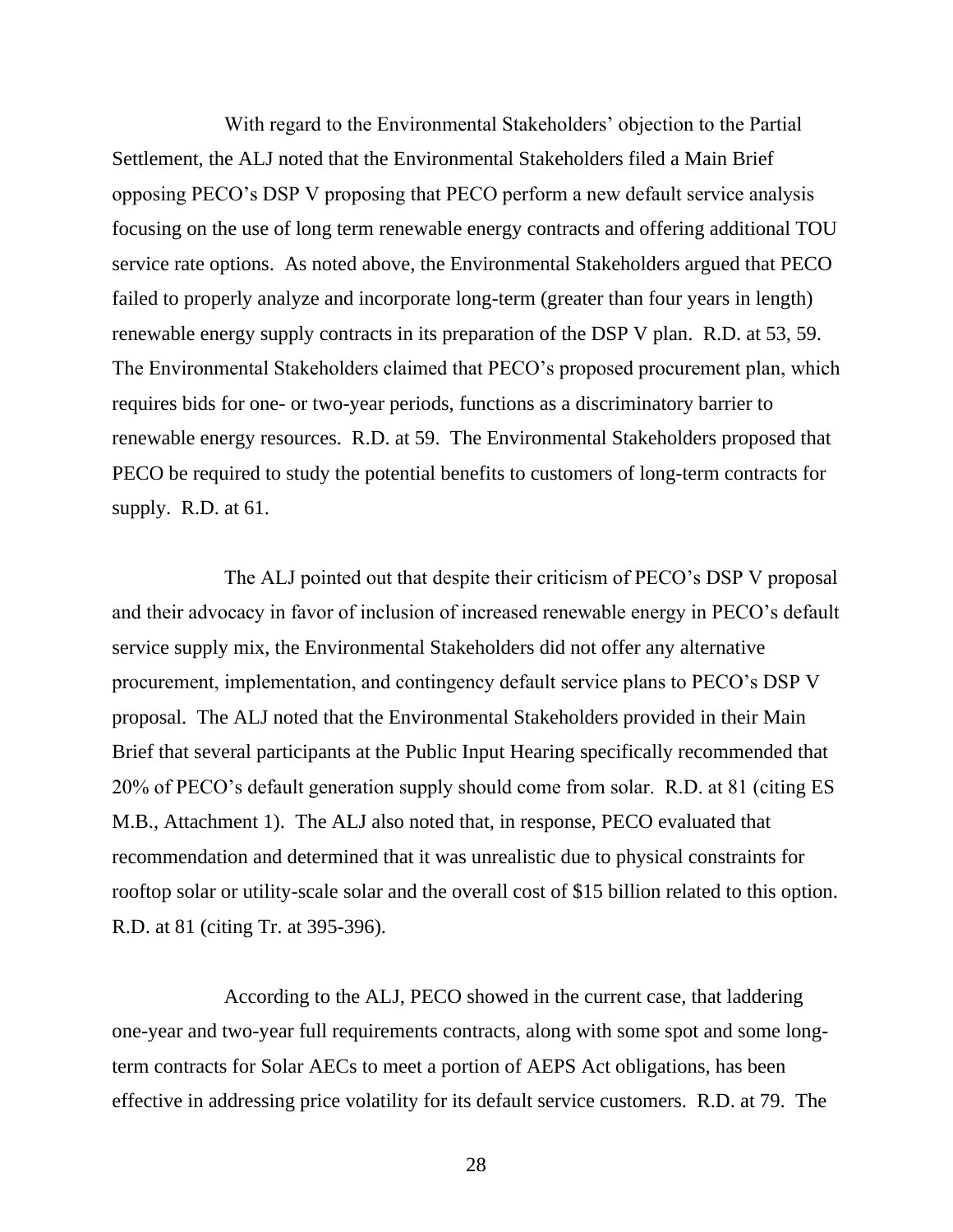ALJ explained that the record evidence shows that DSP V, as set forth in the Partial Settlement and supported by the Joint Petitioners, includes a prudent mix of contracts designed to provide adequate and reliable service at least cost to customers over time. *See* 66 Pa. C.S. § 2807(e)(3.4). The ALJ reasoned further that PECO appropriately considered the use of long-term contracts and stakeholder preferences when developing DSP V and refuted the overly broad statements made by the Environmental Stakeholders about the benefits of long-term contracts for renewable supply. R.D. at 82. Accordingly, the ALJ recommended that the Commission reject the Environmental Stakeholders' proposal that PECO undertake a new default service analysis. R.D. at 82.

The ALJ explained that the Environmental Stakeholders requested that PECO be required to improve its TOU rates by performing a cost-benefit analysis and by further tailoring the rate design to support heavy electric vehicles (EVs) and building electrification. The Environmental Stakeholders averred that PECO has failed to meet the mandate of Act 129, its general statutory duty to provide default service at the least cost to customers over time, and the Commission's subsequent TOU rate guidance by failing to incorporate any meaningful cost-benefit analysis into its TOU rate development. R.D. at 63, 64. The ALJ provided that the Environmental Stakeholders requested that the Commission condition its approval of the proposed TOU rate upon PECO's commitment to performing a detailed and comprehensive evaluation of the results and impacts of the rate. The Environmental Stakeholders requested that the Commission direct PECO to develop, informed by a cost-benefit analysis, proposals for additional TOU rate pilots directed at the electrification of medium- and heavy-duty EVs, including fleets, and at beneficial electrification of buildings, including direct thermal loads currently served by gas. R.D. at 66.

The ALJ found that the Environmental Stakeholders did not offer any alternative rate designs to support their contention that PECO's TOU rates are not tailored to the needs of medium- and heavy-duty EV fleets. The ALJ reasoned that the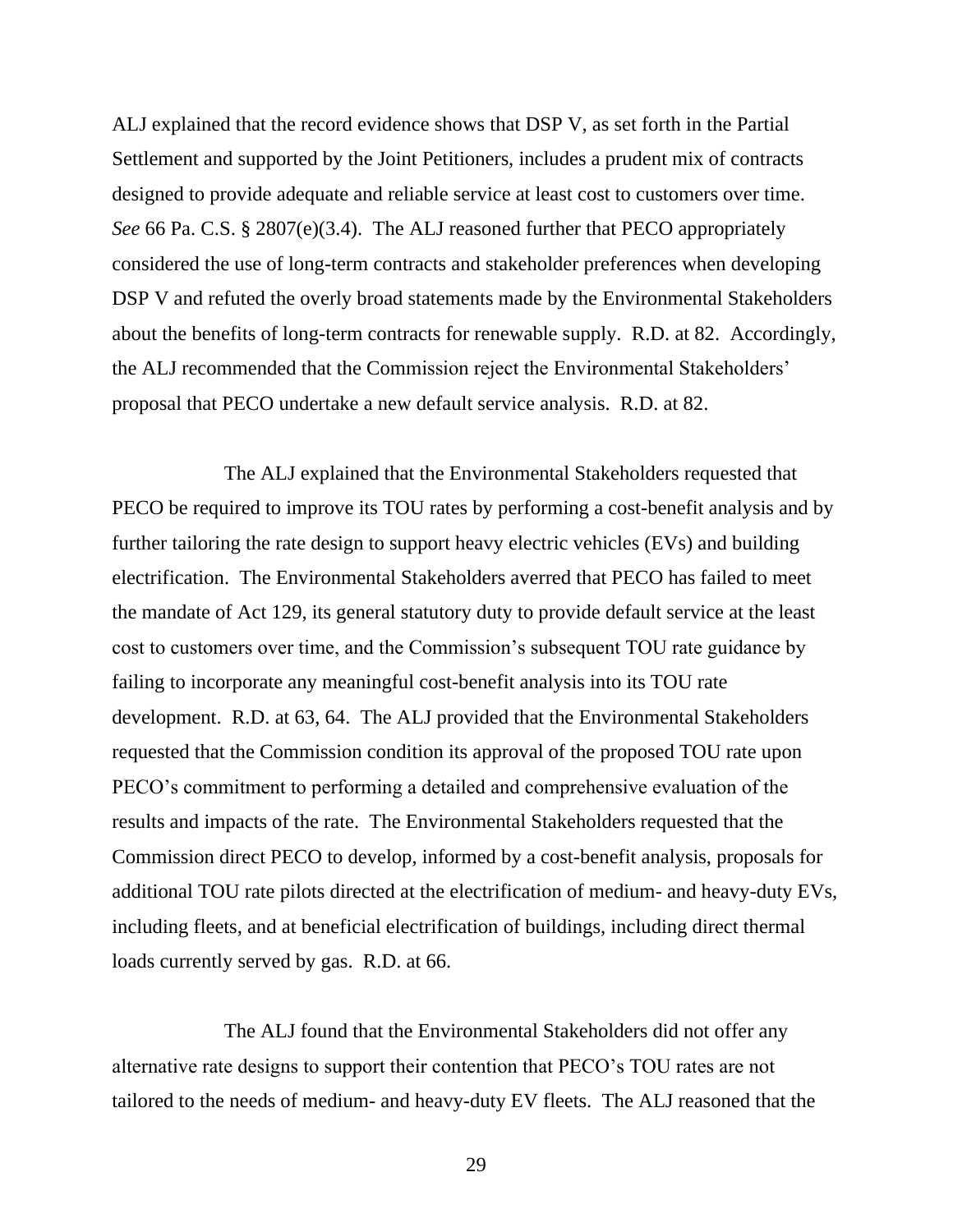record in this case supports a finding that PECO's TOU rates will accommodate the technologies that support building electrification. The ALJ further noted that PECO plans to explore a variety of additional rate structures as part of its efforts in support of House Bill 1446 to develop a comprehensive transportation electrification plan for its service territory to support, among other things, increased electrification of larger vehicle fleets. R.D. at 83 (citing PECO St. 2-R at 20-21). Accordingly, the ALJ recommended that the Commission approve PECO's TOU rates set forth in the Partial Settlement, without modification. R.D. at 83.

## <span id="page-32-0"></span>**D. Disposition of the Partial Settlement and the TOU Settlement**

Upon our review of the Partial Settlement and the TOU Settlement, we find they are reasonable and in the public interest and, therefore, we shall approve them without modification. We agree with the ALJ that the provisions within the Partial Settlement represent reasonable compromises and that the Settlement has served to reduce the litigation expenses of all involved Parties. We also find that the terms of the Partial Settlement will benefit residential customers, small and medium commercial customers, and large commercial and industrial customers, as well as provide important protections for low-income customers.

The benefits of the Partial Settlement are numerous. The Partial Settlement results in savings of time and expenses for all Parties involved by avoiding the necessity of further administrative proceedings and possible appellate court proceedings. In addition to the avoidance of litigation and associated costs, the beneficial aspects of the Partial Settlement include: (1) the inclusion of a Revised DSP, consistent with the Company's original proposal and existing DSP IV; (2) the consolidation of all customers receiving hourly-priced default service into a single procurement group – the Consolidated Large Commercial and Industrial Class; (3) a four-year DSP V term to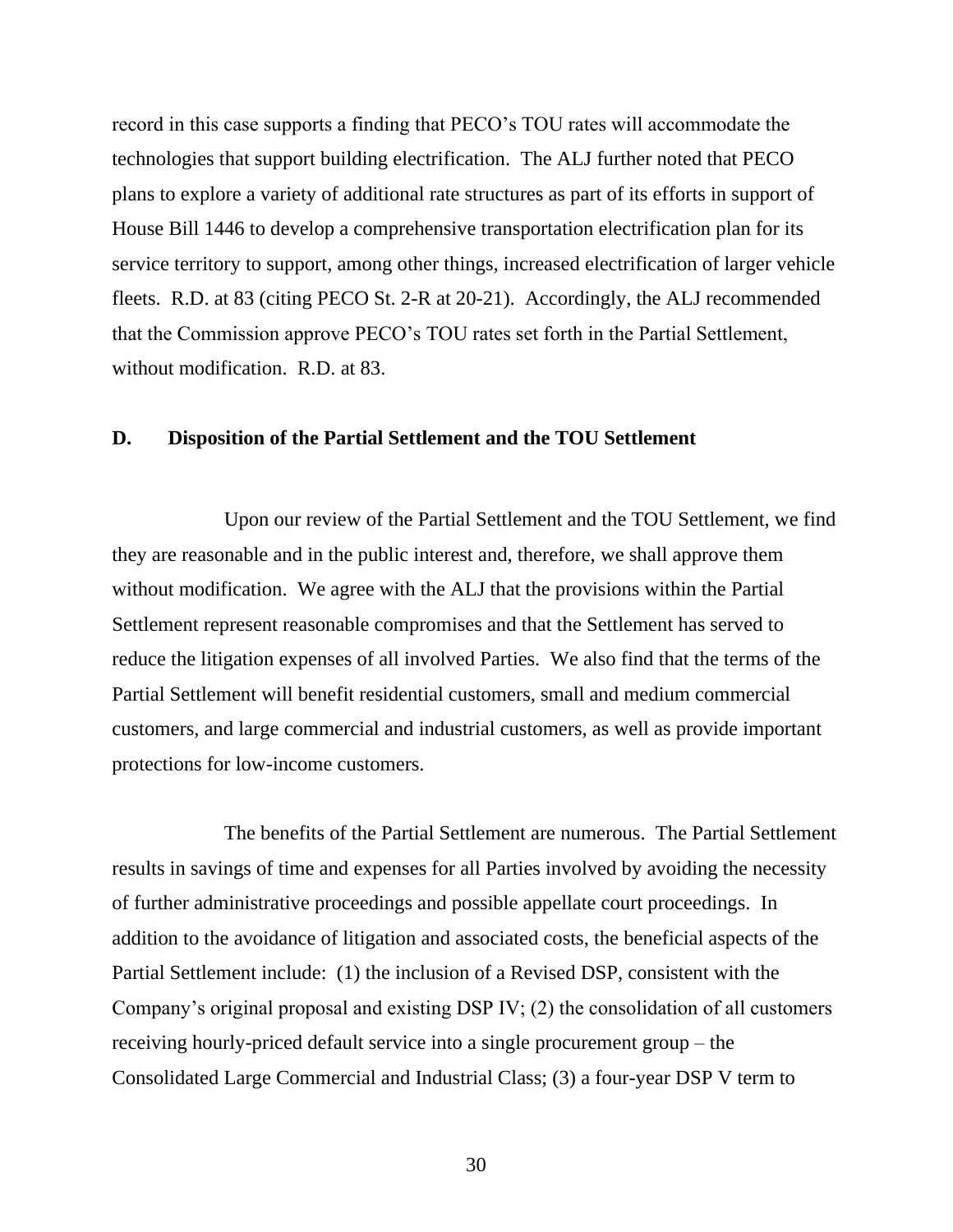minimize future litigation expenses and reduce administrative costs; (4) the use of oneand two-year FPFR products which will continue to provide an appropriate level of price stability for the Residential Class; (5) the portfolio of FPFR products for Small Commercial customers which constitutes of a "prudent mix" of supply resources; (6) a proposal to continue to procure hourly-priced full requirements annually for all default service supply for the Consolidated Large Commercial and Industrial Class; (7) the agreement on the Supplier Master Agreements and Request for Proposals; (8) the agreement on procedures for the acquisition and use of AECs; (9) the agreement on contingency plans in the event of failure to fully subscribe the default service load for any class, or for Commission rejection of the bid results for any procurement, or supplier default; (10) the appointment of NERA as the independent third-party evaluator of the Companies' default service procurements; (11) the agreement to support PECO's request for the Commission to approve the form SMA found in PECO Exhibit JJM-4 as an affiliated interest agreement; (12) the agreement that PECO shall be permitted to file the GSA and Reconciliation tariff pages set forth in Exhibits A and B to the Joint Petition to become effective June 1, 2021; (13) agreements regarding the rate design, customer eligibility, treatment of net metering customers and the implementation plan for PECO's new TOU rates; (14) the continuance of the Company's Commission-approved existing SOP; (15) residential customer bill improvements; and (16) the agreement that PECO will submit a CAP shopping proposal following the Commission's final Order in the CAP Design Proceeding.

For the reasons stated herein and in the Joint Petitioners' Statements in Support, we agree with the ALJ's conclusion that the Partial Settlement, and the TOU Settlement, are in the public interest. PECO's proposed generation supply procurement plan, as set forth in its DSP V program and modified by the terms of the Partial Settlement and the TOU Settlement, encompasses a prudent mix of supply methods, which is anticipated to result in adequate, reasonable and reliable service to customers, as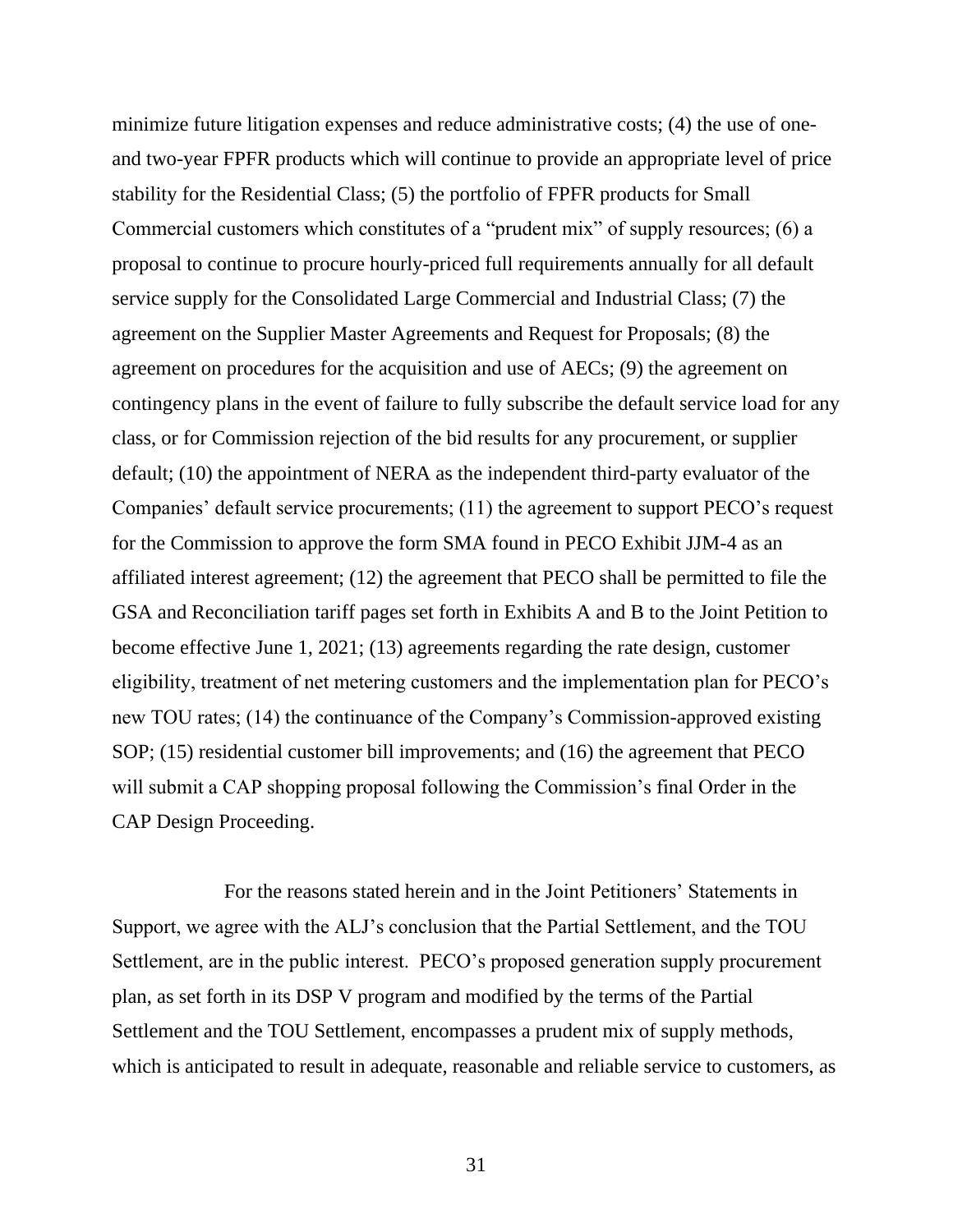well as service that is provided at the least cost over time. In addition, AECs are provided for in a competitive fashion, and a contingency plan is properly established.

Accordingly, we shall adopt the ALJ's recommendation to grant the Joint Petition for Partial Settlement and approve the Partial Settlement, inclusive of the TOU Settlement, without modification.

### **V. Contested Issue – Allocation of NITS Charges**

#### <span id="page-34-1"></span><span id="page-34-0"></span>**A. Background**

The remaining contested issue in this proceeding centers on the allocation of Network Integration Transmission Service (NITS) Charges. NITS charges reflect a load serving entity's (LSE's) share of the EDC's approved transmission service rate for a given transmission owner's zone. LSEs include both EGSs and wholesale default service providers. Accordingly, all customer load (including shopping and non-shopping customers) on an EDC's system is allocated a share of transmission service costs. PAIEUG St. 1 at 2. During PECO's first two DSPs, LSEs, including EGSs, were responsible for PJM transmission-related costs, including NITS, Generation Deactivation/Reliability Must Run (RMR) charges, Expansion Cost Recovery charges and Transmission Enhancement (a/k/a Regional Transmission Expansion Plan or RTEP) charges. In its third DSP, PECO proposed to recover certain PJM transmission charges through an NBT for all distribution customers. Additionally, PECO proposed to exclude NITS and certain other charges from its NBT. The Commission approved PECO's proposal, finding that such non-bypassable recovery is beneficial to customers. At the same time, the Commission specified, *inter alia,* that NITS will be excluded from PECO's NBT. *See Petition of PECO Energy Co. for Approval of its Default Service Program for the Period from June 1, 2015 through May 31, 2017,* Docket No. P-2014-2409362 (Order entered December 4, 2014) (*PECO DSP III*), at 40-46. In its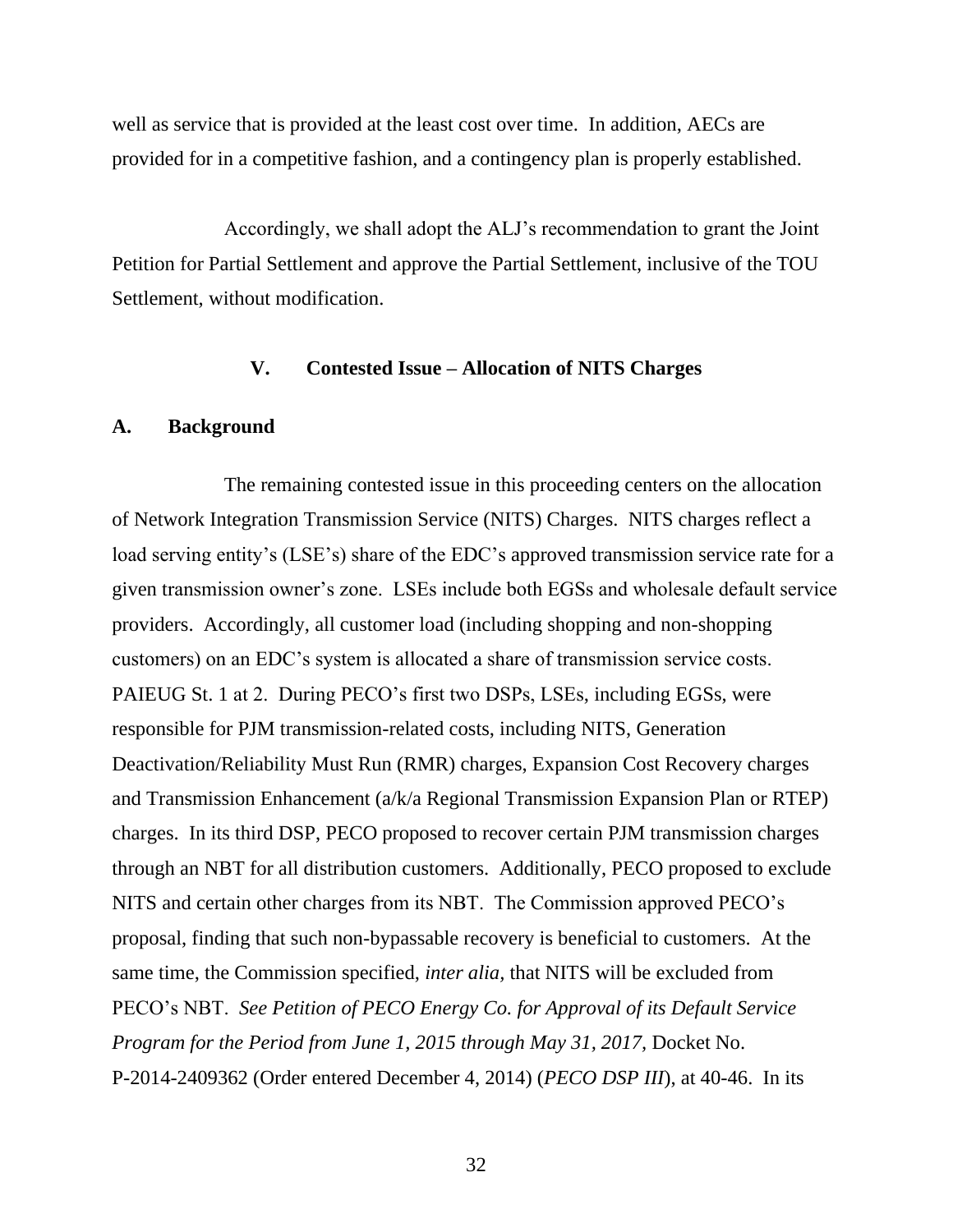fourth DSP, the Commission approved PECO's proposal to continue this approach. *See PECO DSP IV*.

Pursuant to its Tariff Electric – Pa. PUC No. 6, Fourth Revised Page No. 43, PECO currently recovers NITS charges from its default service customers as part of its PTC. On the other hand, EGSs providing generation supply to PECO's distribution customers are currently responsible for collecting NITS charges from these shopping customers. In its DSP V, PECO proposed to continue to recover NITS through a bypassable charge applicable only to customers receiving default service from PECO, consistent with *PECO DSP III* and *PECO DSP IV*. PECO M.B. at 29-30; PECO St. 1-R at 16-17. As will be discussed in more detail below, the ESC has challenged PECO's proposal and argues that PECO's NITS costs should be recovered by PECO through a non-bypassable charge to all PECO distribution customers regardless of whether such customers receive default service from PECO or competitive generation supply service from an EGS.

#### <span id="page-35-1"></span><span id="page-35-0"></span>**B. Positions of the Parties**

#### **1. ESC**

The ESC claimed that PECO's NITS cost recovery proposal should be denied because it treats shopping customers differently than default service customers. In this regard, the ESC argued that EGSs must bear the risk of estimating NITS charges and may need to include risk premiums in the supply price. The ESC reasoned that because PECO's wholesale default suppliers bear no risk associated with NITS charges, the prices they bid to provide default service do not need to include risk premiums. Therefore, the ESC submitted that while default service customers are paying only their actual NITS costs, shopping customers are paying potentially widely differing amounts for NITS costs, depending on how much risk premium the EGSs must factor into the supply price.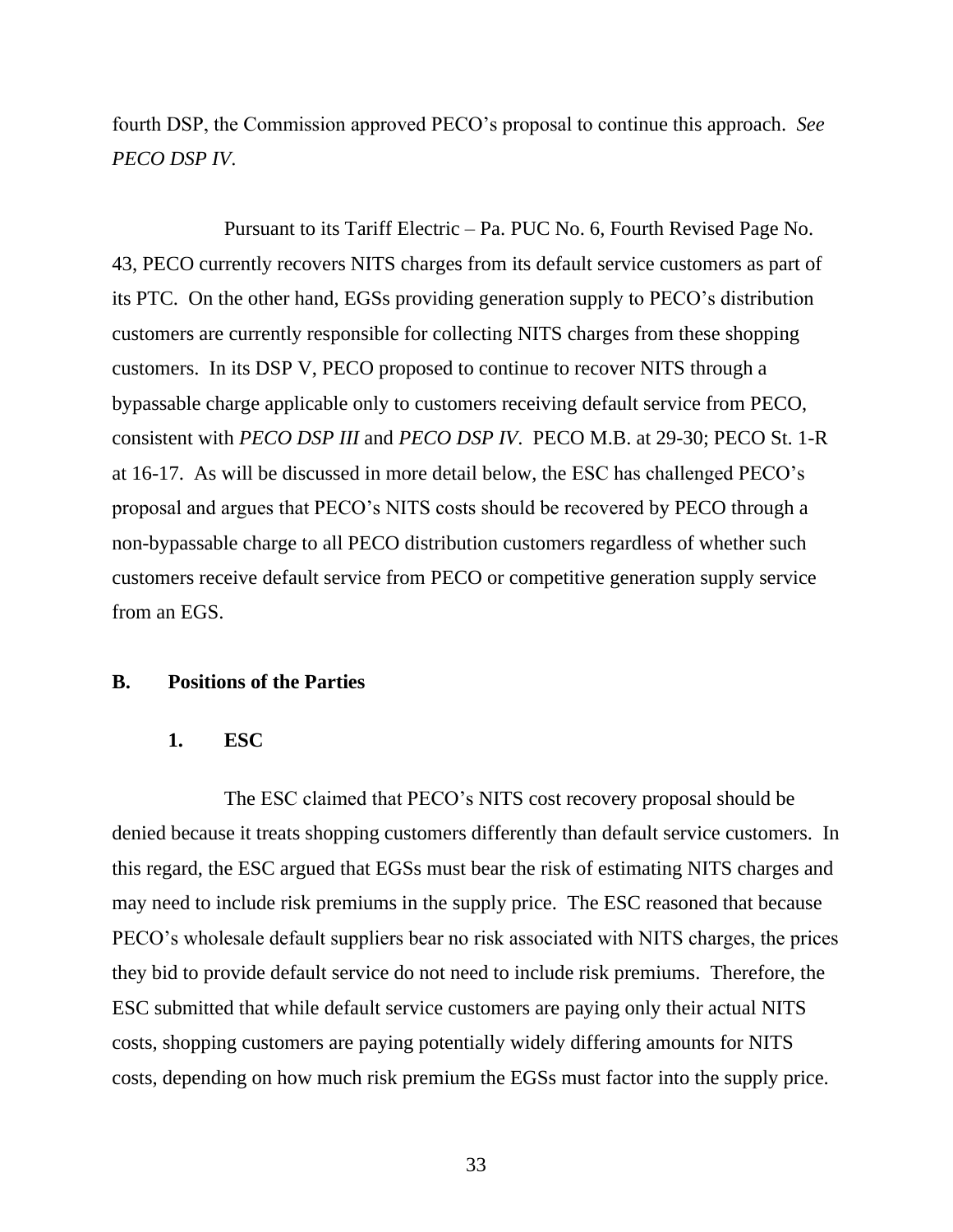According to the ESC, this creates an unlevel playing field between PECO and the EGSs selling electric supply in PECO's territory. The ESC asserted that this result is an inequality that is compounded by the unpredictable, non-market-based nature and volatile nature of the actual NITS costs assessed on all LSEs. ESC M.B. at 5-6.

The ESC recognized that in past proceedings, including in *PECO DSP III*, the Commission has rejected proposals that would have required EDCs to be responsible for the recovery of NITS costs for all LSEs. ESC M.B. at 5-6 (citing *PECO DSP III* at 53-54). However, the ESC submitted that although the Commission, in rejecting these proposals cited to a lack of evidence that the cost of NITS is volatile and unpredictable, circumstances have significantly changed since the issuance of *PECO DSP III*. Namely, the ESC proffered that recent changes approved by the Federal Energy Regulatory Commission (FERC) on June 27, 2017, and implemented by PECO on December 1, 2017, have altered the way in which PECO establishes NITS charges. According to the ESC, these changes have increased the volatility and unpredictability of NITS costs. ESC M.B. at 6, 8.

The ESC explained that under FERC's approved changes, most transmission owners now charge formula rates in lieu of rates established through a traditional transmission ratemaking process. The ESC asserted that FERC-approved, annual formula rates for transmission services promote more frequent and sudden changes in NITS costs, which makes it increasingly difficult for EGSs to estimate likely NITS costs over the term of the offers they make to consumers in the retail market. More specifically, the ESC stated that the inputs to the formula rates include: (1) the capital investments a transmission owner expects to make next year; (2) the operating expenses it expects to have to pay; and (3) a return on the existing investments in its system. The ESC continued that because these rates are reconciled annually, the rate can swing up or down corresponding with the transmission owner's under or over recovery based on the difference between the transmission owner's previously projected costs and actual costs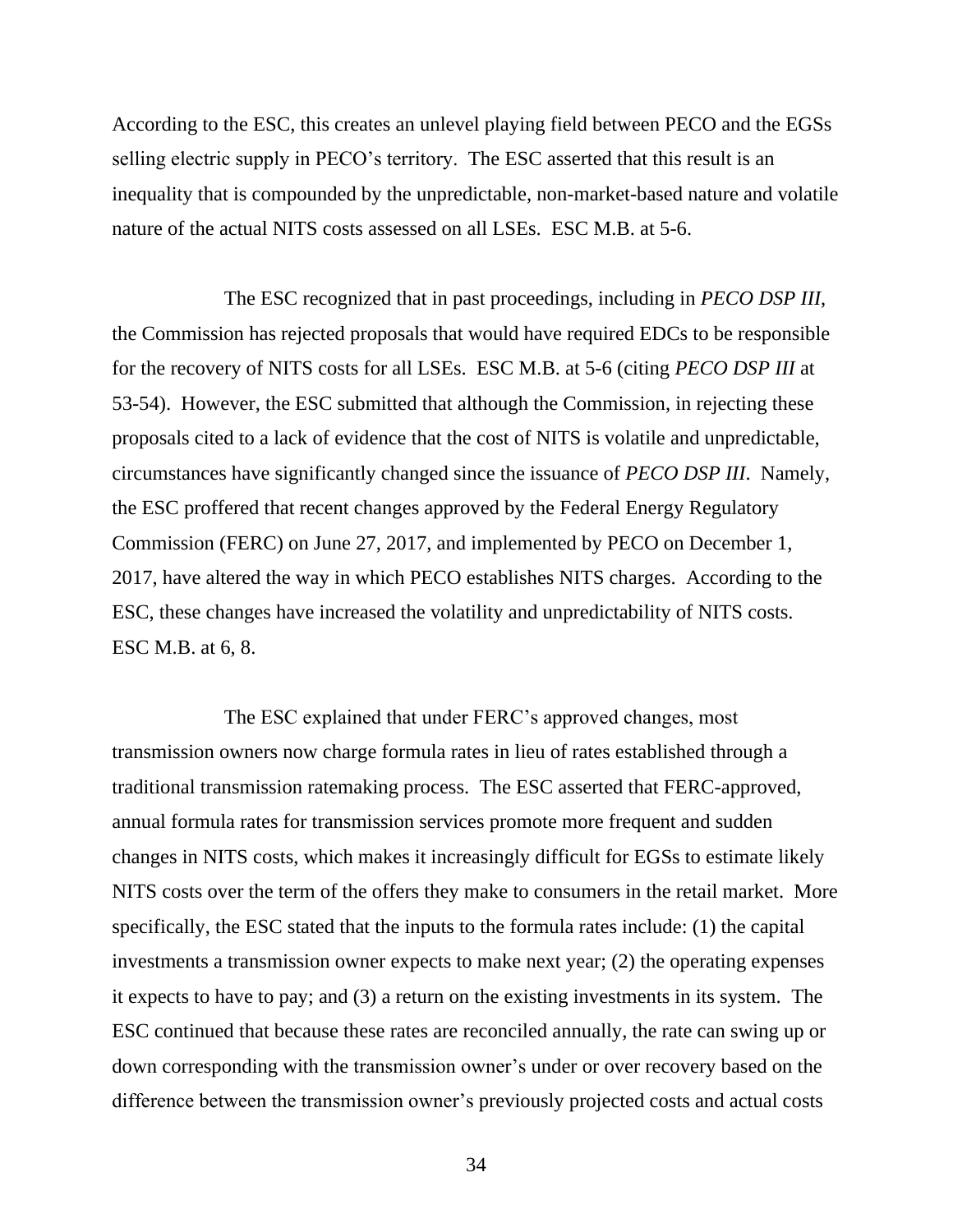incurred. Accordingly, the ESC argued that NITS costs are driven, in part, by the transmission owner's managerial decisions on investments and accounting, which are not visible to EGSs. ESC M.B. at 7

The ESC cited to the testimony of its witness Mr. Travis Kavulla in support of its assertion that the use of FERC formula rates has resulted in significant fluctuations in NITS charges. The ESC stated that Mr. Kavulla provided examples of the actual impacts on several LSEs of NITS rate increases implemented through the FERC formula rate, highlighting significant increases in the NITS rate year over year. ESC M.B. at 8-9 (citing ESC St. 1 at 36-39). The ESC further claimed that NITS costs are difficult to predict. The ESC stated that while PJM provides data related to each transmission owner's rates, that data must be verified against actual sources of new project information filings and updates. According to the ESC, because the rates are not final until approved by FERC, and are subject to adjustment during those proceedings, the available updates are not always timed in a way that allows EGSs to accurately estimate NITS costs during the relevant contract period with its customers. The ESC alleged that given the unpredictability of formula rates, EGSs need to forecast them, while PECO as the default service provider does not, resulting in the need for the EGSs to add risk premiums, as discussed above. ESC M.B. at 7-10.

Accordingly, the ESC submitted that a change is warranted in PECO's approach for recovering NITS costs. Therefore, the ESC proposed that PECO be directed to include all NITS costs incurred by both wholesale default suppliers and EGSs in its NBT charge. The ESC claimed that this revised cost recovery proposal treats shopping customers and non-shopping customers in the same manner. Further, the ESC averred that its proposal is consistent with Section 2804(6) of the Competition Act, 66 Pa. C.S. § 2804(6), which charges the Commission with requiring a public utility that owns or operates jurisdictional transmission and distribution facilities to provide transmission and distribution service to all electric customers and EGSs "on rates, terms of access and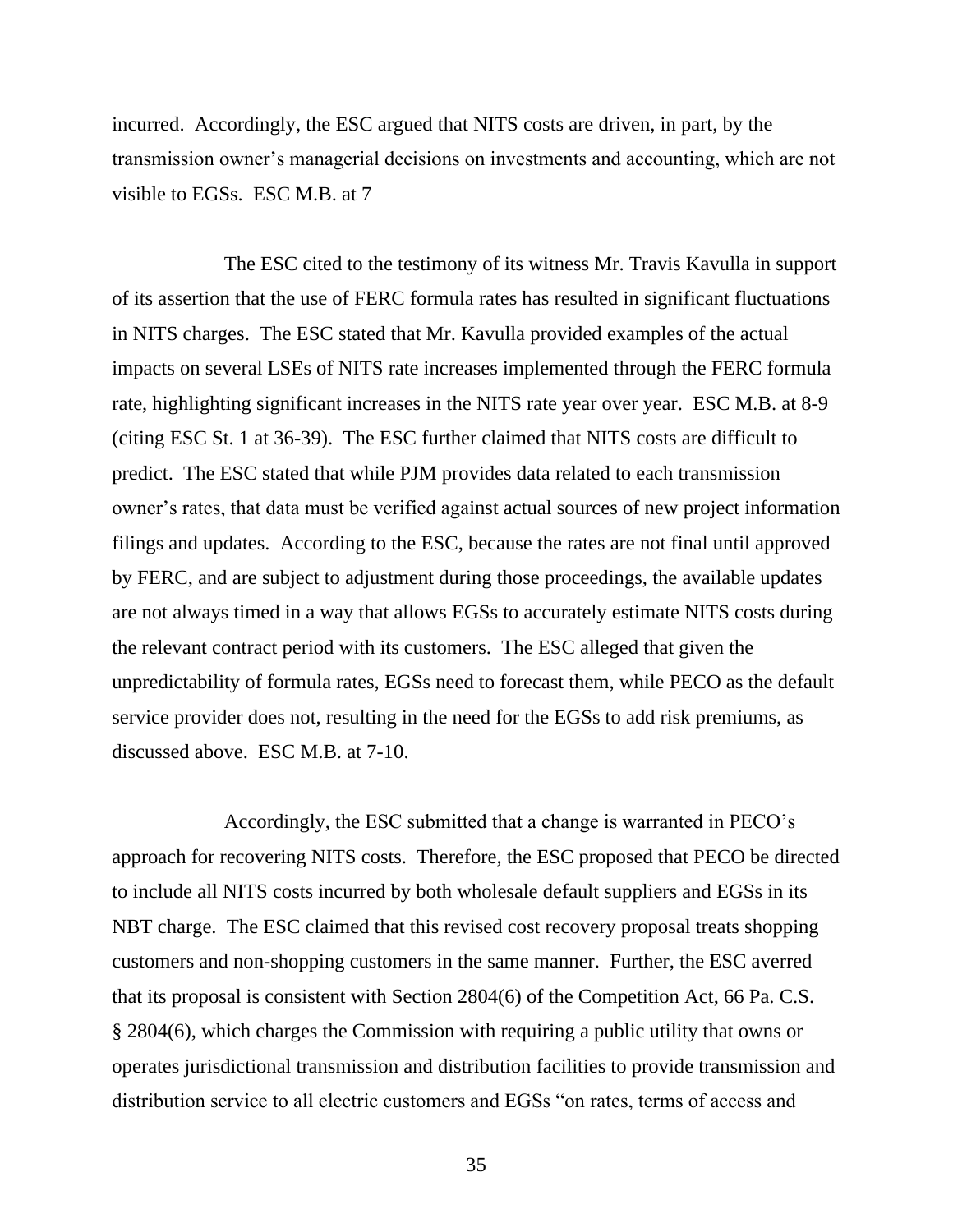conditions that are comparable to the utility's use of its own system." ESC M.B. at 10-13.

Finally, the ESC acknowledged PECO's concerns, *infra,* with the impact that implementing such a proposal could have on existing customers' contracts. However, the ESC posited that to address such concerns, a reasonable transition mechanism could be created, similar to the method that PECO employed when it first created the NBT. The ESC suggested that the change in cost responsibility can be limited to only new charges associated with NITS occurring after the Commission's final order is entered in this proceeding. Alternatively, the ESC proposed that the change in cost responsibility could be deferred to a later date to provide a transition period during which many EGS contracts expire and renew. ESC M.B. at 13.

#### <span id="page-38-0"></span>**2. PECO**

PECO countered that the ESC's proposed changes to PECO's current Commission-approved cost assignment for NITS charges should be rejected. PECO took the position that the ESC did not establish that EGSs cannot financially manage and account for NITS costs in the products and services they choose to offer in the competitive market such that these costs must be recovered through an NBT. According to PECO, EGSs have the flexibility to offer products with pricing terms that align with their costs and profit expectations. PECO posited that EGSs may make offers with terms that allocate risks between the EGS and its customer, including a direct pass-through of NITS costs, which will minimize the EGS's risk of cost-under recovery. Further, PECO pointed to evidence presented by Calpine, *infra,* that LSEs are able to successfully manage NITS costs. PECO M.B. at 30-31.

PECO also refuted the ESC's arguments that the Company should be required to alter its cost recovery for NITS in light of recent changes at FERC. PECO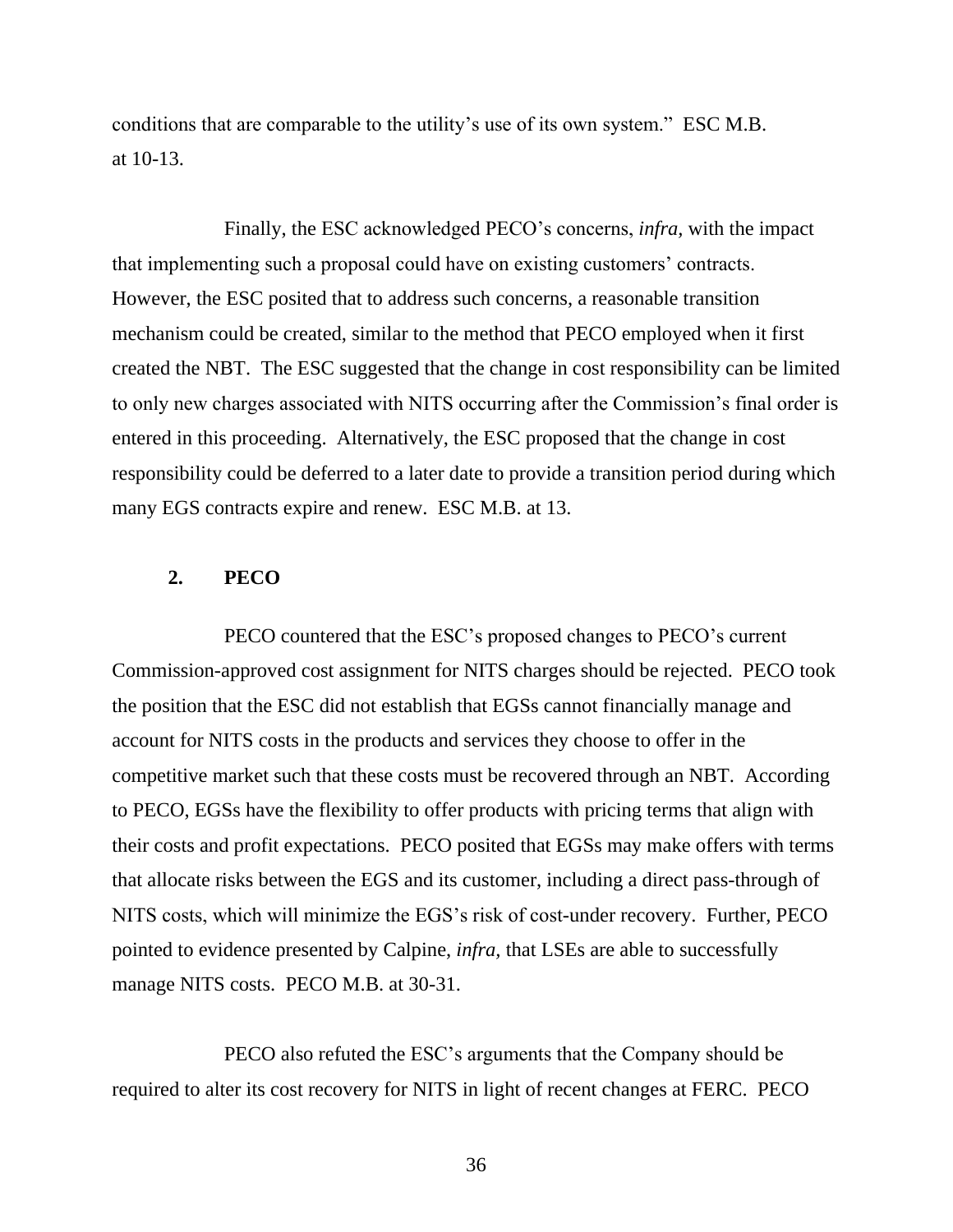noted that in *PECO DSP III*, the Commission ruled that alleged incidence of volatile NITS costs for utilities other than PECO did not justify non-bypassable treatment of NITS costs in PECO's service area. PECO R.B. at 14-15 (citing *PECO DSP III* at 53-54). PECO stressed its position that ESC did not present any evidence of material changes in NITS costs for PECO since it transitioned from a fixed/stated rate to a formula rate for FERC-jurisdictional wholesale transmission service. PECO R.B. at 15.

Further, PECO contended that the ESC's proposed treatment of NITS would create unnecessary transition problems for customers with existing EGS contracts. First, PECO contended that shopping customers could be "double-charged" and end up paying for NITS costs in both: (1) PECO's distribution rates (pursuant to the NBT); and (2) as part of the price of generation purchased from their EGSs. PECO M.B. at 31; PECO St. 1-R at 17-18. Second, PECO argued that the ESC's proposal would create an unbundling problem that occurs when an EGS has structured its retail pricing in a way that combines the provision of generation and NITS into a single price for the product bundle, which the customer has agreed to pay. According to PECO, because the customer entered into the agreement without knowing whether or how the price could be deconstructed into NITS and other parts, it will be unclear how much to credit the customer even if the EGS agrees to credit the NITS component to the customer when the NITS charge becomes non-bypassable. PECO St. 1-R at 18.

Finally, PECO refuted PAIEUG's assertion that in the event the Commission adopts ESC's proposal, it should establish a "carve out" to maintain the "status quo" for Large Commercial and Industrial (Large C&I) customers that already have arrangements with EGSs. PECO argued that PAIEUG did not present any evidence that Large C&I customers would experience different transition issues than other shopping customers with existing EGS contracts that would justify a special exception for those customers. According to PECO, PAIEUG's concerns further demonstrate that ESC's proposal should not be adopted for *any* rate class. In addition, PECO claims that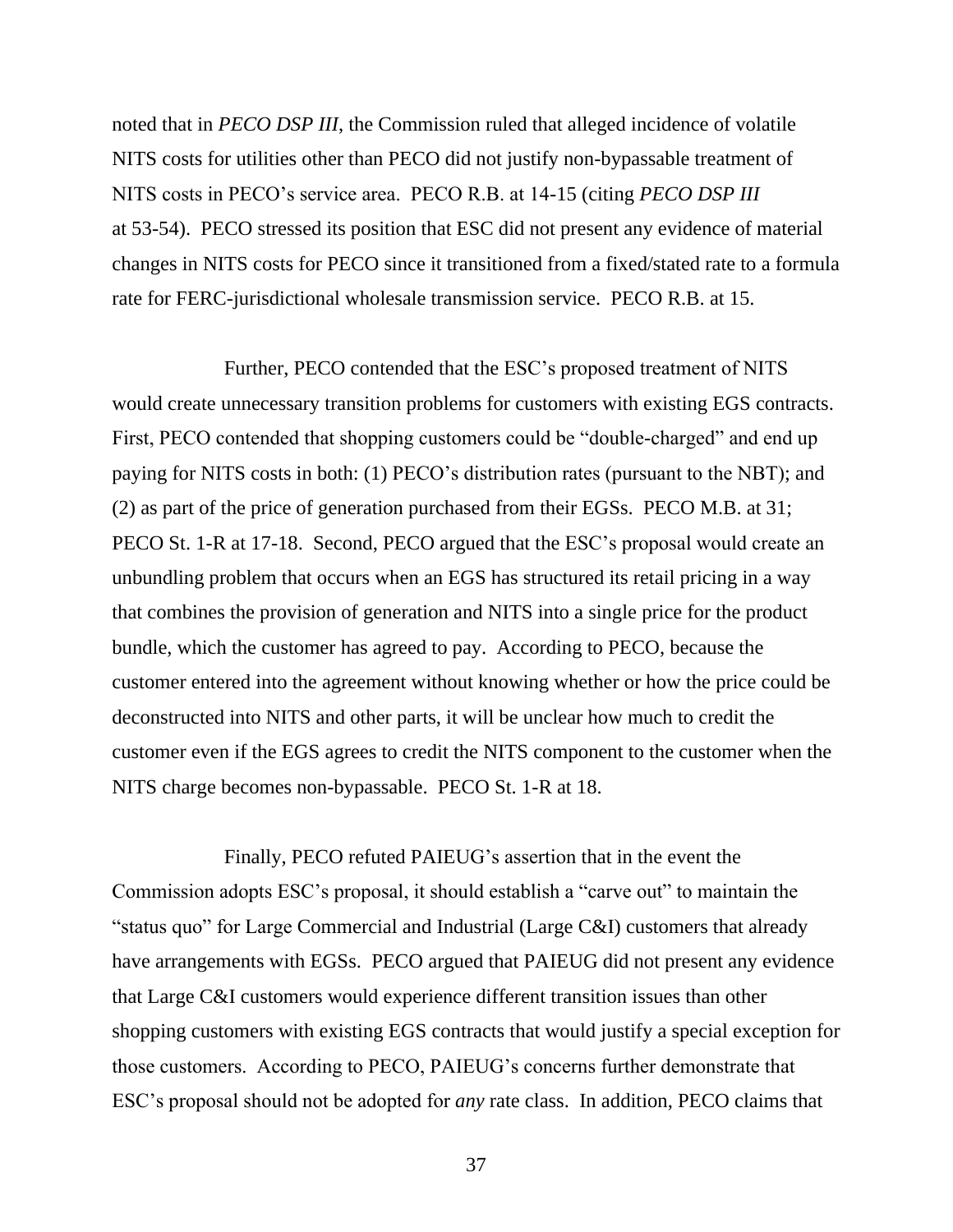implementing PAIEUG's proposal would require the Company to reconfigure its billing system to recover the same category of costs (*i.e*., NITS) through two different retail rate mechanisms, which would increase the administrative costs recovered from all other distribution customers through the NBT. PECO M.B. at 31-32.

#### <span id="page-40-0"></span>**3. Calpine**

Calpine opposed the ESC's proposed allocation of NITS charges. Calpine explained that like the specific EGSs that comprise the ESC as a Party in this proceeding, it is a Commission-licensed EGS serving customers in Pennsylvania, including customers in PECO's service territory, and is also an LSE and a member of PJM. As such, Calpine stated that like the EGSs that form the ESC, it incurs NITS costs. According to Calpine, it has been able to successfully manage NITS costs and its customers' loads while still offering products and services that its customers desire. Calpine surmised that the EGSs in the ESC, in contrast, have not been successful in this regard and are, therefore, attempting to shed their individual retail business risks by moving the NITS costs from the competitive retail market to all customers of PECO, regardless of the existing market, contracts, products, and services. According to Calpine, such cost shifting would harm the retail competitive market and remove any incentive and opportunity to create customized products and services that are, or may potentially be, formulated to assist EGS customers in addressing these costs. Calpine M.B. at 2.

Calpine argued that although the ESC has recognized that the Commission previously considered and rejected proposals similar to the one ESC has proposed in this proceeding, the ESC has failed to acknowledge the extent to which such proposals have been considered and rejected. Namely, Calpine noted that in addition to explicitly considering this proposal in *PECO DSP III* and, by extension in *PECO DSP IV*, the Commission also considered and rejected this type of proposal in PECO's second DSP proceeding at *Petition of PECO Energy Company for Approval of its Default Service*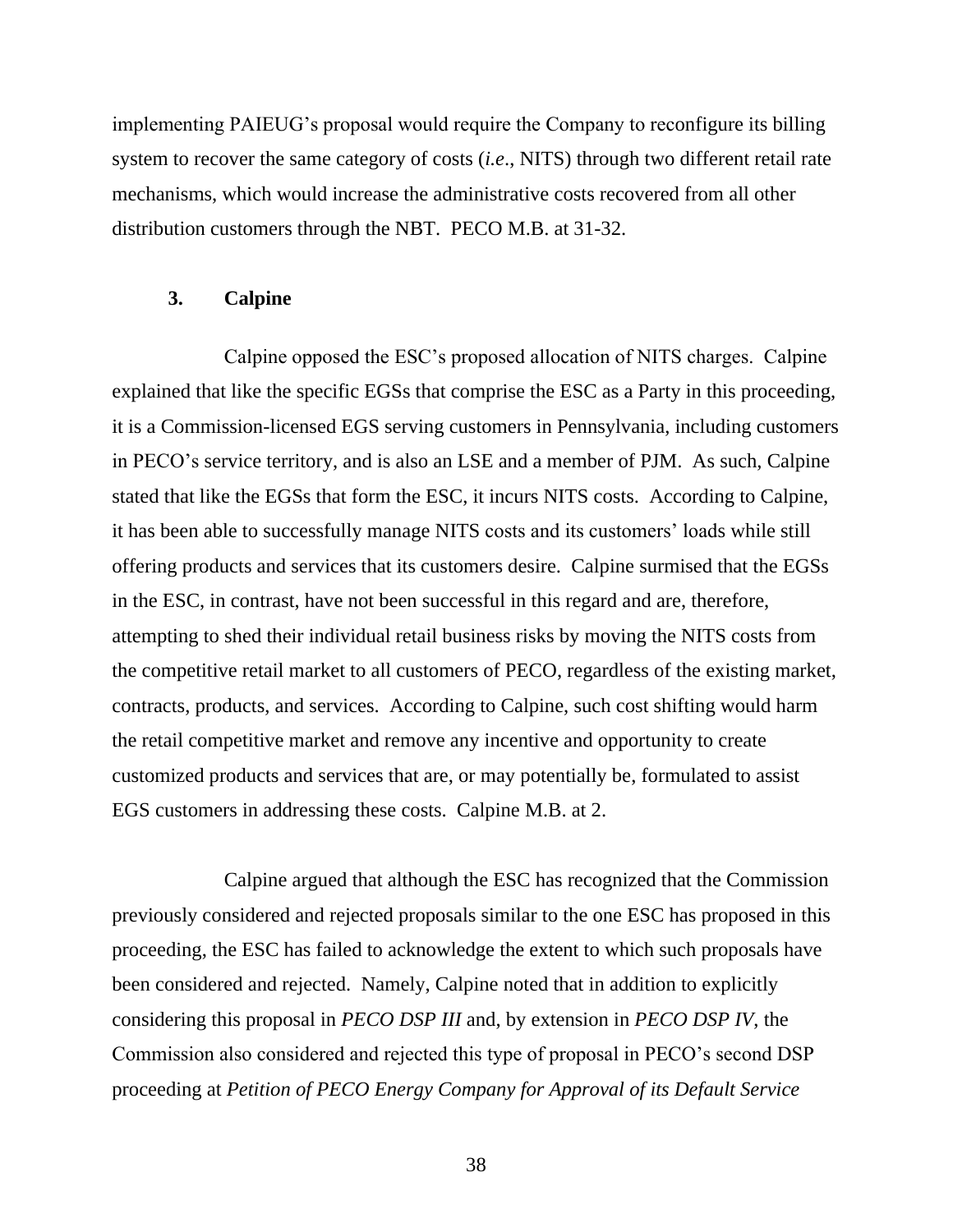*Program II*, Docket No. P-2012-2283641 (Order entered October 12, 2012). Calpine submitted that the ESC's arguments regarding the changes at FERC are without merit because the formulas now used by FERC are still subject to a ratemaking process overseen and approved by FERC. Calpine M.B. at 3-4.

Additionally, Calpine characterized the ESC's attempt to compare retail electric market products and services to a fully regulated default service as an "apples to oranges comparison." Calpine reasoned that default service is a one-size-fits-all service based on a uniform master supply agreement with no individually negotiated terms of service. Conversely, Calpine submitted that EGSs have the freedom to build, establish and promote innovative products and services to meet their individual customers' needs, as well as the structure and timing of those services based on the EGS's own business and management decisions. Calpine M.B. at 4-5.

#### <span id="page-41-0"></span>**4. PAIEUG**

PAIEUG echoed the arguments of PECO and Calpine that the ESC's proposal should not be adopted. PAIEUG submitted that the Competition Act, Commission precedent, and Commission Regulations mandate that EGSs collect NITS costs from shopping customers. PAIEUG noted that under the unbundling provisions of the Competition Act, shopping customers negotiate with EGSs which provide such customers with both generation and transmission services, while these customers continue to receive distribution service from their EDC. On the other hand, PAIEUG stated customers who choose not to shop continue to receive generation, transmission, and distribution service under the EDC's "provider of last resort" service or default service. PAIEUG M.B. at 4-5 (citing 66 Pa. C.S. § 2802(16)). Additionally, PAIEUG noted that the Commission's Regulations designate transmission service as a loadfollowing expense, given that the entity providing a customer's generation service must also take responsibility for the provision of transmission services and collection of the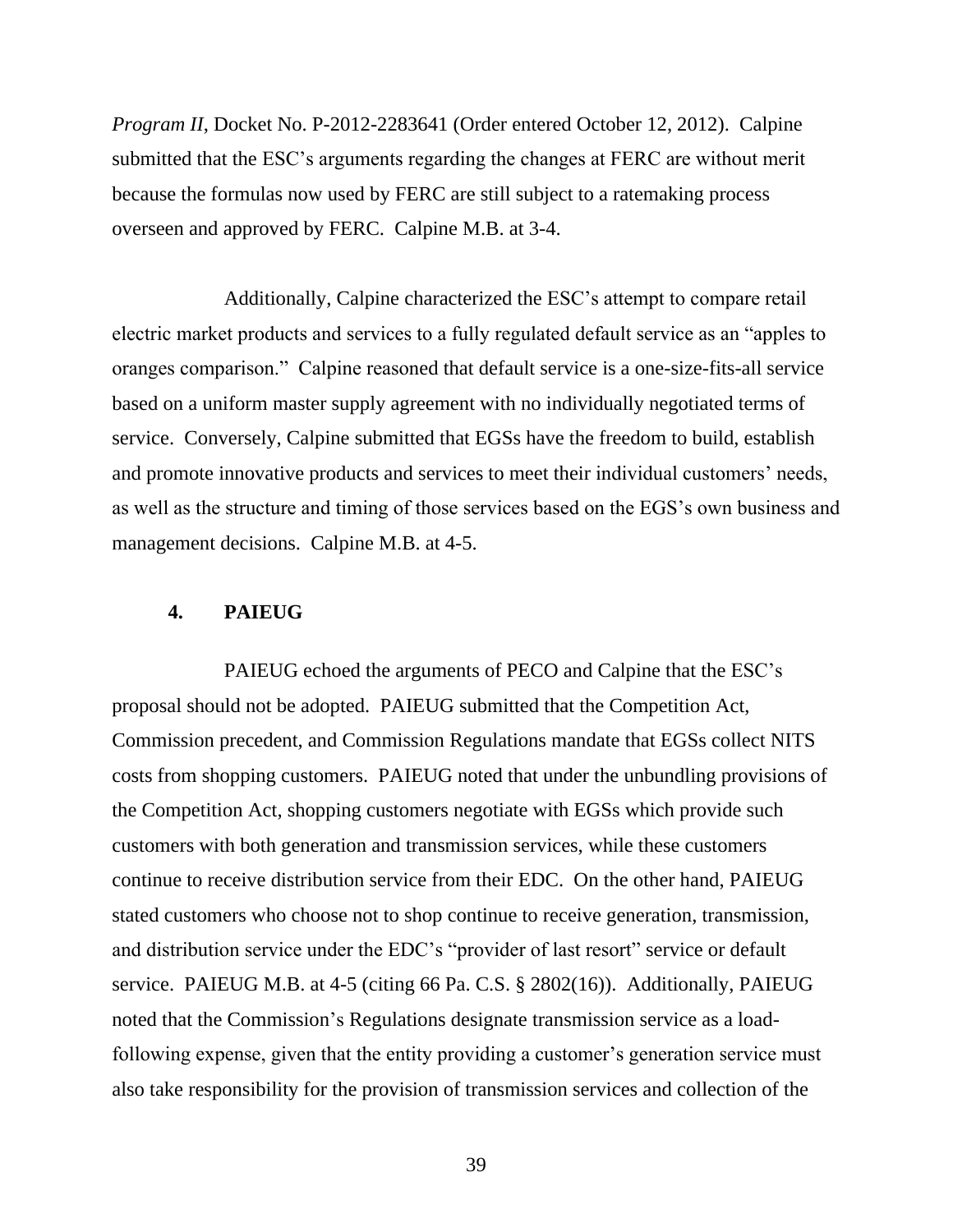associated costs. PAIEUG M.B. at 5 (citing 52 Pa. Code § 54.187(d)). Therefore, PAIEUG claimed that ESC's proposal to shift the collection of NITS costs solely to PECO and its distribution customers runs contrary to both the Competition Act and Commission Regulations. PAIEUG M.B. at 5-6.

PAIEUG argued that the ESC was unable to provide evidence that NITS costs in PECO's service territory are so volatile that they cannot be predicted or managed. Instead, PAIEUG submitted that the ESC only cited to changes in the NITS rates of other transmission owners, which are irrelevant to customers taking competitive generation supply in PECO's service territory. PAIEUG further noted that in PECO's service territory, NITS costs have actually decreased over the past two years. PAIEUG argued that even if such volatility existed, EGSs do not have to take on such risk, especially with respect to Large C&I customers. In this regard, PAIEUG explained that most Large C&I customers procure generation from EGSs under contracts in which NITS costs are a direct pass-through based on each customer's Network Service Peak Load (NSPL). Therefore, PAIEUG echoed Calpine's assertion that the ESC's proposal is nothing more than an attempt to shed and shift market risk associated with its demand-driven costs. In PAIEUG's view, the ESC is inappropriately seeking a bail-out from PECO's distribution customers rather than using its expertise to manage these costs and the associated risks. PAIEUG M.B. at 7-8, 10-11.

Like Calpine, PAIEUG took the position that the ESC's proposal would be harmful to competition because it would remove products and services from the retail market. PAIEUG highlighted Calpine's argument that PECO's default service is onesize-fits-all, while EGSs have the freedom to choose the products and services they offer into the retail marketplace. Therefore, PAIEUG submitted that the ESC's proposal effectively re-bundles transmission and distribution, contrary to the terms of the Competition Act. PAIEUG M.B. at 12.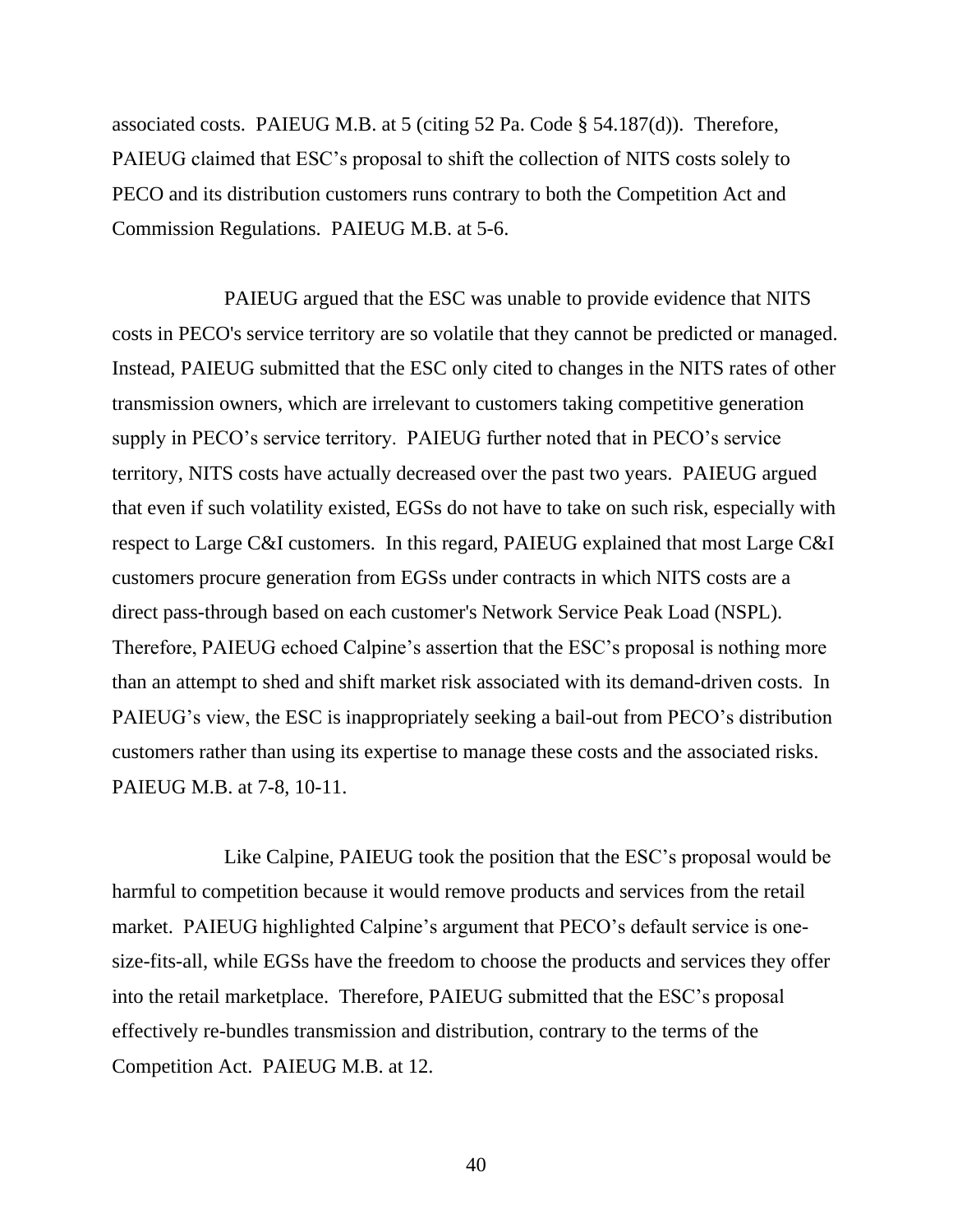Additionally, PAIEUG claimed that the ESC's proposal would pose specific harm to Large C&I customers that have entered into long-term fixed price contracts with EGSs. According to PAIEUG, although Large C&I customers seek to utilize a pass-through for NITS rates, some Large C&I customers prefer the option of requesting a fixed price contract that would include generation and NITS charges. Therefore, PAIEUG argued that for such customers, shifting cost collection responsibility for NITS to PECO could result in double recovery of NITS charges: (1) once through PECO's NBT: and (2) once through fixed price EGS contracts that extend beyond the date ESC's proposal is implemented. PAIEUG asserted that the ESC's transitional proposal to limit the change in cost responsibility to new charges associated with NITS occurring after a final Commission order is entered in this proceeding would provide no relief because NITS costs are a single charge updated once a year for all customers. PAIEUG M.B. at 13-15.

PAIEUG further submitted that the ESC's proposal would sever the link between cost recovery and cost causation. In PAIEUG's view, this runs contrary to the Commonwealth Court's Decision in *Lloyd v. Pa. PUC*, 904 A.2d 1010, 1016 (Pa. Cmwlth. 2006), in which the Commonwealth Court determined that the principle of cost causation is the polestar of ratemaking. Using Large C&I customers as an example, PAIEUG explained that most Large C&I shopping customers procure generation from EGSs through contracts under which NITS costs are a direct pass-through. PAIEUG continued that this pass through is based on the individual customer's NSPL, which is based in turn on the customer's contribution to the annual system peak. Thus, PAIEUG noted that each customer pays for NITS in a manner that reflects the customer's responsibility for network transmission costs. PAIEUG contended that if the ESC's proposal is adopted, NITS recovery through the TSC would bill the customer for its highest measured demand, rather than its NSPL, irrespective of when such demand occurred. PAIEUG M.B. at 16-17.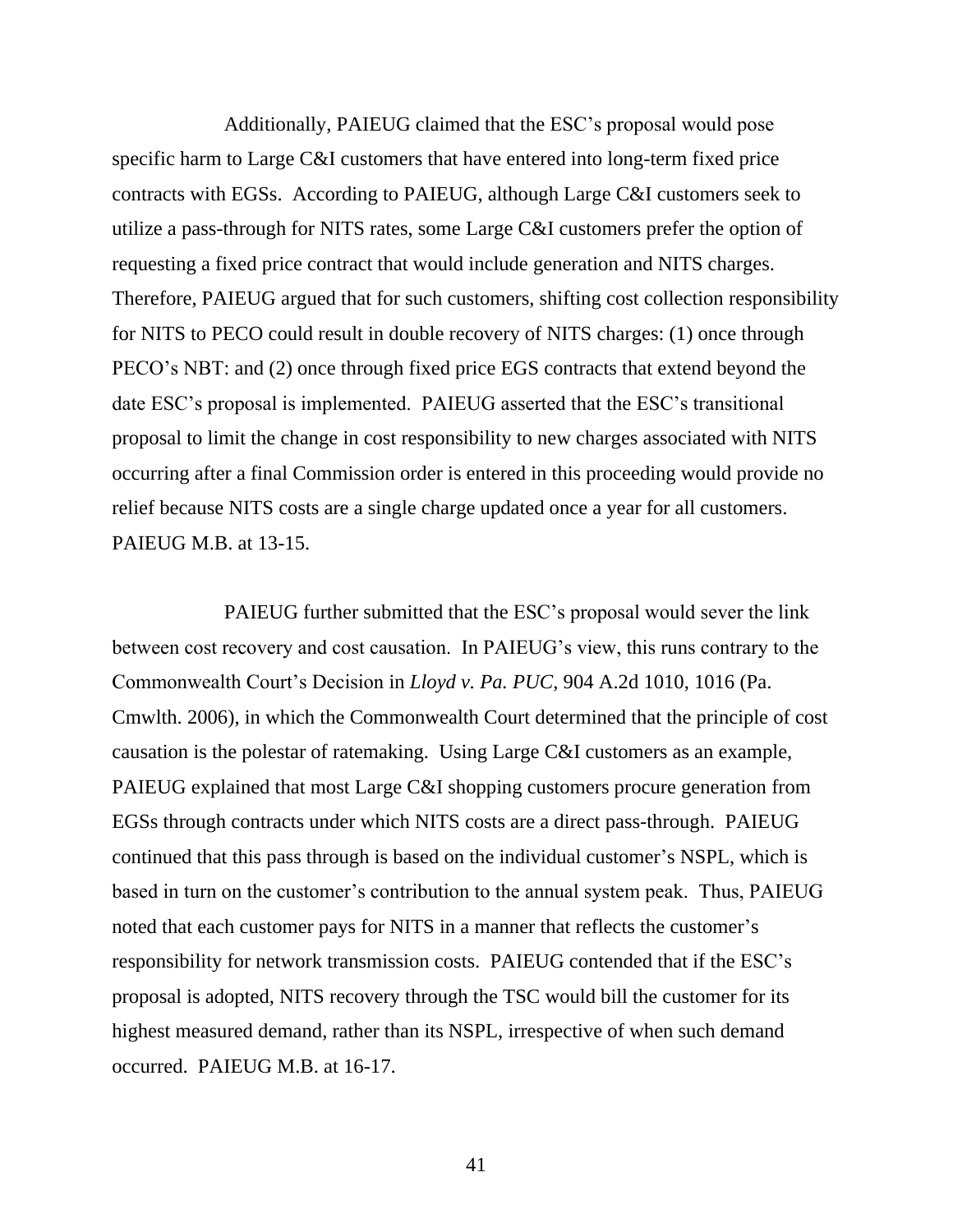Finally, PAIEUG asserted that if the Commission adopts the ESC's proposal, it should approve a carve-out for Large C&I customers so that the status quo remains for this customer class. PAIEUG reasoned that Large C&I customers have specific issues of concern warranting a carve-out. In response to PECO's concern that it would need to reconfigure its billing system to accommodate a carve out, PAIEUG posited that the associated administrative costs could be recovered by EGSs seeking to implement the ESC's proposal. PAIEUG M.B. at 18-19.

### <span id="page-44-0"></span>**C. ALJ's Recommendation**

The ALJ recommended that the ESC's proposal that PECO acquire NITS for all customer load and recover the associated PJM charges on a non-bypassable basis be denied, finding that the ESC did not establish any basis to change the existing Commission-approved assignment of responsibility for NITS to all LSEs, including EGSs. R.D. at 108. The ALJ determined that the ESC failed to demonstrate that the NITS costs in PECO's service territory are so volatile that they cannot be predicted. R.D. at 106. The ALJ noted that a FERC approved formula rate periodically sets a transmission provider's wholesale transmission rate using a cost-of-service formula, rather than separate rate cases, to determine the resulting NITS charge. *Id*. (citing PAIEUG M.B. at 9, PAIEUG St. 1 at 6). The ALJ explained that the formula emulates how transmission rates are set using a standard revenue requirement calculation and the applicable load. The formula uses FERC Form 1 data, and the formula is detailed and well-documented. The ALJ concluded that as a result of the process, there is no question concerning when periodic changes in NITS rates will become effective, and EGSs can anticipate changes in NITS rates. The ALJ reasoned that the protocols that accompany a formula transmission rate specify when rates are to be reset and that for PECO, new NITS rates are implemented on June 1 of each calendar year. The ALJ continued that even though a formula rate may be forward-looking, there is a true-up that reconciles the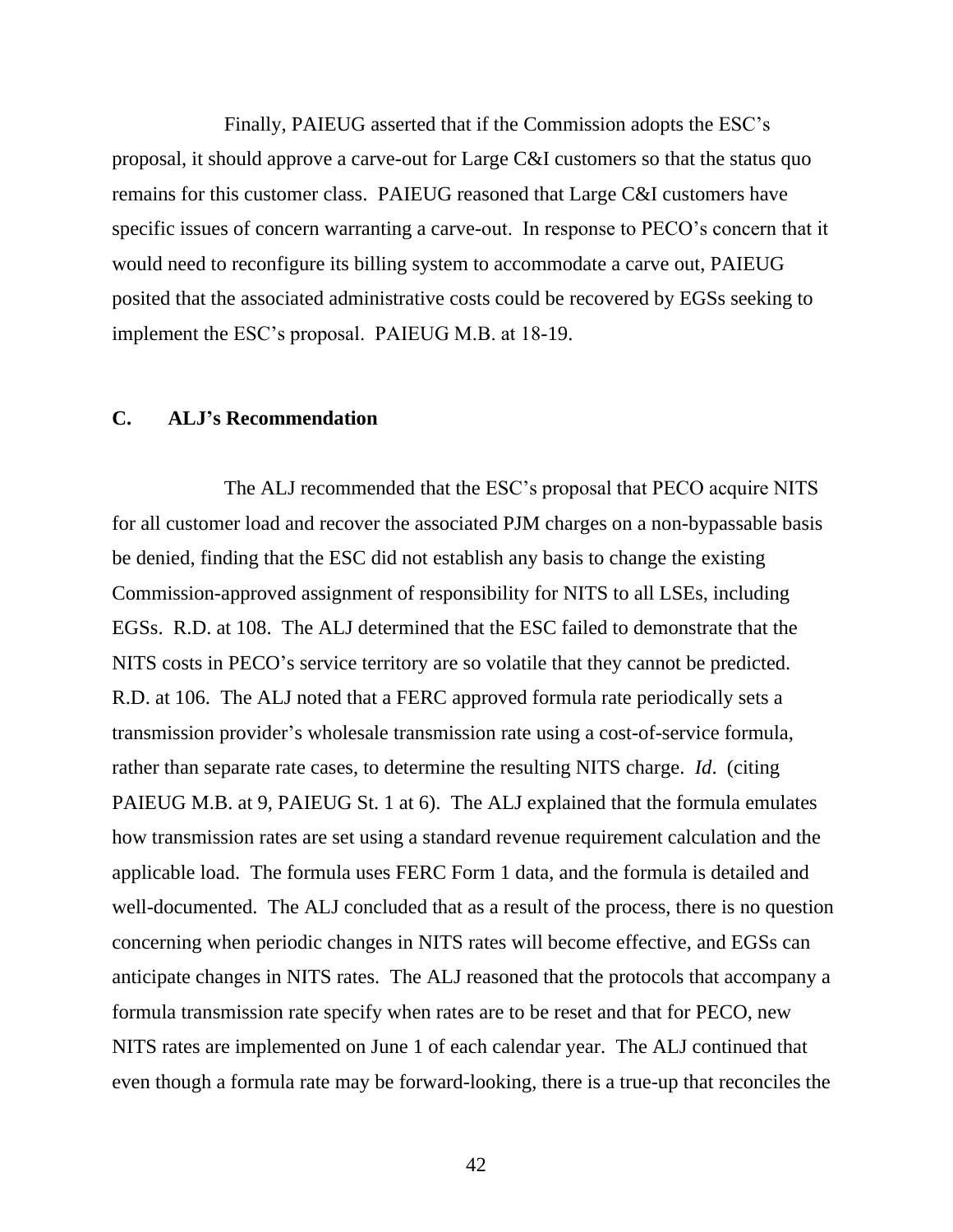forward-looking rate with the actual costs incurred to provide NITS, as published in each utility's FERC Form 1. Because the formula rate includes a true-up provision, a utility is allowed to recover only its actually incurred costs as reported in FERC Form 1. R.D. at 106.

The ALJ additionally explained that NITS rates are based on a standard cost-of-service calculation, using the same type of information typically found in an EDC's FERC Form 1. Accordingly, the primary drivers of the NITS rates are transmission investment, transmission-related operating expenses, cost of capital, applicable income tax rates, and peak demand. The ALJ cited to the testimony of Becky Merola, Director, Government and Regulatory Affairs of Calpine, in finding that the regulatory process in place at FERC does not negate the ability of EGSs to manage their loads and NITS costs. *Id*. (citing Calpine St. 1 at 3).

Furthermore, the ALJ decided that the ESC did not provide any evidence of volatility for PECO's NITS rates, reasoning that none of the examples of NITS rates' volatility that the ESC presented in this proceeding pertained to PECO, but, instead, pertained to other transmission owners. R.D. at 106. The ALJ observed that contrary to the ESC's claims of volatility, PAIEUG presented evidence showing that since implementation of a formula rate, PECO's NITS rates have been stable and have decreased over the past two years. *Id*. at 106-107 (citing PAIEUG St. 1 at 7). The ALJ also noted that as PAIEUG pointed out, even if such volatility existed, EGSs do not have to take on such risk, particularly with respect to Large C&I customers, because most Large C&I customers procure generation from EGSs under contracts pursuant to which NITS costs are a direct pass-through based on each customer's NSPL. R.D. at 107 (citing PAIEUG St. 1 at 3). Therefore, the ALJ reasoned that the use of the passthrough eliminates the risk that EGSs would over, or under, recover actual NITS costs allocated to a Large C&I customer. R.D. at 107 (citing PAIEUG M.B. at 11).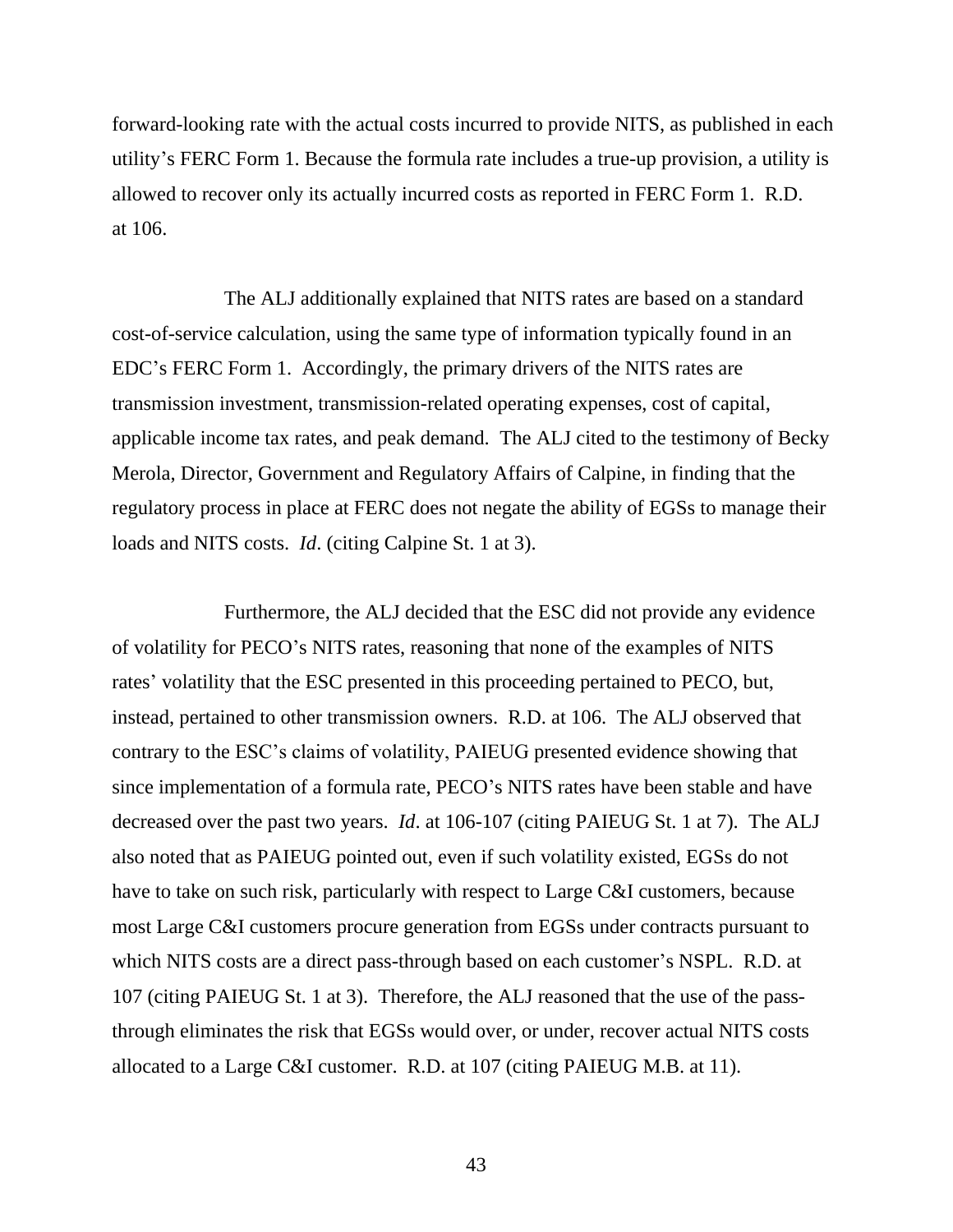The ALJ relied on current Commission decisions that maintain that the collection of NITS for shopping customers should remain with the customer's EGS. The ALJ cited to *PECO DSP III*, in which the Commission rejected the argument that the unpredictability of NITS costs lended itself to collection by PECO instead of EGSs. R.D. at 107 (citing *PECO DSP III Order*, at 53-54). The ALJ found that since the Electric Supplier Coalition failed to show that PECO's NITS costs are volatile and unpredictable in nature, its argument for changing the status quo based on a claim of volatility of PECO NITS rates was unconvincing. R.D. at 107.

The ALJ emphasized Calpine's strong counterargument to the ESC's position. The ALJ noted that like the Electric Supplier Coalition members, Calpine incurs NITS costs, yet Calpine has been able to manage NITS costs and continue to offer products and services that its customers desire. The ALJ also noted that Calpine has achieved this by managing the customer loads it served. *Id*. (citing Calpine M.B. at 3; Calpine St. 1 at 3). The ALJ explained that Calpine defends the allocation of NITS costs on EGSs as an aspect of a competitive retail market and views the cost shifting the ESC proposes as simultaneously limiting existing and potential customers' product and service choices. R.D. at 107. Calpine's position is that the cost shifting the ESC proposed would not only harm the retail market, but it would also remove any incentive and opportunity to create customized products and services that are, or potentially might be, formulated to assist EGS customers in addressing these costs. *Id*. at 107-108 (citing Calpine M.B. at 3; PAIEUG St. 1 at 8-9).

Moreover, the ALJ found that having EDCs collect NITS costs would constitute rebundling of transmission and distribution service for certain groups of customers in contravention of the Competition Act. R.D. at 108. The ALJ reasoned that the removal of NITS costs from products in the competitive market is contrary to the intent of the Competition Act and the Commission's Regulations, because the Commission's Regulations designate transmission service as a load-following expense,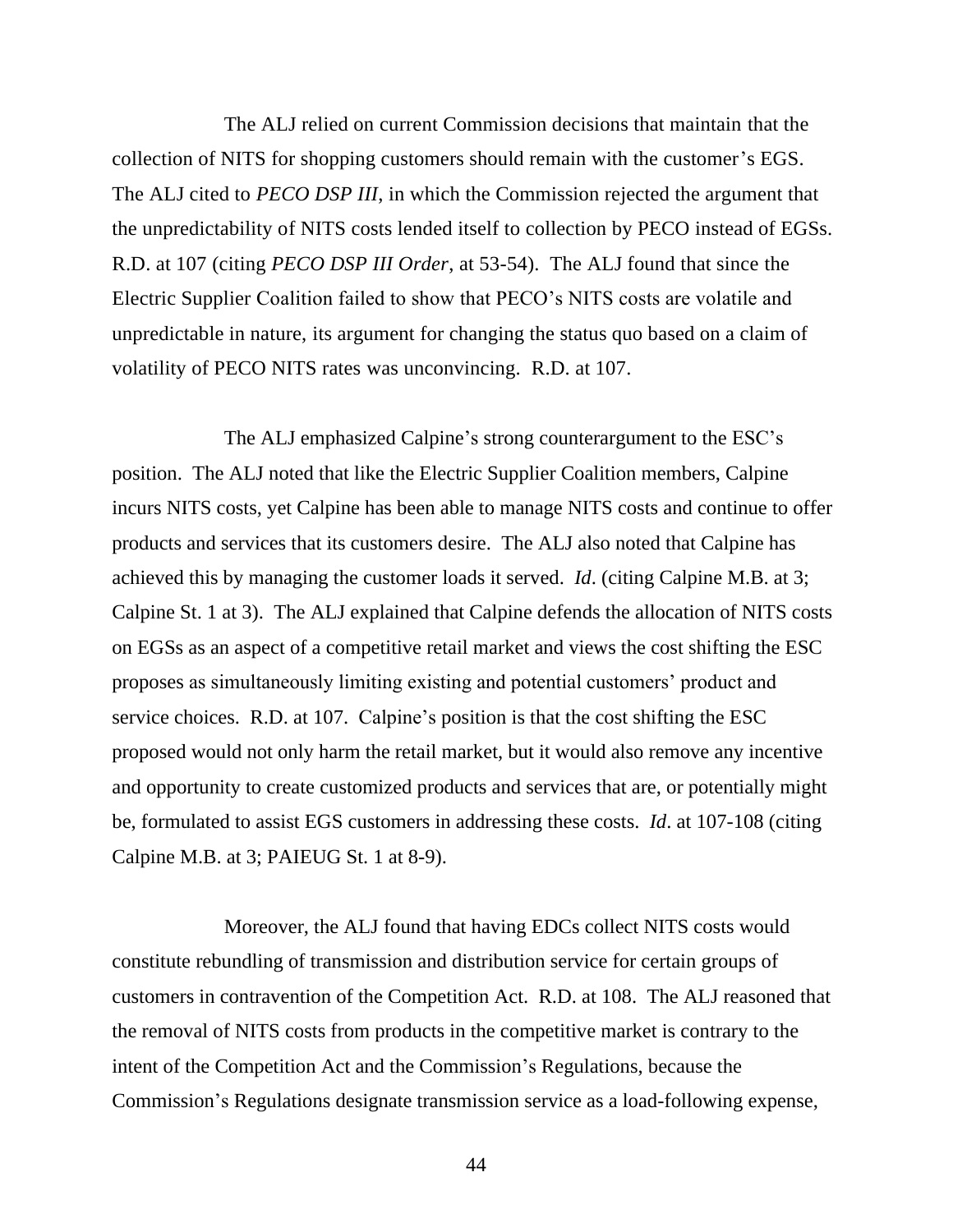meaning that the entity providing a customer's generation service is also responsible for providing transmission services and collecting the associated costs. *Id*. (citing 52 Pa. Code §§ 54.182, 54.187(d)).

As the ALJ recommended that the ESC's proposal be denied, the ALJ did not address PECO's "double-charge" and "unbundling" concerns, finding that those transition issues would arise only if the Electric Supplier Coalition's proposal were adopted. Additionally, the ALJ determined that her recommendation rendered moot PAIEUG's request for the implementation of a carve-out for Large C&I customers. R.D. at 108.

## <span id="page-47-1"></span><span id="page-47-0"></span>**D. ESC Exception No. 1, Replies, and Disposition**

## **1. ESC Exception No. 1**

In its first Exception, the ESC avers that the ALJ erred in finding that the Commission lacks the requisite legal authority to change the status quo for how NITS are handled. Specifically, the ESC takes issue with the ALJ's conclusions that: (1) "Commission precedent holds that collection of NITS for shopping customers should remain with the customer's EGS;" (2) "having EDCs collect NITS costs. . . constitutes rebundling. . .in clear contravention of the Competition Act;" and, (3) "removal of NITS costs from products in the competitive markets is contrary to the intent of the Competition Act and Commission Regulation." ESC Exc. at 3-4 (citing R.D. at 107- 108). The ESC argues that the Commission previously made clear that adopting a proposal where an EDC is directed to recover the NITS costs from all customers "would not violate the Competition Act, the Public Utility Code or [Commission] Regulations." ESC Exc. at 4 (citing *Joint Petition of Metropolitan Edison Company, Pennsylvania Electric Company, Pennsylvania Power Company and West Penn Power Company for Approval of their Default Service Programs (FE DSP III)*, Docket No. P-2013-2391368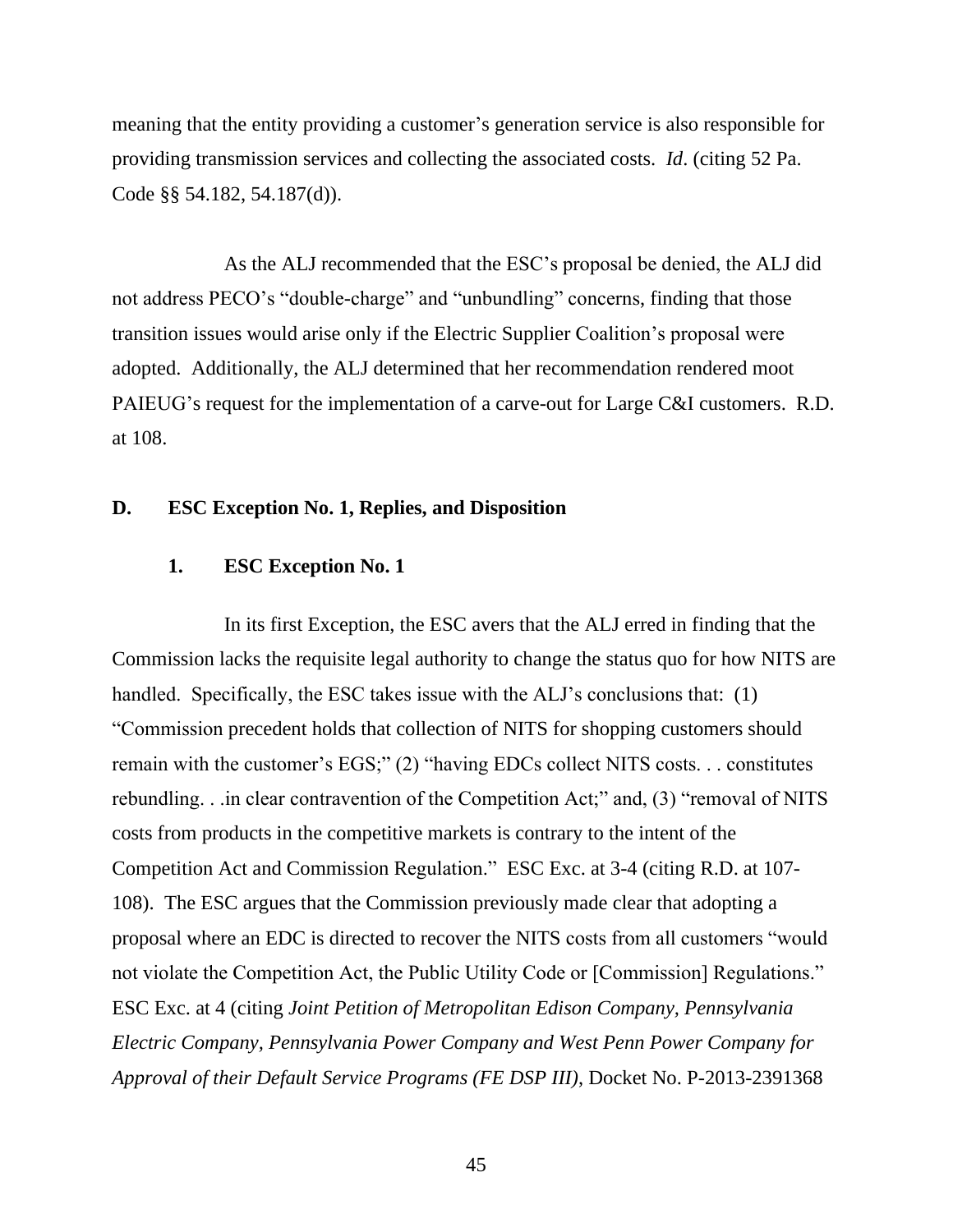(Order entered July 24, 2014), at 38). The ESC believes its proposal is consistent with one previously deemed legal by the Commission, and, as such, there is no basis upon which to conclude that adoption of its proposal violates the law. ESC Exc. at 4. ESC states that the Commission has been open to other alternatives to level the playing field for recovering NITS costs based on the Commission's approval of an approach that requires the wholesale supplier to include NITS costs as part of their bids to provide default service. *Id*. (citing *FE DSP III* at 31-32).

The ESC continues that the ALJ's reliance on the Competition Act and the Commission's Default Service Regulations as a basis to reject its proposal is incorrect, because nothing in the Competition Act or the Commission's Regulations requires or justifies a continuation of the status quo where PECO handles NITS cost recovery differently for shopping and non-shopping customers. ESC Exc. at 4. Rather, according to the ESC, Section 2804(6) of the Competition Act obligates the Commission to ensure that a public utility owning and operating jurisdictional transmission and distribution facilities provides transmission and distribution service to all retail electric customers and EGSs "on rates, terms of access and conditions that are comparable to the utility's own use of its system." *Id*. at 4-5 (citing 66 Pa. C.S. § 2804(6)). The ESC contends that because PECO is using a different cost recovery method in providing transmission service to EGSs' customers than it is using for its own default service customers, a modification is warranted to level the playing field and ensure compliance with Section 2804(6). ESC Exc. at 5.

Additionally, the ESC argues that the ALJ's characterization of its proposal as resulting in the rebundling of transmission and distribution service is incorrect. *Id*. (citing *PECO DSP III*). The ESC avers that the only service the Competition Act declared as competitive is generation service. The ESC points to Section 2802(13), 66 Pa. C.S. § 2802(13), which provides that the Competition Act will give retail customers access only to "a competitive market for the generation and sale or purchase of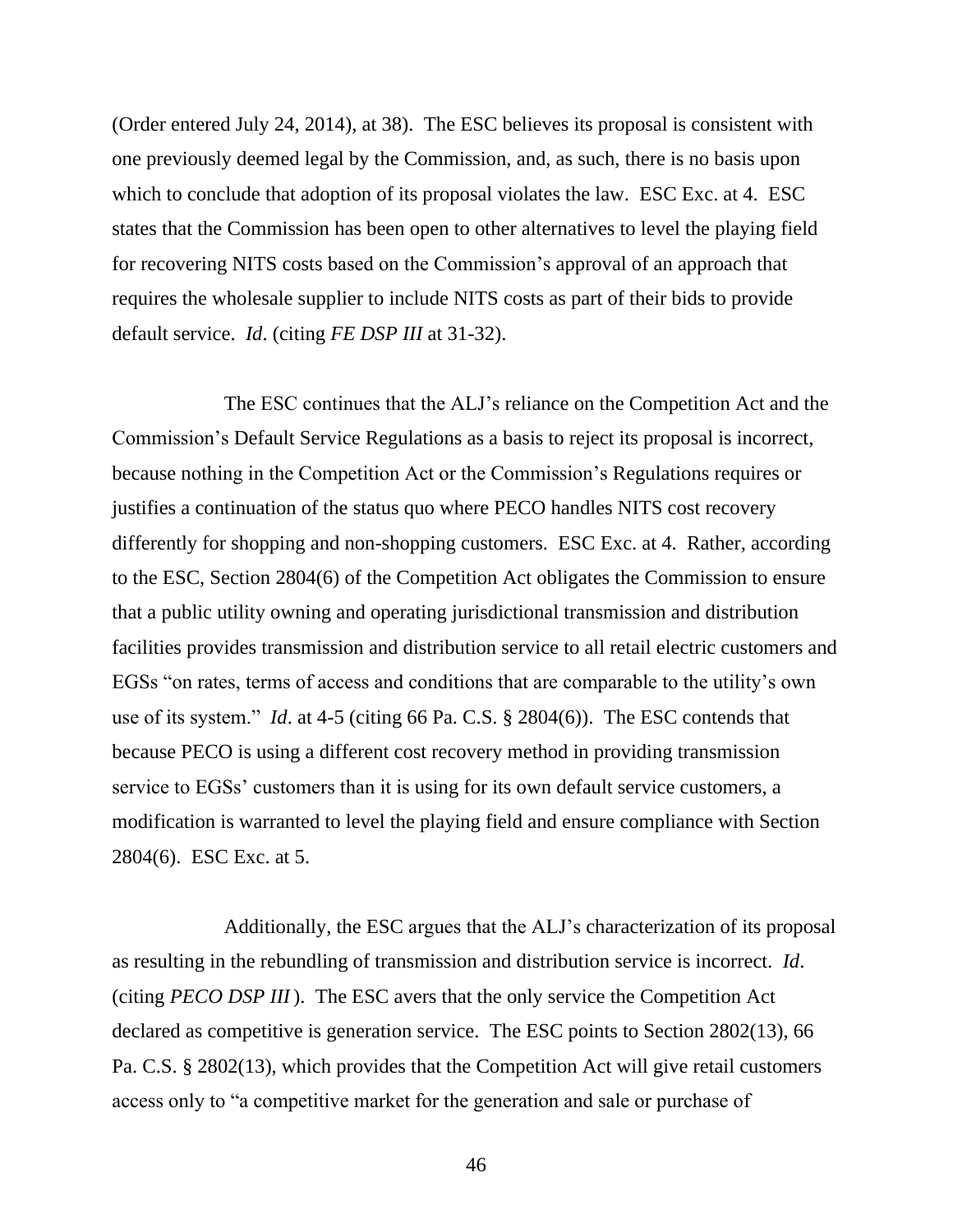electricity" and Section 2802(14), 66 Pa. C.S. § 2802(14), which specifies that unbundling was designed to give competitive suppliers open access to the EDCs' transmission and distribution systems to allow them "to generate and sell electricity directly to consumers." ESC Exc. at 5. The ESC also avers that the law states that "[i]t is in the public interest for the transmission and distribution of electricity to continue to be regulated as a natural monopoly subject to the jurisdiction and active supervision of the commission." *Id*. (citing 66 Pa. C.S. §2802(16)).

The ESC explains that transmission costs for shopping customers need to be recovered either by the EDC providing distribution service or the EGS supplying generation service, and, today, different components of transmission costs are recovered through the EDC in some circumstances and through the EGS in others. ESC Exc. at 5. However, according to the ESC, placing cost recovery responsibility on the EDC rather than the EGS does not amount to rebundling of transmission service with distribution, in the same way PECO's current approach does not rebundle transmission and generation service. *Id*. at 5-6. The ESC avers that nothing is being rebundled, rather, the only change under the Electric Supplier Coalition's proposal is that the NITS charges would be recovered in the same way other transmission charges are. *Id*. at 6.

To illustrate this point, the ESC states that PECO currently recovers costs for the following charges for all customers: (1) Generation Deactivation/Reliability Must Run (RMR) charges; (2) Regional Transmission Expansion Plan charges; and (3) Expansion Cost Recovery charges (collectively, "Other PJM Charges"). *Id*. (citing ESC St. 1 at 31, 33). According to the ESC, PECO recovers the costs of the Other PJM Charges via the Non-Bypassable Transmission NBT Charge (NBT Charge). Accordingly, the ESC's proposal is that NITS costs be included with the NBT Charge. ESC Exc. at 6 (citing ESC St. 1 at 33). The ESC argues that because the NBT Charge is a Commission approved cost recovery mechanism for Other PJM Charges, there is no legal reason why NITS, a similar wholesale charge, cannot be included as well. The ESC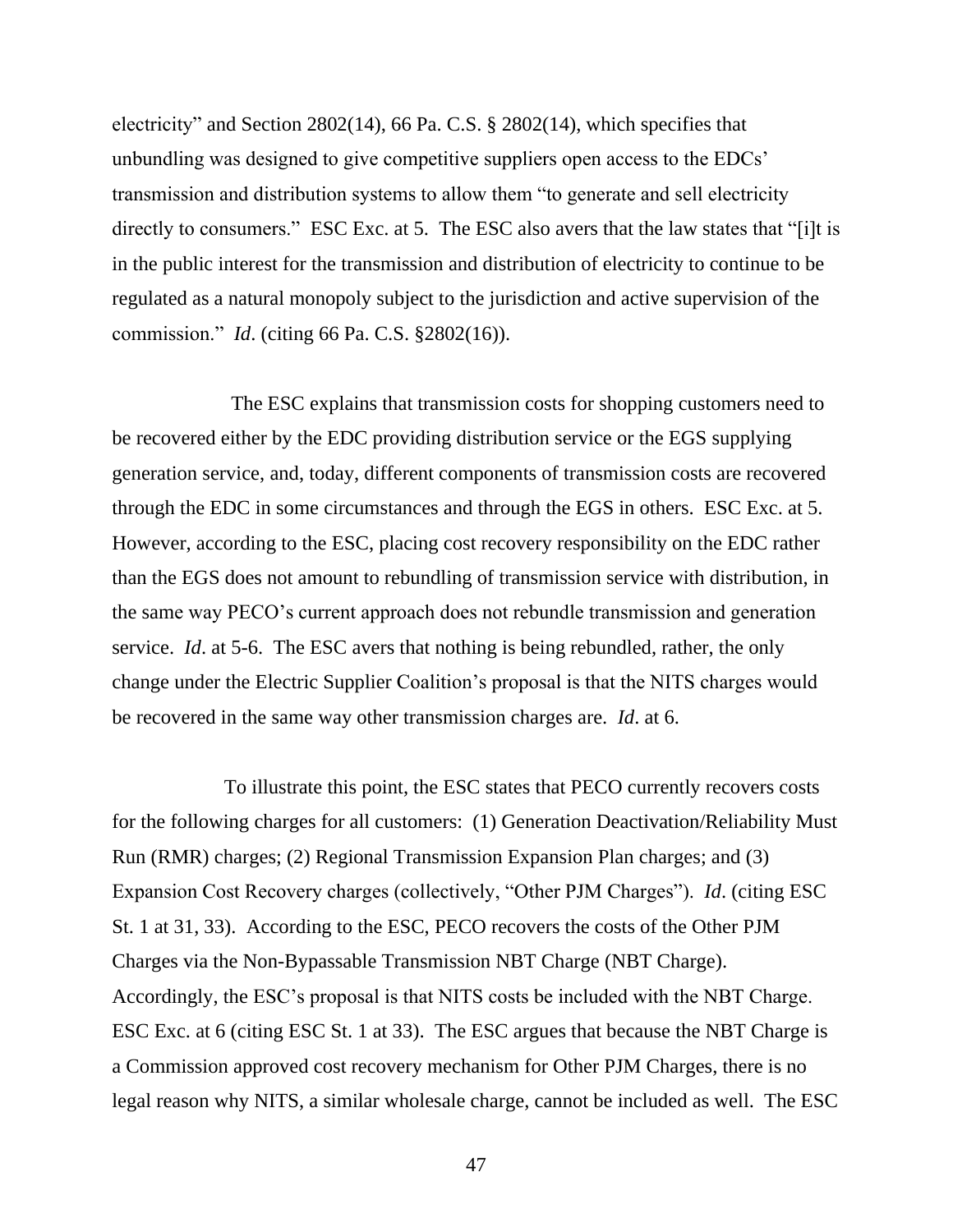also argues that, on the other hand, if the Commission adopts the ALJ's reasoning that the Electric Supplier Coalition's proposal would constitute unlawful rebundling, it cannot sustain the NBT Charge as it presently exists. ESC Exc. at 6.

Further, the ESC disagrees with the ALJ's reliance on the Commission's Regulations in support of the conclusion in the Recommended Decision. The ESC avers that these Regulations do not state that the entity providing a customer's generation service must take responsibility for the provision of transmission services and collection of the associated costs. *Id*. Rather, the ESC contends, that these Regulations merely define default service and specify the costs that should be recovered from default service customers. *Id*. at 6-7.

Finally, the ESC does not believe that Commission precedent is determinative of this issue because the Commission has made clear that it is not prevented from considering proposals to require a different outcome. *Id*. at 7 (citing *FE DSP III* at 53). The ESC avers that when the Commission reached its decision in *FE DSP III*, it was not convinced NITS charges were unpredictable, but since then, FERC has approved the use of a formula rate for PECO that has resulted in significant fluctuations in NITS costs and increased their unpredictability. ESC Exc. at 7 (citing ESC M.B. at 7-10; ESC St. 1 at 34-40). The ESC asserts that it presented compelling evidence through the Direct and Surrebuttal Testimony of Mr. Kavulla, Vice President of Regulatory Affairs for NRG Energy, that NITS costs are unpredictable and that EGSs have no control over these costs because they are driven by PECO's decisions on transmission spending. ESC Exc. at 7 (citing ESC St. 1 at 37-40; ESC St. 1-S at 22-23; ESC M.B. at 9-10).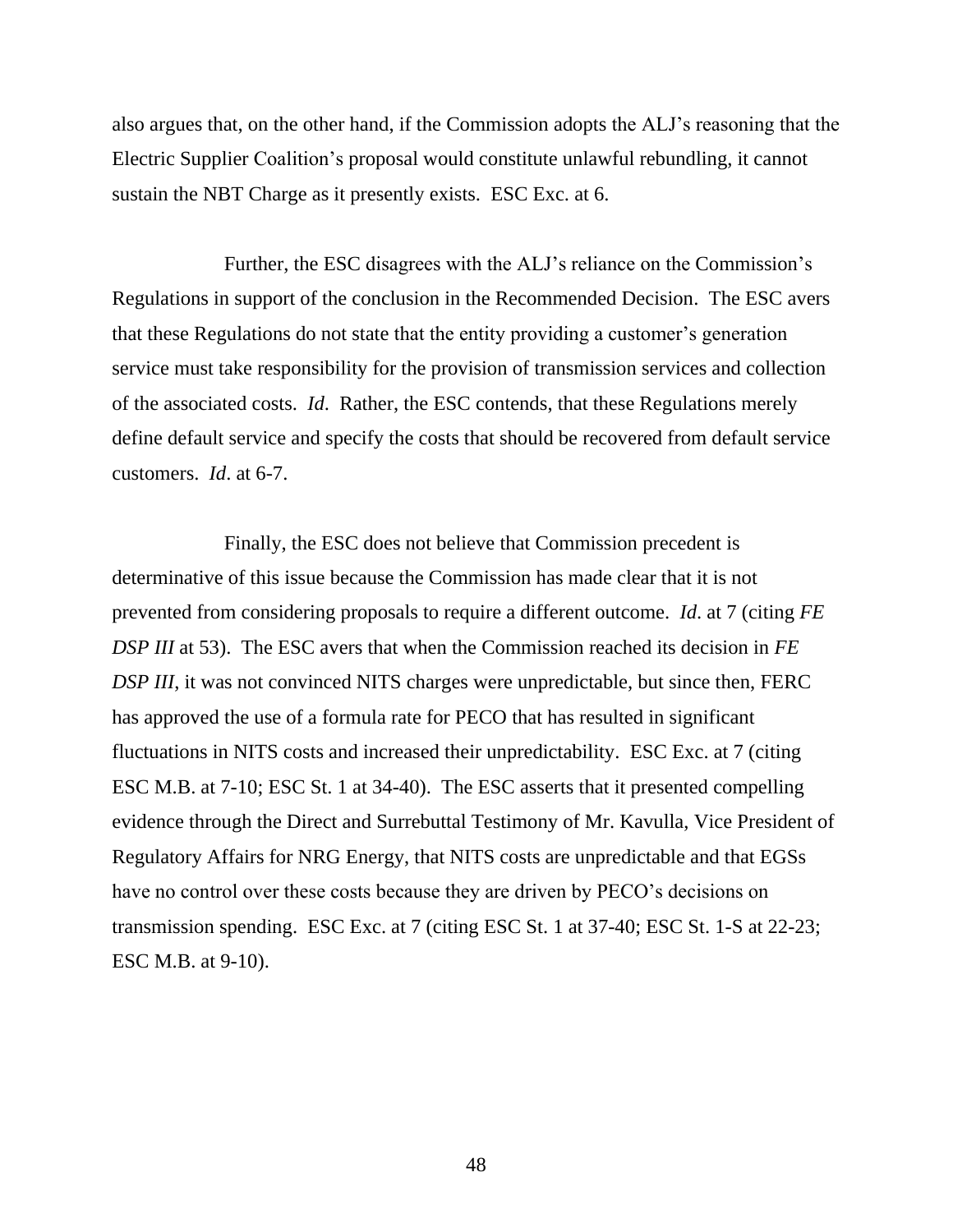### <span id="page-51-0"></span>**2. Replies**

#### **a. PECO**

PECO notes that in its first Exception, the ESC contends that the ALJ erred in concluding that ESC's proposal would contravene the Competition Act and the Commission's Regulations. PECO avers that it is unnecessary to address this legal issue in this proceeding. PECO R. Exc. at 5.

## **b. PAIEUG**

PAIEUG avers that the ALJ correctly rejected the ESC's request to modify the status quo regarding the collection of NITS costs because the ESC failed to meet the burden of proving such a change was appropriate. PAIEUG states that in its Exceptions, the ESC claims that the Recommended Decision must be rejected based on a single paragraph discussing the provisions of the Competition Act. PAIEUG also states that a further review of the Recommended Decision reveals that while the ALJ agrees with several Parties' positions on the Competition Act interpretation, the reasoning behind the ALJ's recommendation to maintain the status quo was based on the ESC's failure to meet its burden of proof. PAIEUG R. Exc. at 3.

PAIEUG continues that the ALJ correctly determined that the ESC failed to show that the NITS costs in PECO's service territory are so volatile they cannot be predicted and correctly noted that the ESC did not provide any evidence showing the volatility of PECO's NITS rates. PAIEUG also states that the ALJ properly relied on Commission precedent holding that the collection of NITS for shopping customers should remain with the customer's EGS. *Id*.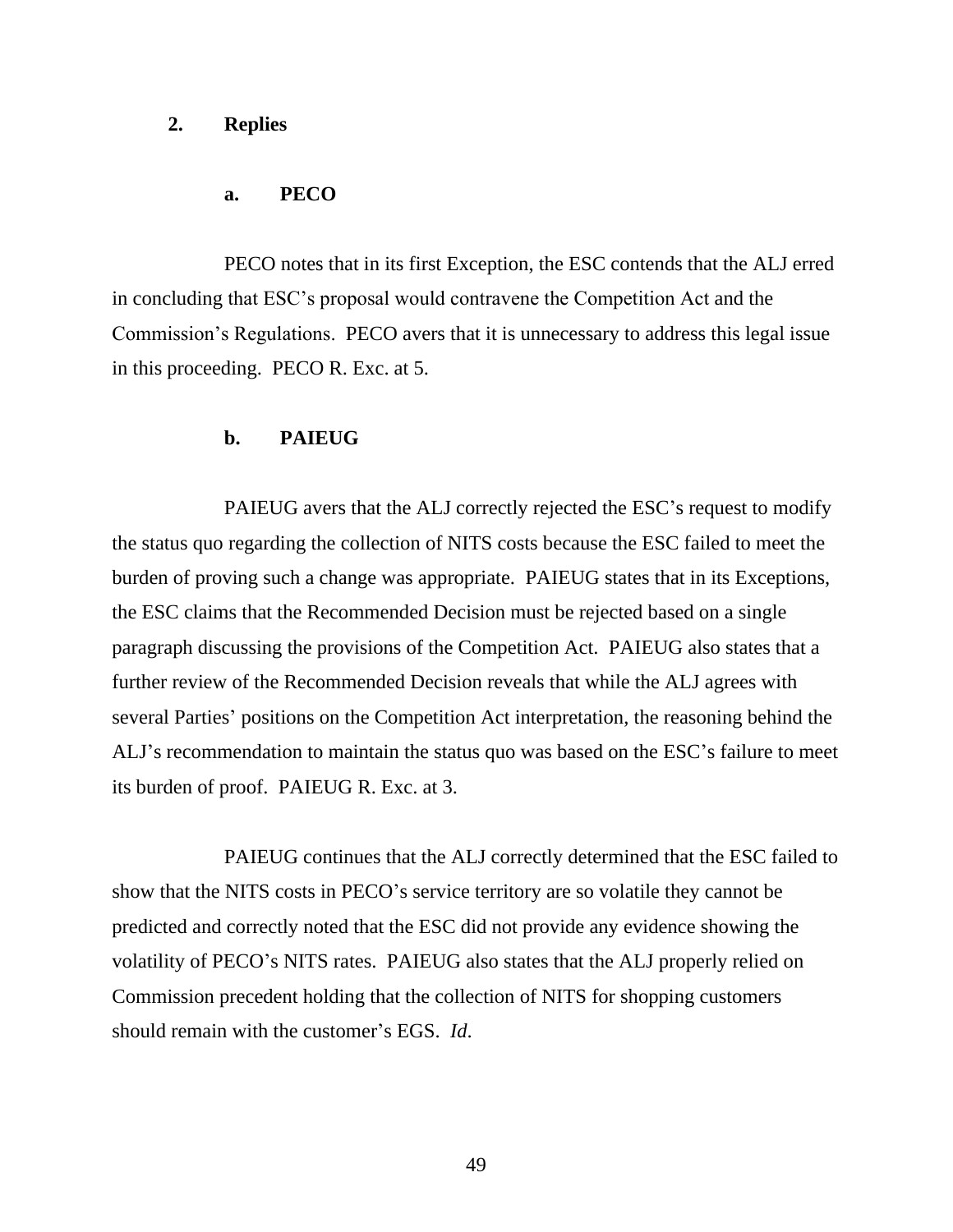PAIEUG avers that while the ALJ provided a strong and substantive basis for rejecting the ESC's position, the ESC's Exceptions focus mainly on one paragraph in the Recommended Decision that agrees with PAIEUG's position regarding the possibility that rebundling of transmission and distribution services could result from the ESC's proposal in contravention of the Competition Act. *Id*. PAIEUG notes that in support of its argument, the ESC pointed to the Commission's decision in *FE DSP III*, but that this Order actually supports the ALJ's findings because the ESC failed to prove any volatility in NITS costs warranting a change in the status quo. *Id*. at 3-4.

PAIEUG states that in *FE DSP III*, the Commission does find that an EGS' proposal to modify the NITS collection was not precluded by the Competition Act or the Commission's Regulations. *Id*. at 4 (citing *FE DSP III* at 38). PAIEUG believes this finding, however, is irrelevant to the Commission's overarching determination that the EGS failed to meet its burden of proof in that proceeding. PAIEUG R. Exc. at 4 (citing *FE DSP III* at 38). PAIEUG avers that in this case, the ALJ also correctly finds that the ESC failed to present evidence to show that NITS costs in PECO's service territory are so volatile they cannot be predicted, and the ALJ cited to Commission precedent upholding the status quo regarding NITS collection. According to PAIEUG, even if the Commission were to determine that the Competition Act did not hinder the ESC's proposal, that determination is irrelevant due to Commission precedent and lack of evidence in this proceeding. *Id*.

### **c. Calpine**

In response to the ESC's first Exception, Calpine asserts that the ESC makes an irrelevant argument by claiming that the Commission has authority to change the status quo. Calpine states that the ESC was given ample opportunity through testimony and briefing to support such a change, but it failed to meet its burden of proof. Calpine avers that the Parties opposing the ESC's proposal collectively demonstrated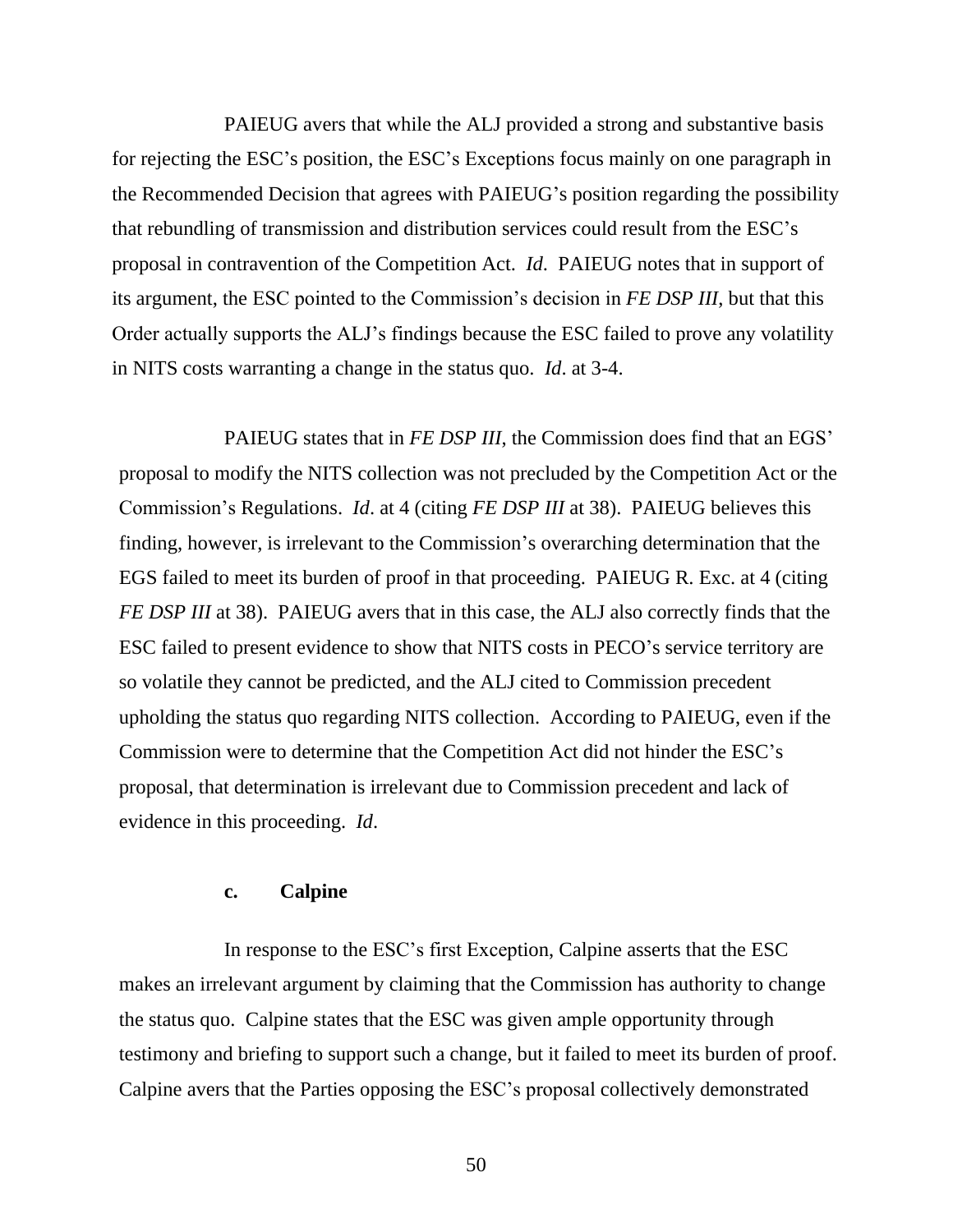substantial precedent in favor of the status quo that was established over multiple proceedings involving PECO and other default service providers. According to Calpine, the ALJ did not reach the conclusion that the Commission lacked power to recommend a change to the status quo, but, rather, the ALJ was persuaded that the status quo is working because it imposes competitive discipline on EGSs. Calpine R. Exc. at 2.

### <span id="page-53-0"></span>**3. Disposition**

Upon review, we will deny, in part, and grant, in part, the ESC's first Exception. As the party proposing that PECO include NITS charges in its existing NBT, the ESC bears the burden of proof for this proposal. *Metropolitan Edison Co.*; *Citizens' Electric Co*. In reaching her conclusion on the ESC's proposal, ALJ Vero correctly determined, based on the evidence in this proceeding, that the ESC did not satisfy its burden of proof and, particularly, did not show that NITS costs in PECO's service territory are so volatile that they cannot be predicted. R.D. at 106, 107, and 108.

Additionally, the ALJ properly referenced our prior decisions in default service proceedings, including PECO's, and employed reasoning consistent with those decisions, in which we found that an EGS or other party did not meet its burden of proving that the EDC should assume responsibility for NITS charges. *Joint Petition of Metropolitan Edison Company, Pennsylvania Electric Company, Pennsylvania Power Company and West Penn Power Company for Approval of their Default Service Programs* (*FE DSP II)*, Docket No. P-2011-2273650 (Order on Reconsideration entered October 11, 2012), at 10 ("Consistent with the Commonwealth's continued migration to a more competitive retail market, we believe that these supply-related costs should remain with the EGSs; *FE DSP III* at 31-32 (rejecting the EGS' arguments regarding volatility of NITS costs and finding the evidence the EGS presented was insufficient to meet its burden of proving the Commission should alter our decision in *FE DSP II* that NITS costs should not be collected through the utilities' Default Service Supply Rider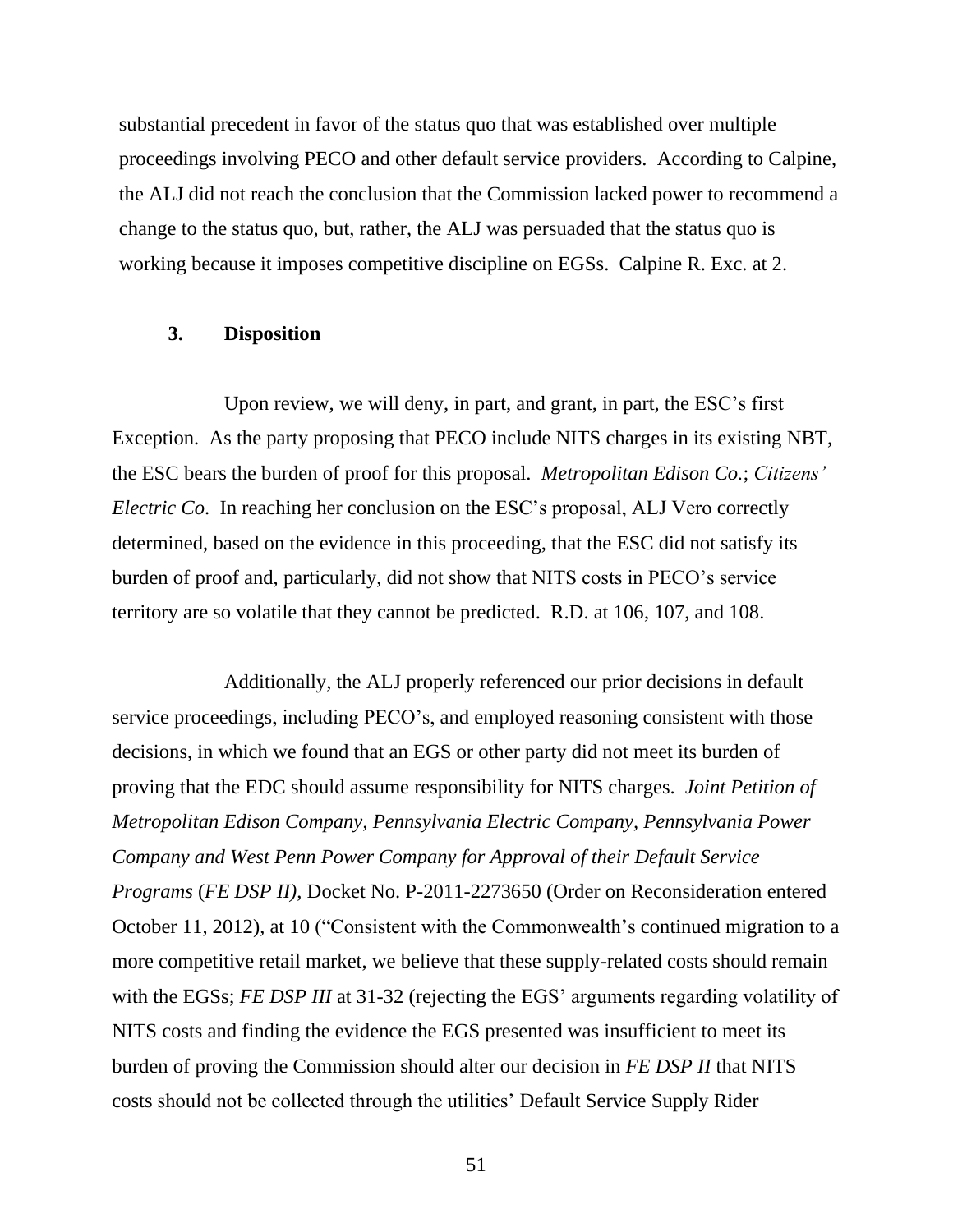mechanism)); *PECO DSP III Order* at 53-54 (NITS related costs should not be collected within the Company's non-bypassable rider mechanism because the Retail Energy Supply Association failed to present sufficient evidence that PECO's NITS costs were unpredictable and difficult for the EGSs to hedge).

Our prior DSP decisions, however, do not reach any conclusions that a NITS proposal like that of the ESC's in this case would be contrary to the Competition Act or the Commission's Regulations. In *FE DSP III*, we specifically addressed whether shifting the collection of NITS from EGSs to EDCs would violate the Competition Act, the Code, or the Commission's Regulations. In that case, we explained that although we found the EGS did not meet its burden of proof regarding its NITS proposal, such a proposal would not violate the Competition Act, the Code, or our Regulations. We stated that "neither the Competition Act nor the Code preclude the implementation of the NITS proposal, if we had determined that changed circumstances caused us to reconsider our prior decisions on this issue." *FE DSP III* at 38.

We find no reason in this proceeding to reach a different conclusion. Therefore, to the extent that the ALJ's language in the Recommended Decision which the ESC finds objectionable can be read as a legal conclusion that the ESC's NITS proposal, if implemented, would be inconsistent with the Competition Act or our Regulations, we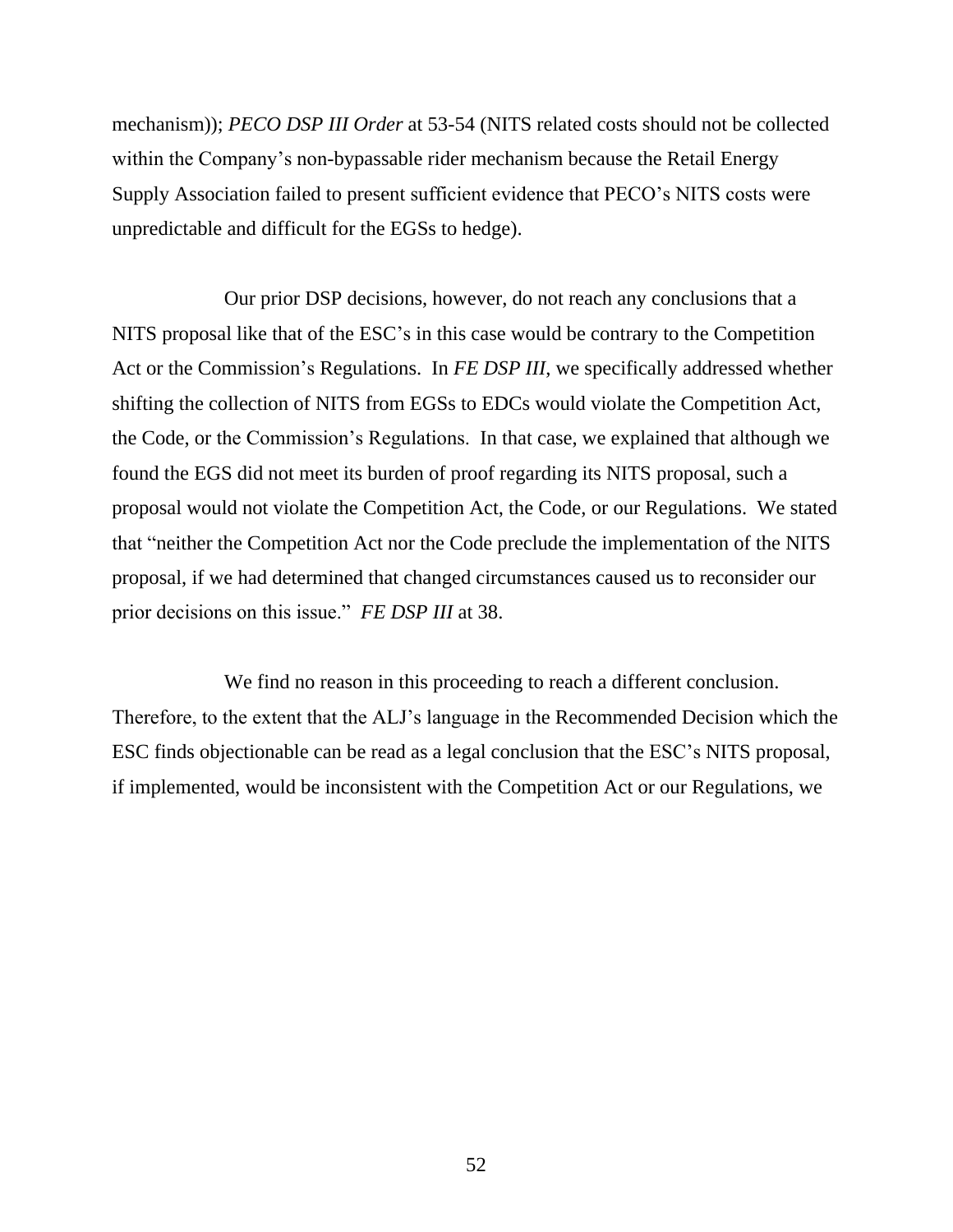will not adopt herein the ALJ's language discussing this issue.<sup>8</sup> We will adopt the remainder of the Recommended Decision addressing this matter because, as we previously concluded, the ALJ's decision on the ESC's NITS proposal is sound, supported by the record, and consistent with our prior decisions. Accordingly, we are granting the ESC's first Exception to the extent that we are not adopting the ALJ's discussion concerning the Competition Act and the Commission's Regulations.

### <span id="page-55-1"></span><span id="page-55-0"></span>**E. ESC Exception No. 2, Replies, and Disposition**

### **1. ESC's Exception No. 2**

In its second Exception, the ESC remains of the opinion that permitting PECO to continue its current method for recovering NITS costs will perpetuate an unlevel playing field and create an unfair competitive advantage for default service. The ESC submits that the ALJ erred in reaching her conclusion that EGSs can manage NITS risk without any need to alter PECO's current cost recovery method. The ESC clarifies that its position is not that EGSs cannot manage risk, but, rather, that maintaining the status quo creates an unlevel playing field. Namely, the ESC claims that the ALJ

<sup>8</sup> The ALJ's discussion of this issue is as follows:

More importantly, having EDCs collect NITS costs, as proposed by ESC, constitutes rebundling of transmission and distribution service for certain groups of customers in clear contravention of the Competition Act. Also, Commission regulations designate transmission service as a load-following expense, meaning that the entity providing a customer's generation service must also take responsibility for the provision of transmission services and collection of the associated costs. *See* 52 Pa. Code §§ 54.182, 54.187(d). Consequently, the removal of NITS costs from products in the competitive market is contrary to the intent of the Competition Act and Commission regulation.

R.D. at 108.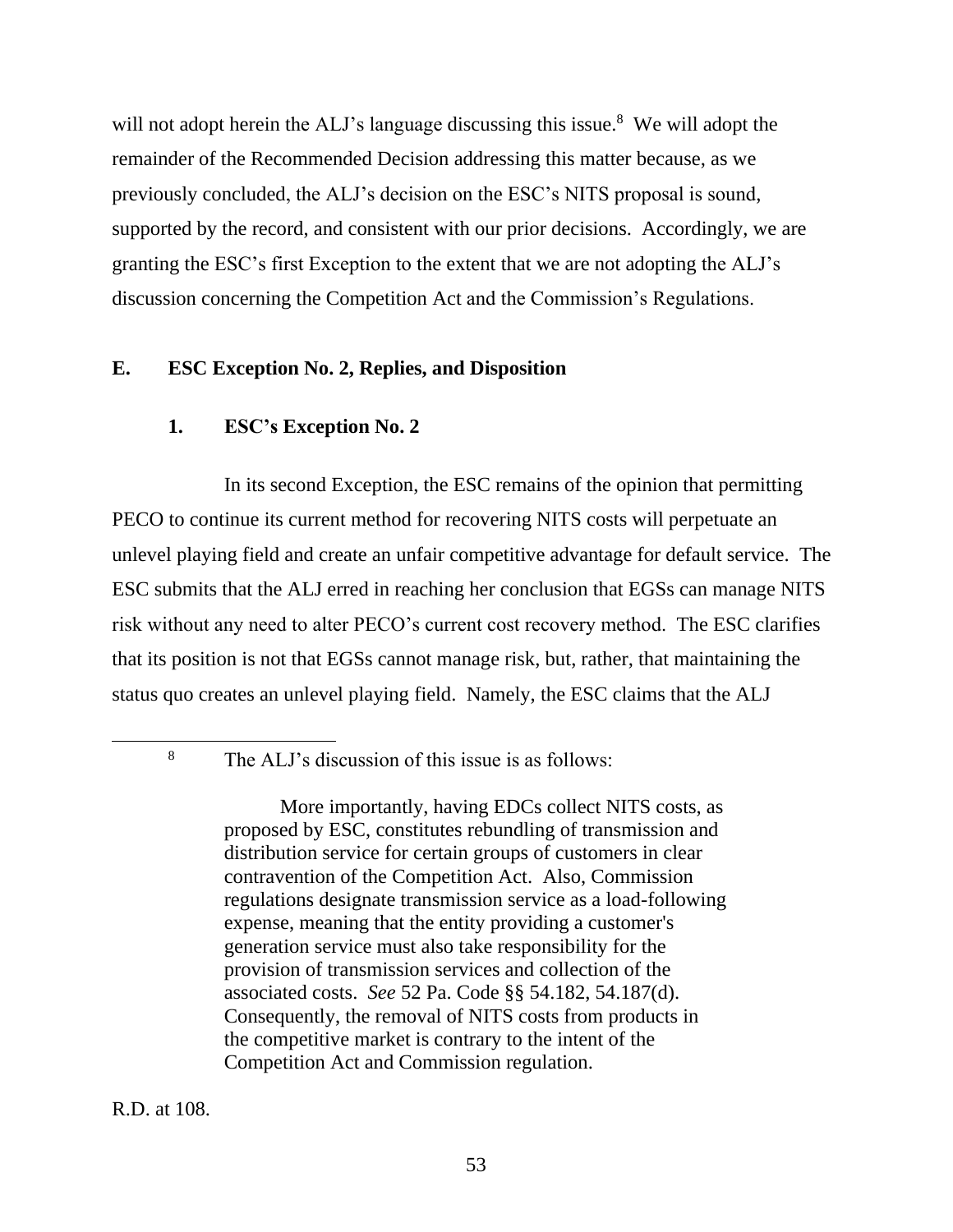erroneously overlooked the evidence it provided regarding: (1) the underlying inequity in the market caused by PECO's recovery of NITS costs for default service customers only; (2) the reality of the unlevel playing field and differences that exist based on customer class; and (3) why action needs to be taken to correct the current status quo. ESC Exc. at 8, 10.

The ESC restates its argument that under PECO's current NITS allocation, EGSs bear the risk of estimating and pricing likely NITS charges, while PECO's wholesale default service suppliers, and PECO itself, pass that risk along to default service customers, who have their rates increased after the fact for any increase in NITS charges. The ESC claims that this is unjust because PECO is a transmission owner whose planning and investment decisions ultimately drive NITS rate changes. The ESC stresses its argument that PECO's NITS rates are a function of FERC's formula ratemaking methodology, which results in transmission rates that change more frequently, are based on forward-looking revenue requirements that are less forecastable, and which have resulted in volatility in the NITS rate. According to the ESC, when NITS costs change unpredictably, the impact on shopping customers will be very different depending on how their EGS has elected to manage the risk and also based on the customer class. In contrast, the ESC submits that none of these difficulties occur for default service customers because PECO can simply recover the NITS costs via a true-up and reconciliation of the default service price. ESC Exc. at 8-9, 10.

The ESC also finds fault with the ALJ's finding that since the implementation of the FERC formula rate, PECO's NITS rates have been stable. According to the ESC, in making this finding, the ALJ clearly misinterpreted the effect of the only evidence in this proceeding related to PECO's NITS rates. Namely, the ESC contends that the ALJ failed to acknowledge that between June 1, 2019 and June 1, 2020, PECO's NITS rates changed by eighteen percent. The ESC argues that although this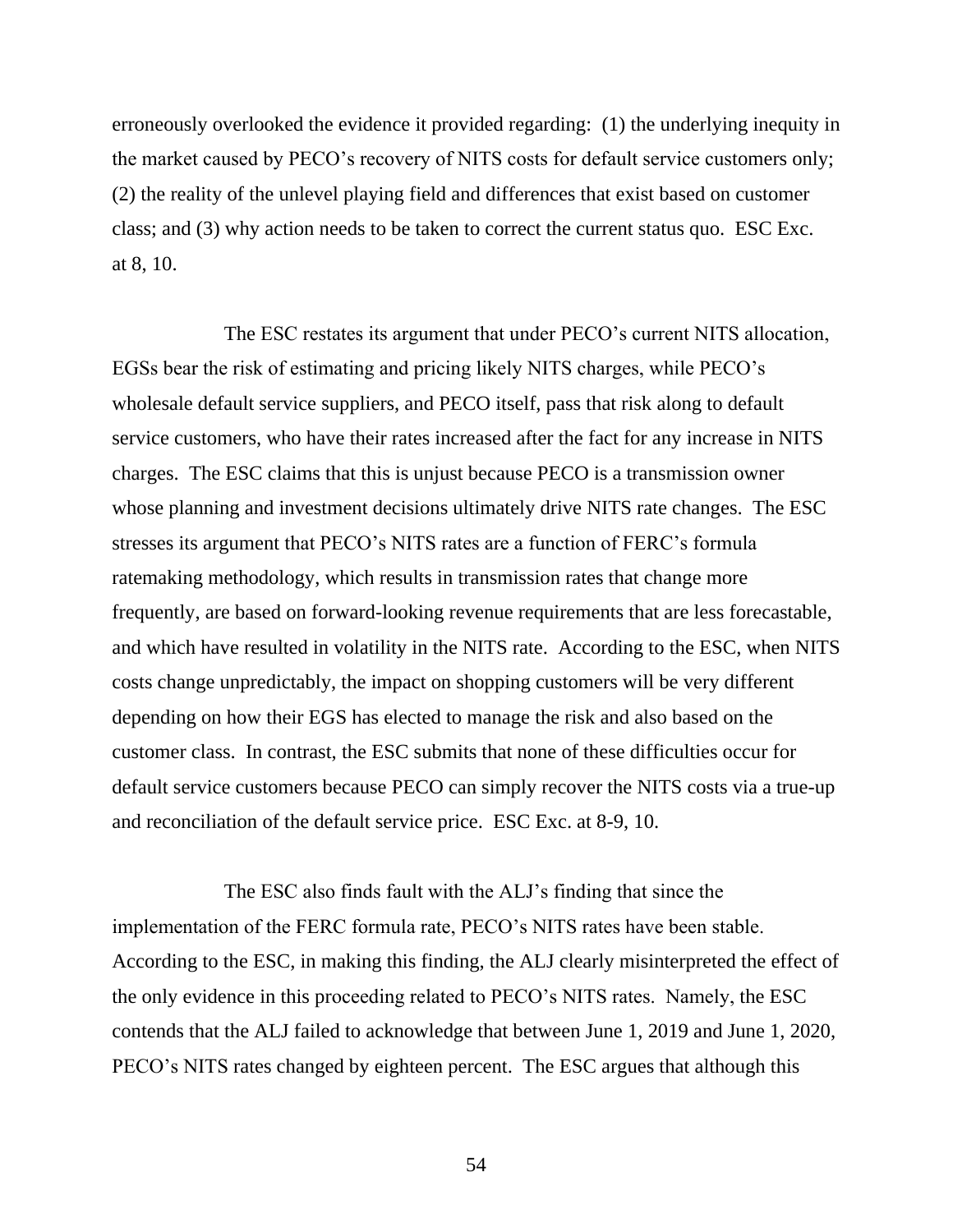represented an eighteen percent *decrease*, overlooking this change is not a reasonable basis for fact finding on whether the rate is volatile. ESC Exc*.* at 9, n.29.

The ESC further objects to the ALJ's finding that even if such volatility existed, EGSs do not have to take on such risk because they can write automatic passthrough provisions for NITS rate changes into contracts. The ESC contends that given the Commission's Order on *Guidelines for Use of Fixed Price Labels for Products With a Pass Through Clause,* Docket No. M-2013-2362962 (Order entered November 14, 2013) (*Fixed Price Order*), this is not a feasible approach for residential and small business customers. ESC Exc. at 9. The ESC argues that in the *Fixed Price Order,* the Commission noted that it is "unrealistic to expect the average residential consumer to understand electric markets to this level of granularity, with many of them still struggling with the basic distinctions of generation, transmission and distribution." The ESC also notes that the Commission concluded that a fixed-price product for residential and small business customers must not change in price during the term of the agreement. *Id.* (citing *Fixed Price Order* at 20-24, 30). Therefore, the ESC claims that the ability of some EGSs to pass-through NITSs charges directly to large commercial customers is not an option that exists in the same way for residential and small business customers. ESC Exc. at 9-10.

In view of the above, the ESC submits that its proposal should be adopted because it would address the current market disparity. Namely, the ESC asserts that its proposal would: (1) align NITS cost recovery with PECO's current recovery method for other wholesale costs; (2) level the playing field so that PECO and all EGSs have access to the same cost recovery mechanism; and, (3) ensure that all customers are paying only the actual costs of NITS. Exc. at 2.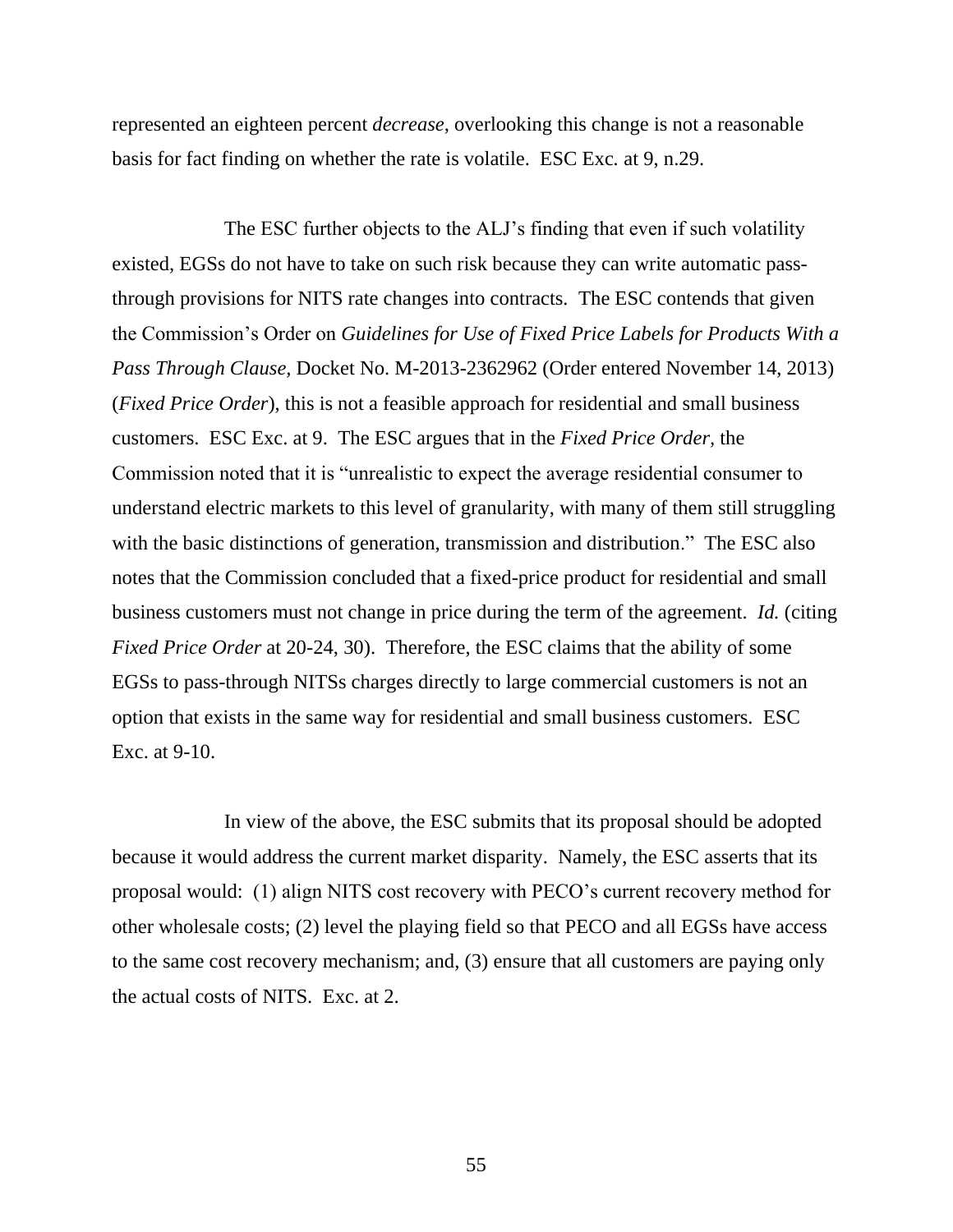#### <span id="page-58-0"></span>**2. Replies**

### **a. PECO**

In its Replies to Exceptions, PECO submits that the ALJ properly considered each of the ESC's arguments and explained, in detail, why she was rejecting them. According to PECO, the ALJ outlined detailed findings that the ESC had failed to show that NITS costs are unpredictable even if an EDC recovers transmission costs through a FERC-approved formula rate. PECO highlights the ALJ's findings that none of the ESC's examples of NITS rate volatility pertained to PECO, and that PECO's NITS rates have been stable since it implemented a transmission formula rate. In PECO's view, the ALJ fully considered the ESC's proposal to shift responsibility for NITS costs in PECO's service territory and correctly concluded that nothing had changed since the Commission's decisions in earlier PECO default service proceedings that now merit a change in NITS cost recovery. Therefore, PECO contends that the ESC's second Exception should be denied. PECO R. Exc. at 5, 7.

#### **b. Calpine**

In its Replies to Exceptions, Calpine refutes the ESC's assertion that PECO's current method is unfair because it treats default service customers differently from shopping customers. Calpine contends that this represents the very distinction between default service and service from an EGS. Calpine restates that default service is intended to be a "one size fits all program" implemented through a very prescriptive standardized master service agreement in which all terms and conditions, including timing, amount of load, and risk of load migration, are based on these predetermined terms. In contrast, Calpine explains that EGSs are not under any default service set of mandated requirements, but are instead able to customize offerings based upon their own business model, management decisions, load and demands. As such, Calpine submits that EGSs should be responsible and accountable for their own business decisions.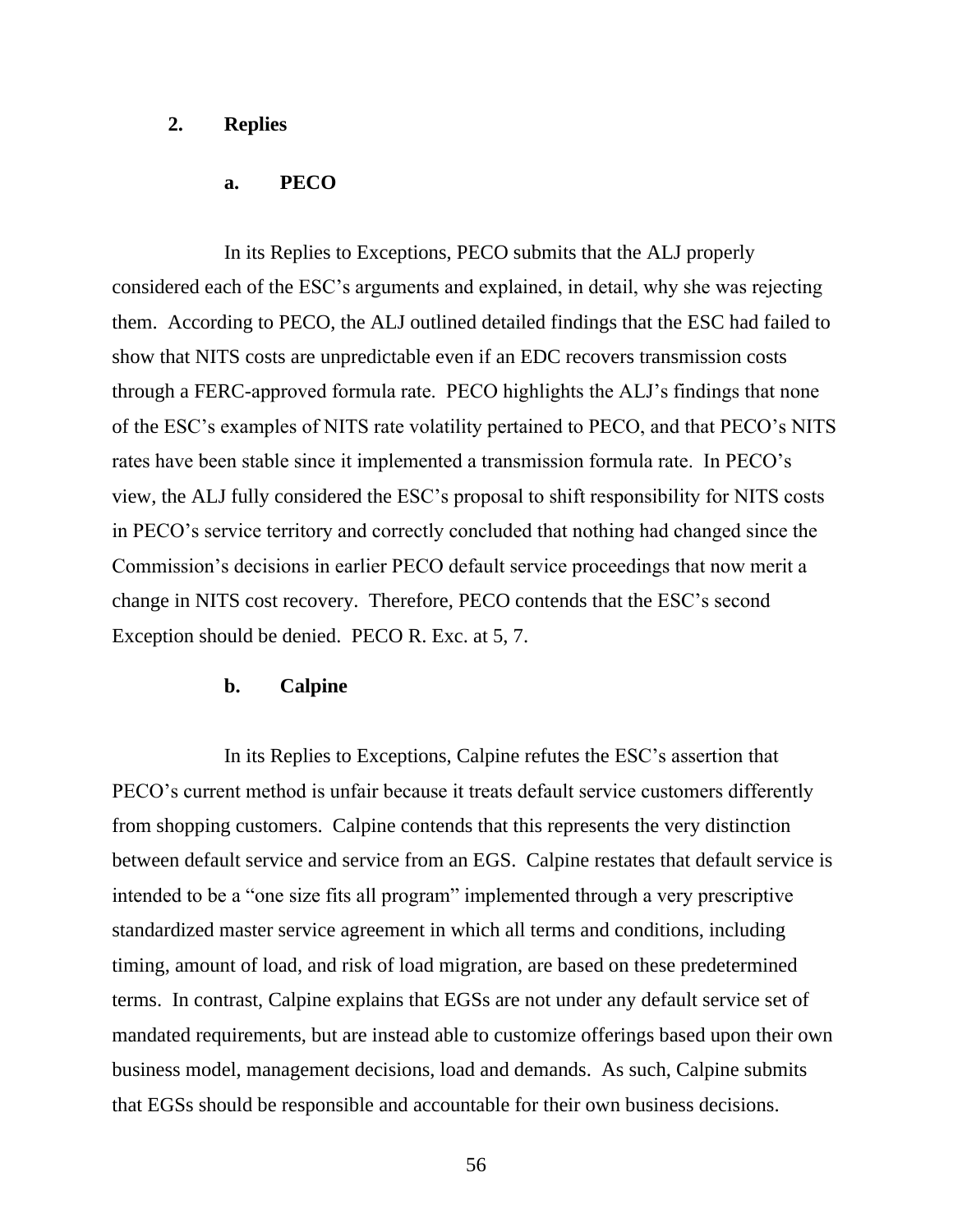Calpine opines that the ESC's proposal erroneously assumes that all EGSs would be presumed to face the exact same load and demand, when this is not the case in reality. Rather, Calpine points out that each EGS has its own demand load and level of expertise, operational capability, and management and decision making. Therefore, Calpine submits that the ESC's second Exception, if granted, would eliminate an important element of competition among EGSs as LSEs. Calpine R. Exc. at 3.

#### **c. PAIEUG**

In its Replies to Exceptions, PAIEUG submits that in arguing in its Exceptions that the ALJ did not interpret the evidence correctly because she failed to create a level playing field for EDCs and EGSs, the ESC disregards that EDCs and EGSs are different and must be treated as such. Like Calpine, *supra,* PAIEUG explains the difference between service from an EGS and service from an EDC. In PAIEUG's view, the ESC cannot pick and choose those provisions of a regulated EDC that it would prefer would apply to EGSs while still retaining those portions of the competitive marketplace that benefit the ESC's members. PAIEUG R. Exc. at 5-6.

PAIEUG also contends that a review of the ESC's Exceptions indicates that it can provide no evidence that PECO's NITS charges are volatile. PAIEUG notes the ALJ's finding that "[n]one of the examples of NITS rates volatility brought forth by the Coalition in this proceeding pertain to PECO. Instead, they involve other transmission owners." PAIEUG R. Exc. at 6 (citing RD at 106). PAIEUG downplays the ESC's assertion that the only evidence in this proceeding related to PECO's NITS rates shows a rate change of eighteen percent in a single year. PAIEUG argues that its own witness Mr. Jeffry Pollock, Energy Advisor and President of J. Pollock, Incorporated, provided this information in response to the ESC's failure to include PECO's NITS rates in any of its evidence comparing NITS costs among transmission owners. Therefore, PAIEUG submits that the ALJ appropriately found that the ESC failed to provide any evidence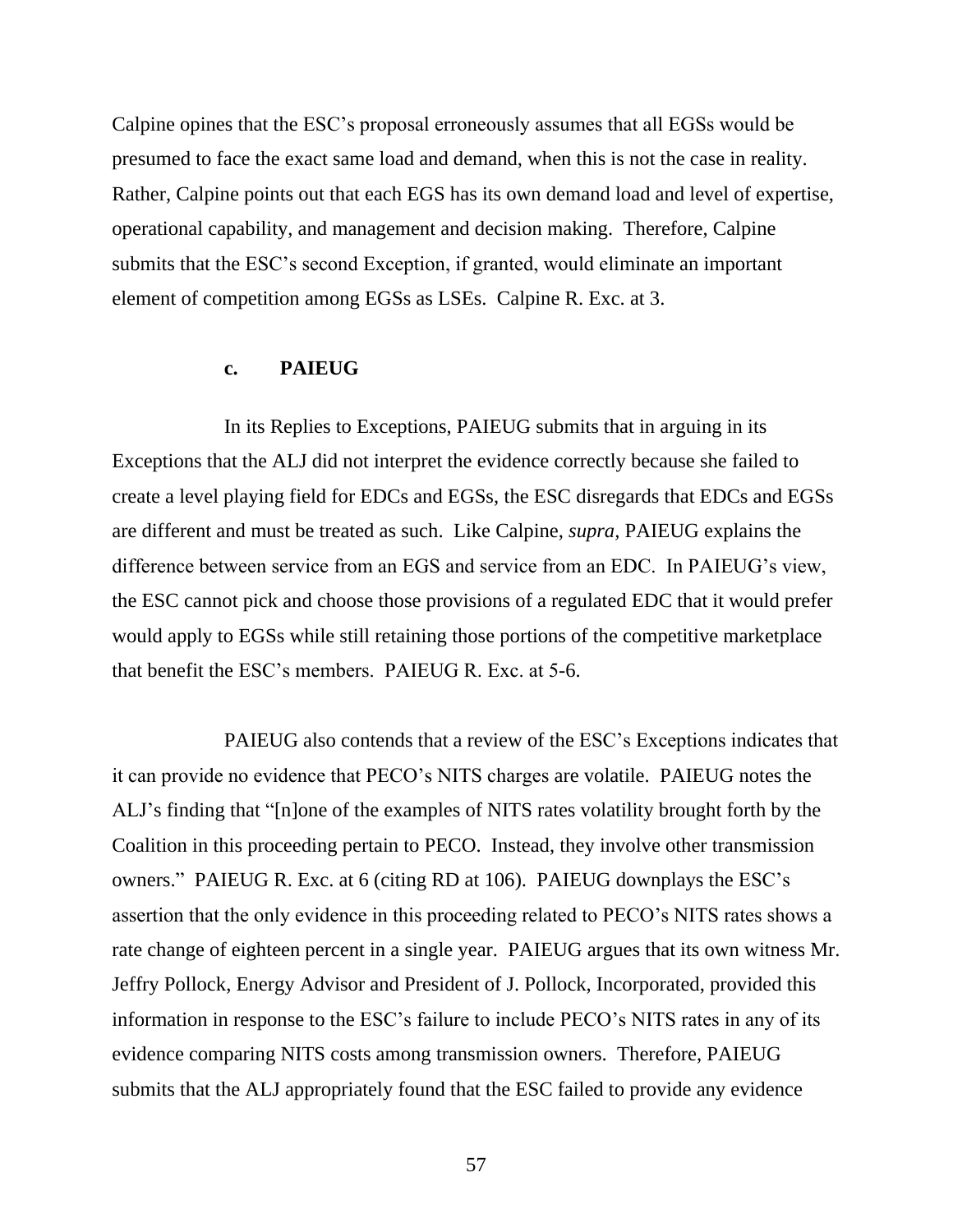regarding the volatility of NITS rates in PECO's service territory. PAIEUG R. Exc. at 6-7.

#### <span id="page-60-0"></span>**3. Disposition**

We shall deny the ESC's second Exception. As discussed under our disposition of the ESC's Exception Number 1, *supra,* we have determined that the ESC has failed to meet its burden of proving that PECO's NITS are so volatile that they cannot be predicted or managed. For this reason, we find no merit in the ESC's argument in its second Exception that the FERC formula-based rate has resulted in NITS rates for PECO that are less forecastable and more volatile.

Rather, we agree with the position of PAIEUG, as endorsed by the ALJ, that the NITS rates are based on a standard cost-of-service calculation using the same type of information typically found in an EDC's FERC Form 1, and which emulates how transmission rates are set using a standard revenue requirement calculation and the applicable loads. Although a formula rate may be forward-looking, there is an annual true-up which reconciles the forward-looking rate with the actual costs incurred as published in each utility's FERC Form 1. In addition, the protocols that accompany a formula transmission rate specify when rates are to be reset. For PECO, new NITS rates are implemented on June 1st of each calendar year. Thus, there is a definitive date when periodic changes in NITS rates will become effective. Moreover, PAIEUG highlighted that PJM has a Transmission Cost Information Center to help stakeholders understand current transmission costs and estimate future costs. *See* 

[https://www.pjm.com/planning/project-construction.aspx.](https://www.pjm.com/planning/project-construction.aspx) R.D. at 106; PAIEUG St. 1 at 6-7. Therefore, this formula rate process at FERC does not negate the ability of EGS companies to manage their loads and manage their NITS costs. In our view, given that the rates for the recovery of NITS costs are set by FERC, ESC must raise objections to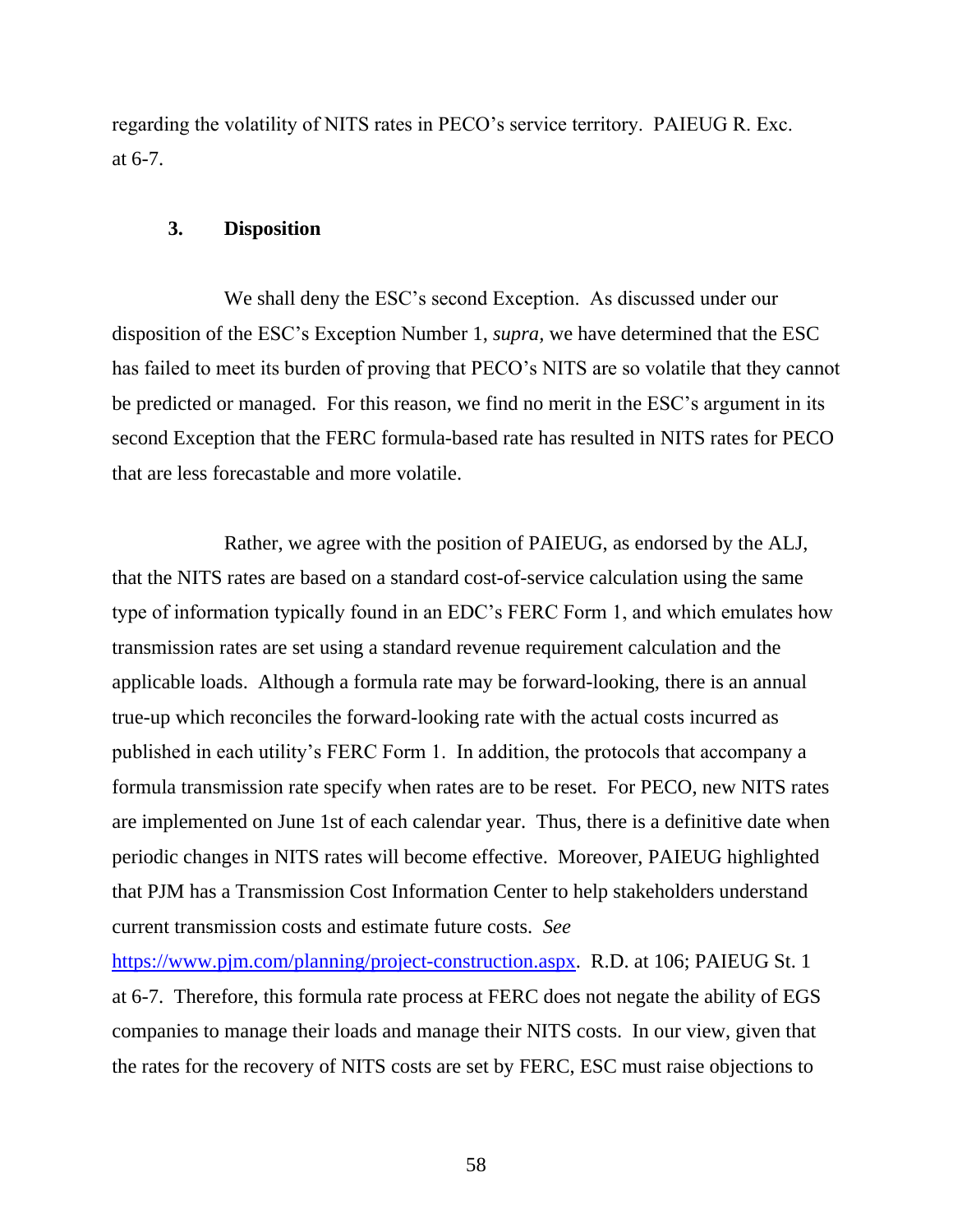those rates at the FERC level, rather than seek to have PECO alter its NITS allocation method in this proceeding.

Similarly, we are not persuaded by the ESC's argument that in finding that PECO's NITS rates have been stable since the implementation of the FERC formula rate, the ALJ misinterpreted the effect of the only evidence in this proceeding related to PECO's NITS rates. Rather, we find PAIEUG's counter argument in its Replies to Exceptions to be particularly compelling. Namely, as PAIEUG notes, it was PAIEUG, and not the ESC that provided specific evidence regarding the NITS rates in PECO's territory. PAIEUG Exc. at 7; s*ee also* PAIEUG St. 1 at 7. As previously noted, as the party proposing that PECO include NITS charges in its existing NBT, the ESC bears the burden of proof for this proposal. This includes having the burden to produce specific evidence regarding the volatility of NITS rates in PECO's service territory. As the ESC only provided evidence regarding NITS volatility in other service territories, but not PECO's service territory, it has not met this burden.

We likewise find that the ESC has failed to meet its burden of proving that the fact that PECO recovers NITS costs only from its default service customers demonstrates that inequalities exist in the market. As Calpine and PAIEUG each point out in their Replies to the ESC's second Exception, PECO's Default Service and the products and services offered by EGSs in an open retail market possess inherently different characteristics. Therefore, comparing retail electric market products and services to a fully regulated default service is an "apples to oranges comparison." We echo the ALJ that Calpine has proffered testimony that is particularly convincing on this point. Namely, we concur with Calpine's position that requiring all shopping and nonshopping customers to have their NITS costs collected through an NBT, as the ESC envisions, would simultaneously limit existing and potential customers' product and service choices. As a result, this would not only harm the competitive retail market, but it would also remove any incentive and opportunity to create customized products and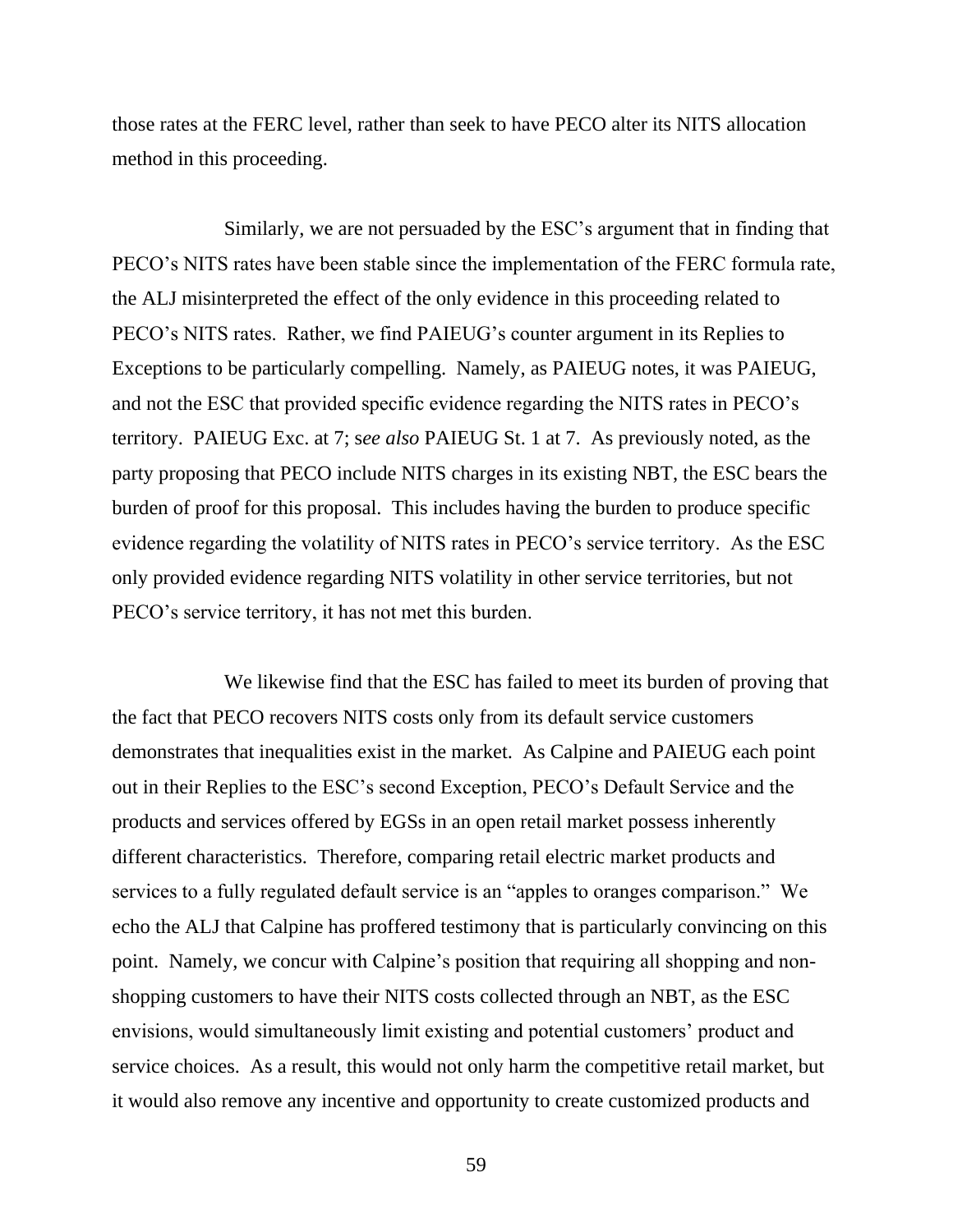services that are, or potentially might be formulated, to assist EGSs in addressing these specific costs. *See* Calpine St. 1 at 3. Further, as Calpine and the ALJ each point out, Calpine, like the EGSs that comprise ESC, is an EGS that incurs NITS costs. However, Calpine has been able to successfully manage these costs by managing its customers' loads. *See* Calpine M.B. at 4; R.D. at 107.

Consistent with the forgoing, we shall deny the ESC's second Exception and shall adopt the ALJ's recommendation to deny ESC's proposed allocation of NITS charges. Accordingly, we shall approve PECO's proposal to continue in its DSP V its present allocation of NITS charges such that it will collect NITS charges only from its default service customers, while the EGSs operating in PECO's service territory will continue to collect NITS charges from shopping customers.

## <span id="page-62-0"></span>**F. ESC's Proposal Regarding a Commission-Ordered Statewide Review Addressing NITS Costs Recovery to Enhance the Retail Electric Market, Responses Thereto, and Disposition**

#### **1. ESC's Proposal**

<span id="page-62-1"></span>The ESC proposes that instead of continuing the current unlevel market by rejecting the ESC's position in this case, the Commission should institute a statewide review of whether there is a need to address NITS cost recovery in a more uniform and comprehensive way that would facilitate and enhance the retail electric market. ESC Exc. at 12. The ESC refers to Mr. Kavulla's testimony in which he discussed the Commission's May 1, 2015 Secretarial Letter initiating an informal investigation "to determine if there is a need to address these non-market based wholesale market charges in a more uniform and comprehensive way that would facilitate and enhance the retail electric market during future proceedings." The ESC also referenced Mr. Kavulla's testimony in which he noted that neither the information provided by the EDCs in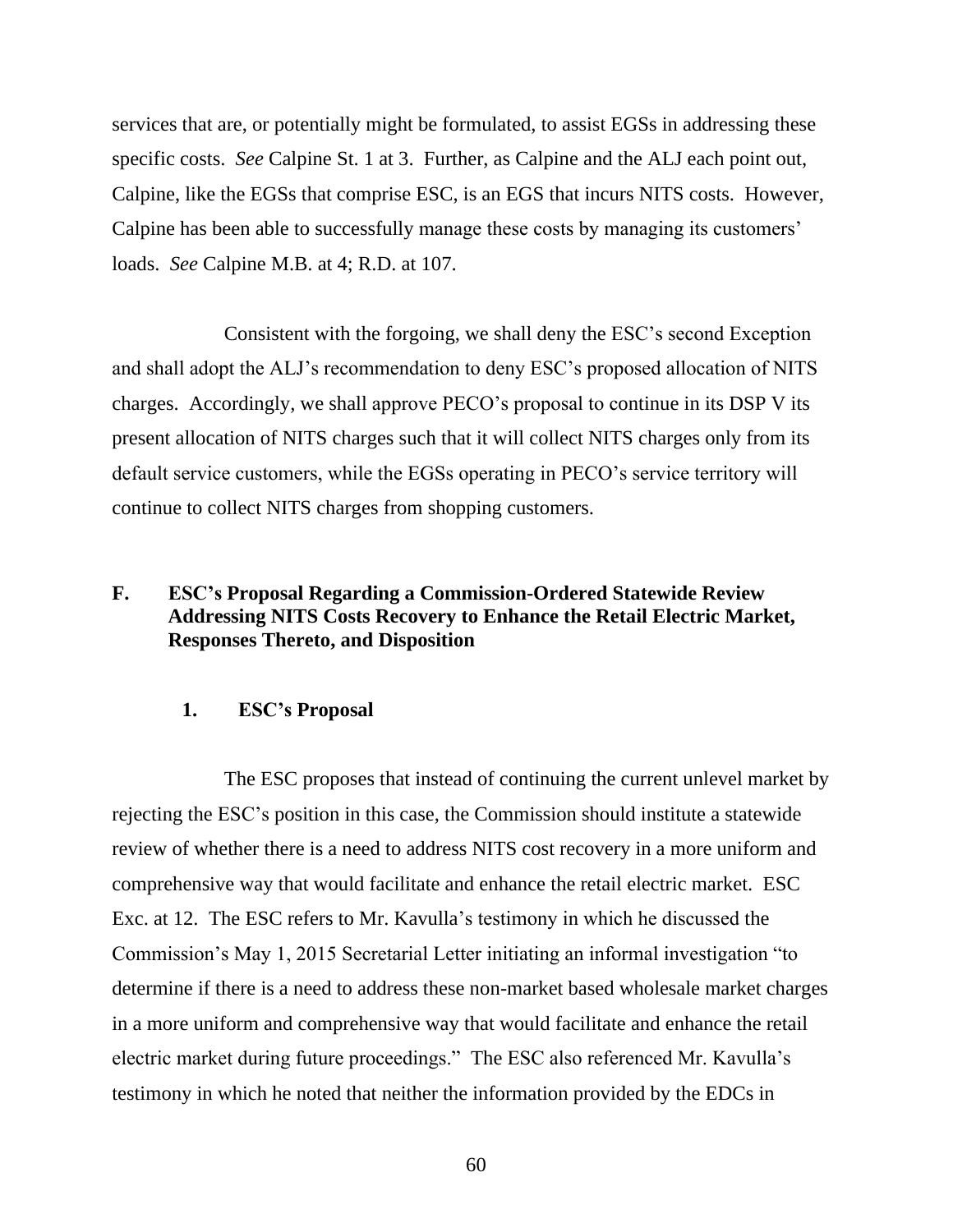response to the May 1, 2015 letter nor any other result of the Staff's informal investigation was shared publicly. *Id*. The ESC states that in response to discovery in this proceeding, PECO indicated that "after a reasonable search . . . it was unable to locate the written informal comments" shared with Commission Staff. *Id*. (citing Exh. TK-14). The ESC notes that in April 2017, Commission Staff indicated it would reopen the informal investigation and requested that interested stakeholders submit informal comments by July 2017. ESC Exc. at 12. The ESC avers that like the earlier investigation, none of the informal information received in July 2017 nor any other result of Staff's restarted investigation was publicly shared. The ESC also avers that no further action has occurred as a result of this investigation. *Id*. at 12-13 (citing ESC St. 1 at 31-32).

The ESC states that the ALJ does not consider in this proceeding how an EGS's recovery of NITS may vary depending on customer class but, rather, relies on testimony that Large C&I customers pay NITS costs on a direct pass-through basis. The ESC avers that decisions on these issues that may make sense for Large C&I customers do not necessarily make sense for residential and/or small commercial customers. *Id*. at 13. The ESC believes that a statewide review, with input and deliberation from interested stakeholders, is a reasonable resolution given the debate on the record in this proceeding, the ESC's assertion that an unlevel playing field will continue to exist as long as the Commission maintains the status quo, and the apparent importance of this issue to other EGSs as they continue to raise it in default service proceedings. *Id*. at 13-14. The ESC explains that while its proposal would address the market inequities, the statewide investigation could also deal with differences necessitated by differing customer classes as well as transition issues. *Id*. at 14 (citing ESC M.B. at 12-13; ESC St. 1-S at 24).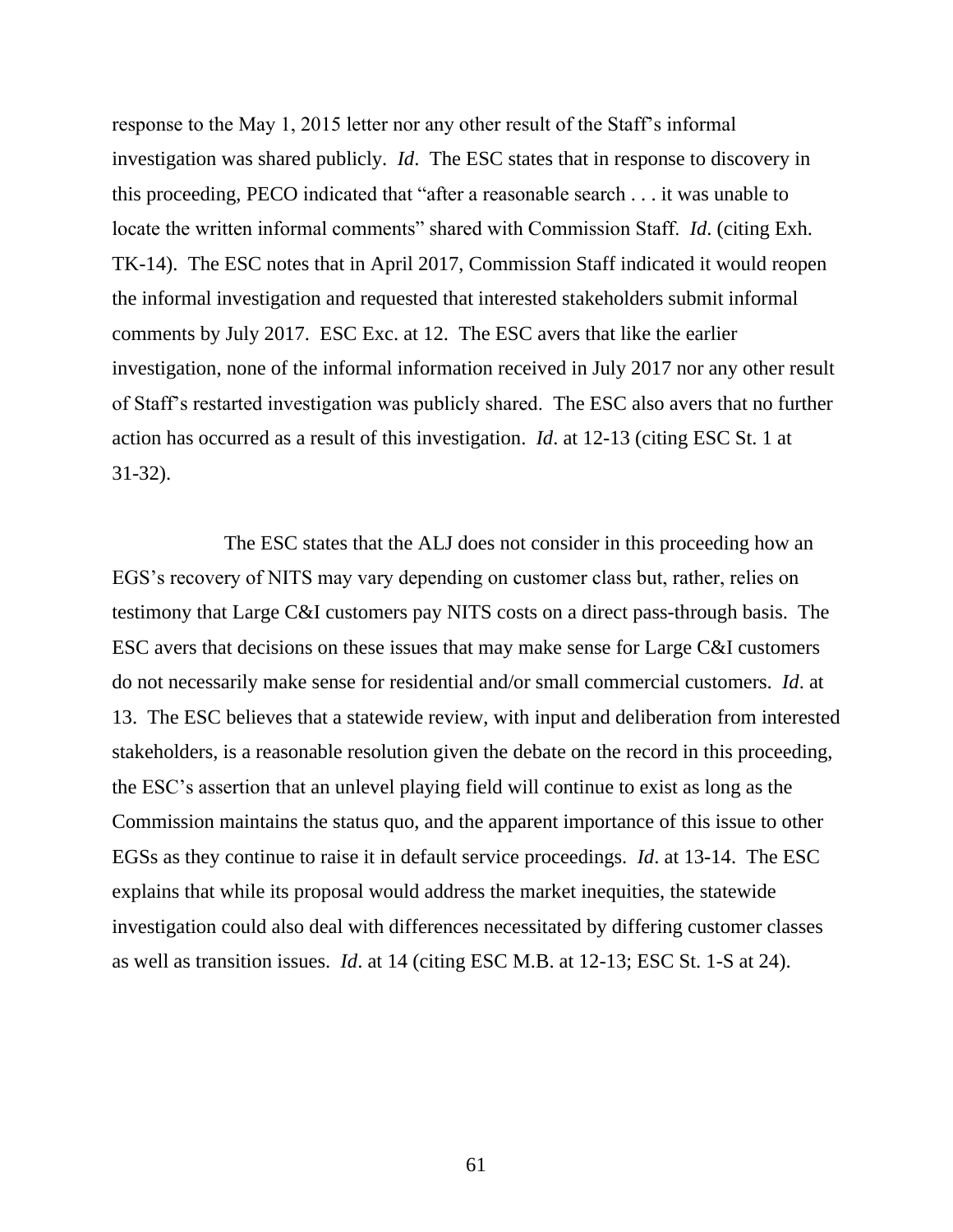### <span id="page-64-0"></span>**2. Responses**

#### **a. PECO**

PECO argues that the Commission should reject the ESC's proposal. PECO states that the ALJ did not have the opportunity to consider this proposal, because the ESC did not make its recommendations in briefing the issue reserved for litigation. PECO avers that as the ESC concedes, an investigation of non-market based PJM charges is already underway at the Commission. PECO R. Exc. at 8. PECO asserts that while the ESC may consider that investigation "stalled," the ESC's belief that the Commission should move more quickly is no basis to start another investigation while an existing statewide investigation remains open. *Id*. at 8-9. PECO also believes that based on the repeated failure of both the Retail Energy Supply Association and the ESC to demonstrate any need to revisit the allocation of NITS costs in several default service proceedings, it is unnecessary for the Commission to expand its consideration of these issues at this time. *Id*. at 9.

#### **b. PAIEUG**

PAIEUG argues that the ESC's proposal should be rejected and this section of the ESC's Exceptions should be stricken, because this proposal is beyond the scope of Exceptions and the ALJ's Recommended Decision. PAIEUG states that as part of its testimony, the ESC noted that it would welcome statewide review of this issue. However, PAIEUG notes that the ESC did not elaborate on this issue in its Main Brief, but now attempts to have a "second bite at the apple" by raising this issue in its Exceptions. PAIEUG R. Exc. at 7. PAIEUG additionally avers that the ESC's argument seeks a statewide review as part of a specific EDC's DSP proceeding, and other entities not involved in this proceeding (*e.g.*, other EDCs) might have a position on whether such an investigation is appropriate. *Id*. at 7-8. PAIEUG states that if the ESC believes a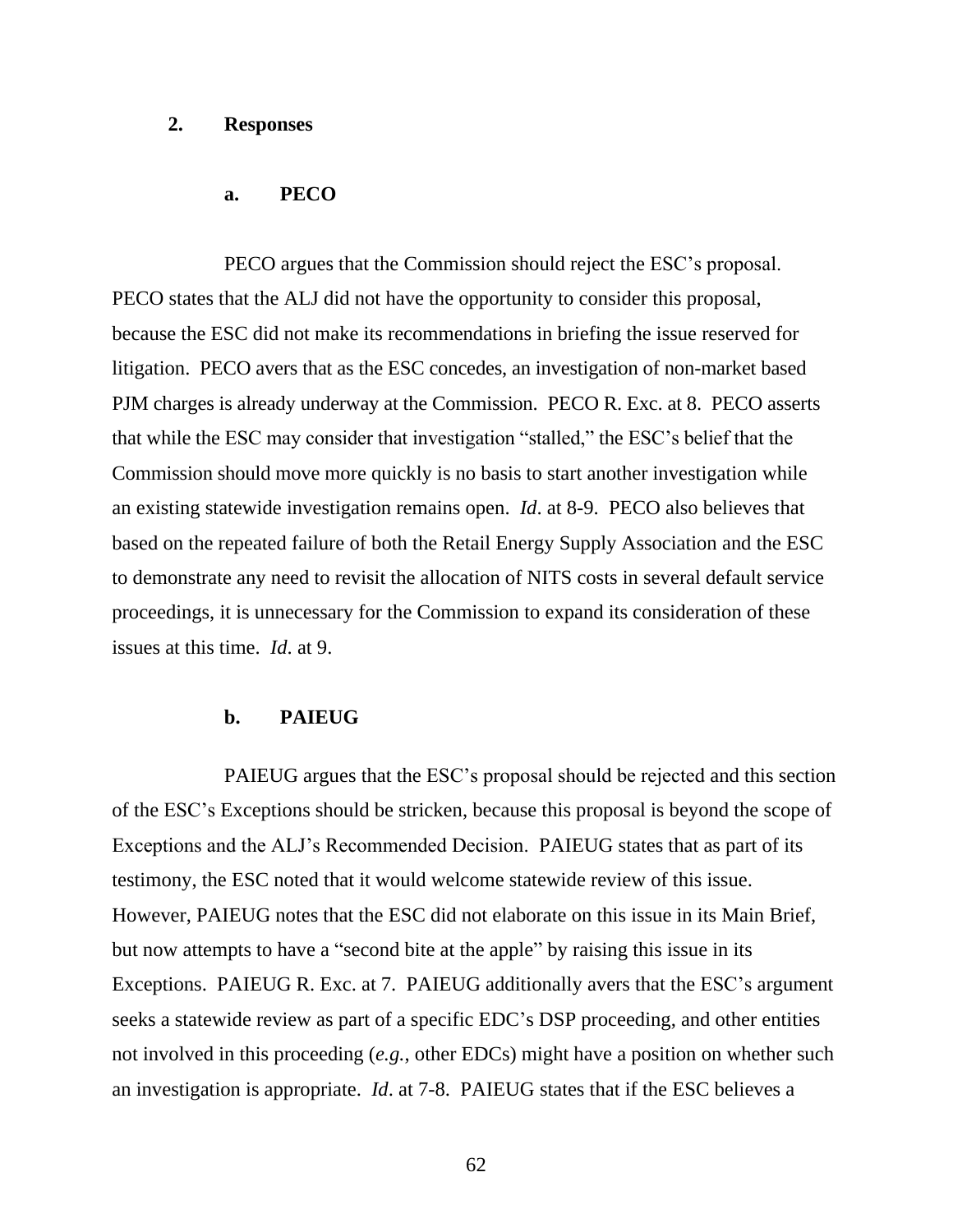statewide investigation is warranted, then the ESC should file a Petition with the Commission requesting an investigation. PAIEUG asserts that such a Petition would ensure appropriate due process, because all interested parties would have the ability to respond accordingly. *Id*. at 8.

### **c. Calpine**

Calpine avers that the ESC's proposal is an inappropriate request to include in Exceptions, which should be limited to addressing the Recommended Decision. Calpine states that as the Electric Supplier Coalition concedes, the Commission has agreed to consider the issue generically. Calpine believes that the lack of subsequent action is due to the fact that there is no need for such action. Calpine argues that this issue has been raised in multiple DSP proceedings, and the result has been consistently the same. Calpine R. Exc. at 4. Calpine submits that it would be more appropriate for the ESC to file a Petition on this issue, rather than to raise this issue in the context of a DSP proposal of a single utility. *Id*. at 4-5.

### <span id="page-65-0"></span>**3. Disposition**

Initially, we conclude that the ESC cannot properly frame this NITS investigation proposal as an Exception under 52 Pa. Code § 5.533(b), because it was not a contested issue to be briefed, and the ALJ did not address it in the Recommended Decision. Upon review, we decline to open an investigation into the allocation of NITS costs in the context of this DSP proceeding for both this procedural reason and substantive reasons, as discussed below.

As the ESC correctly indicates, the Commission directed its Office of Competitive Market Oversight (OCMO) to perform an informal review of the nonmarket-based charges, including NITS, PJM imposed on LSEs. The intent of the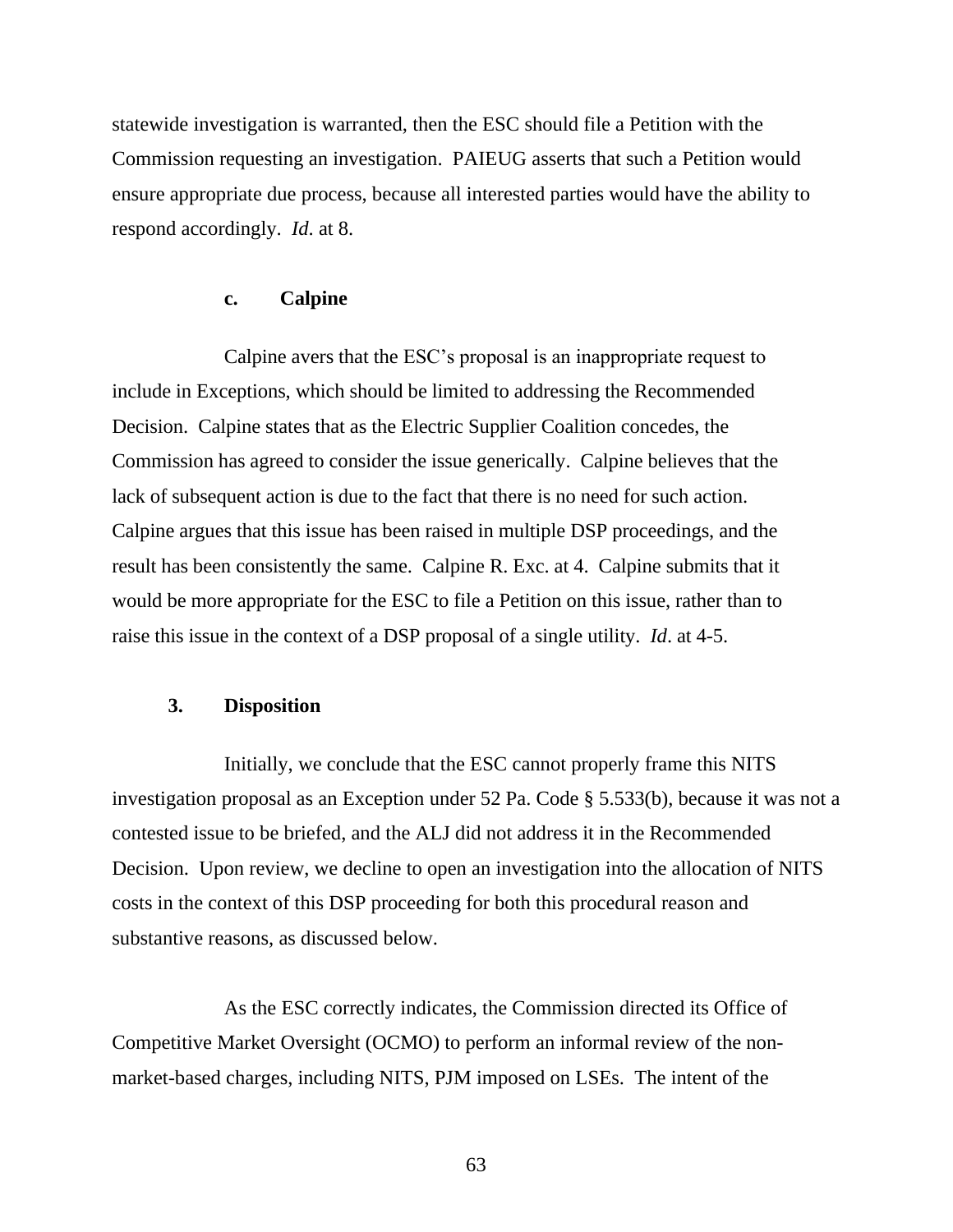informal investigation was to determine if there was a need to address these non-marketbased wholesale market charges in a more uniform and comprehensive manner. *May 1, 2015 Secretarial Letter Sent to all EDCs Re: Informal Review of PJM Non-Market Based Charges.* OCMO placed the review on hold during the litigation of several DSPs. OCMO then resumed its informal review and broadened the review beyond EDCs by inviting any interested party to submit informal comments on the issues in the May 2015 Secretarial Letter by July 31, 2017. OCMO Charge Call Summary dated April 21, 2017.

The Commission then decided to start a formal investigation to address many of the issues that were reviewed in the informal investigation and specifically sought input on how smart meter technology could be used to design default service rates in a way that better aligned associated wholesale cost allocation with retail cost allocation. *See Investigation into Default Service and PJM Interconnection, LLC. Settlement Reforms*, Docket No. M-2019-3007101 (Order entered February 26, 2019). Various stakeholders, including the ESC, filed Comments and Reply Comments in the formal investigation. The Commission ultimately decided that the matters it investigated, including the recovery of NITS costs, should continue to be addressed on a case-by-case basis within individual DSP proceedings based on the evidence presented in each case. By Secretarial Letter issued January 23, 2020, the Commission closed the formal investigation and offered guidance to the EDCs as they prepared for the next round of DSPs.

As we have recently reviewed various DSP-related issues in the context of the informal and formal investigations discussed above and provided informed guidance to EDCs for future DSP proceedings, we do not believe it would be beneficial to open a new investigation or to reopen the prior formal investigation at this time, particularly in the context of this individual DSP proceeding. The individual EGSs that comprise the ESC had the opportunity to participate and file comments in the prior investigation, either separately or as part of a coalition. If the ESC believes a new investigation into the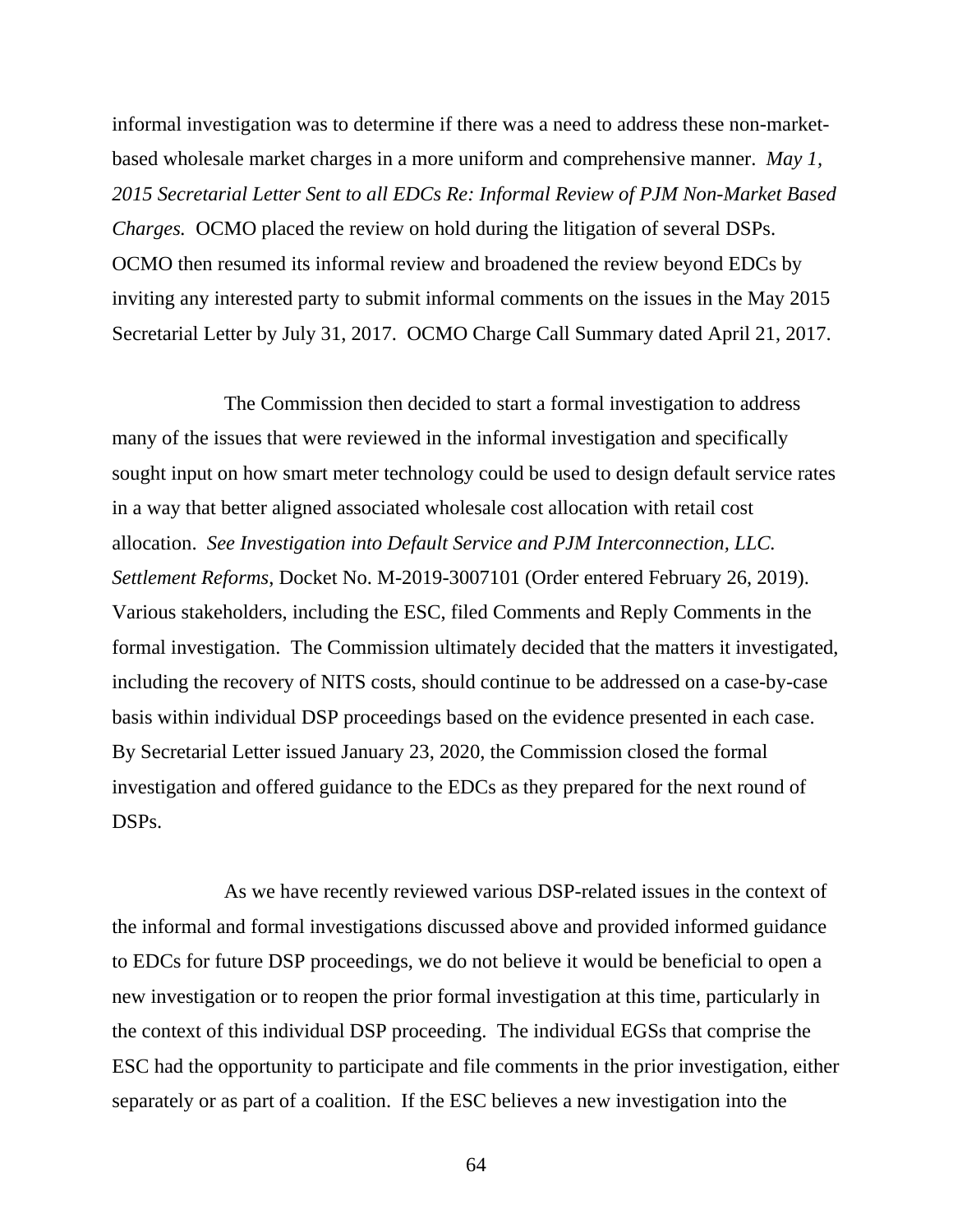recovery of NITS costs is warranted, ESC may file a petition outside of this proceeding requesting such an investigation. A petition would properly provide interested parties that are not involved in this proceeding with an opportunity to respond to the ESC's request.

#### **VI. Conclusion**

<span id="page-67-0"></span>Based on the foregoing, we shall deny, in part, and grant, in limited part, the Exceptions filed by the ESC and adopt the ALJ's Recommended Decision, as modified, consistent with this Opinion and Order; **THEREFORE,**

#### **IT IS ORDERED:**

1. That the Exceptions filed by NRG Energy, Inc., Direct Energy Services LLC, Interstate Gas Supply, Inc. d/b/a IGS Energy, Vistra Energy Corp., Shipley Choice LLC, ENGIE Resources LLC and WGL Energy Services, Inc., collectively, the Electric Supplier Coalition, on October 29, 2020, are denied, in part, and granted, in limited part.

2. That the Proposal Regarding a Commission-Ordered Statewide Review Addressing Network Integration Transmission Service Costs Recovery to Enhance the Retail Electric Market of NRG Energy, Inc., Direct Energy Services LLC, Interstate Gas Supply, Inc. d/b/a IGS Energy, Vistra Energy Corp., Shipley Choice LLC, ENGIE Resources LLC and WGL Energy Services, Inc., collectively, the Electric Supplier Coalition, is denied, consistent with this Opinion and Order.

3. That the Recommended Decision of Administrative Law Judge Eranda Vero, served on October 20, 2020, is adopted as modified, consistent with this Opinion and Order.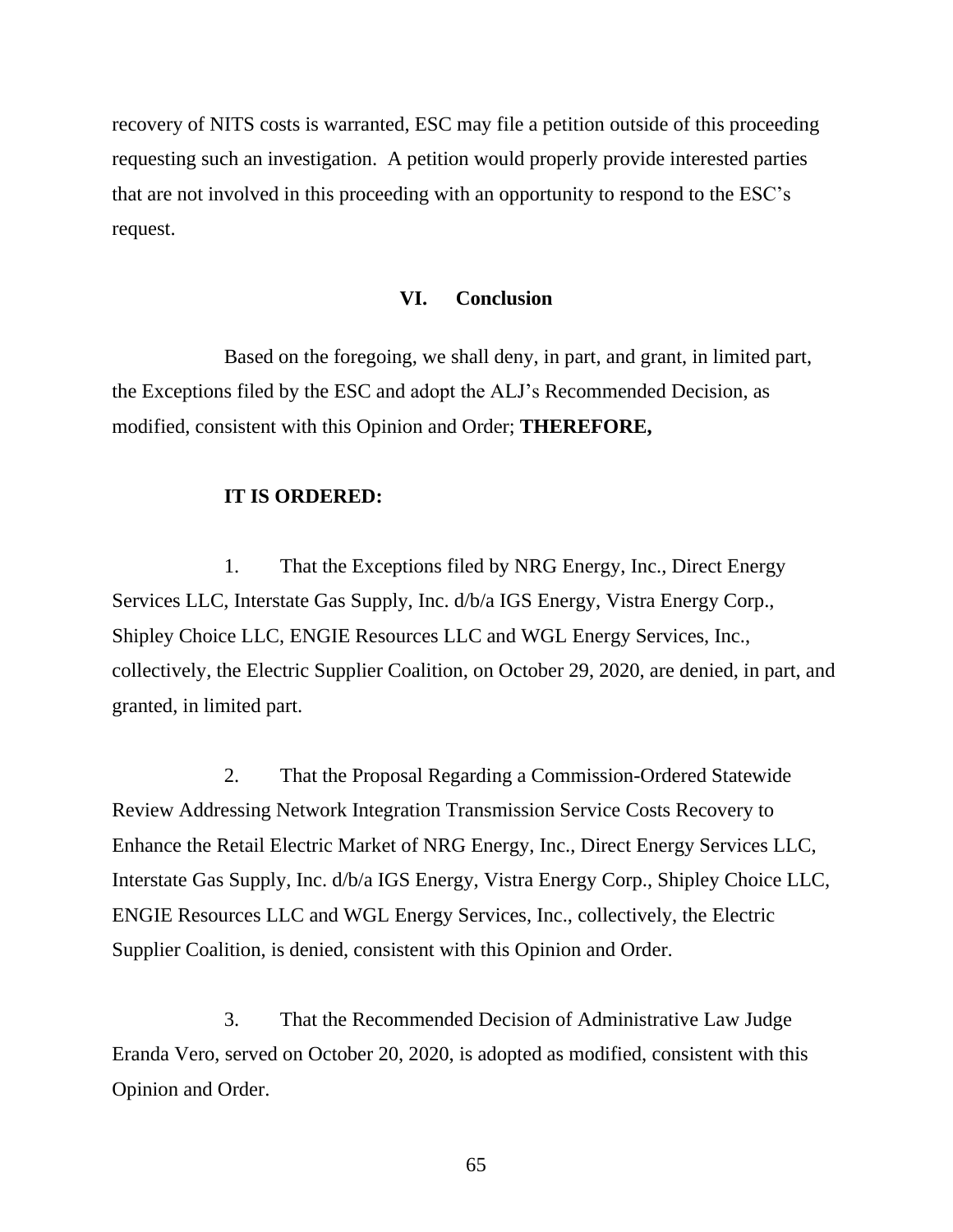4. That the Joint Petition for Partial Settlement is granted, and the Partial Settlement is approved without modification.

5. That the Clean Air Council, Sierra Club/PA Chapter, and Philadelphia Solar Energy Association's objections to the Partial Settlement are denied.

6. That the Partial Settlement on Time of Use Cost Allocation is approved without modification.

7. That PECO Energy Company shall allocate seventy percent of the costs incurred to implement its new Time of Use default service rate options based on the total number of default service customers in the Residential and Small Commercial procurement classes, and thirty percent of the costs on the number of default service kilowatt-hour consumed by the Residential and Small Commercial procurement classes.

8. That NERA Economic Consulting, Inc., is approved to continue as the independent third-party evaluator for PECO Energy Company's default service procurements.

9. That, to the extent that it is necessary to permit PECO Energy Company to procure generation for three procurement classes, quarterly filing of hourlypriced default service rates and semi-annual reconciliation of the over/under collection component of the Generation Supply Adjustment for all default service customers as set forth in PECO Energy Company's Revised Default Service Program V, the Commission's Regulation at 52 Pa. Code § 54.187 is waived.

10. That the form Supply Master Agreement set forth in PECO Exhibit No. JJM-4 and both forms of the Solar Alternative Energy Credits Purchase and Sale